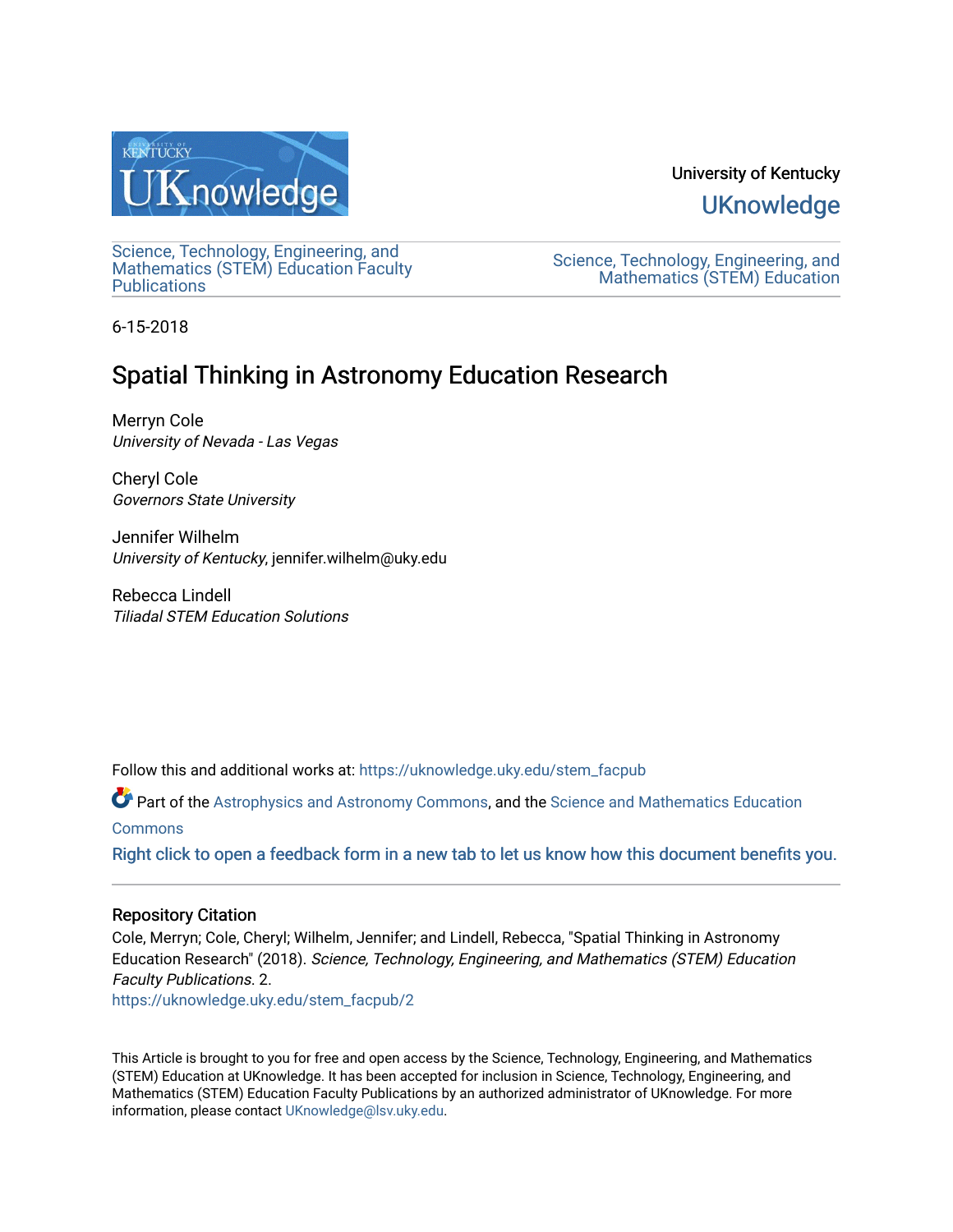## Spatial Thinking in Astronomy Education Research

Digital Object Identifier (DOI) https://doi.org/10.1103/PhysRevPhysEducRes.14.010139

## Notes/Citation Information

Published in Physical Review Physics Education Research, v. 14, issue 1, 010139, p. 1-27.

Published by the American Physical Society under the terms of the [Creative Commons](https://creativecommons.org/licenses/by/4.0/) [Attribution 4.0 International](https://creativecommons.org/licenses/by/4.0/) license. Further distribution of this work must maintain attribution to the author(s) and the published article's title, journal citation, and DOI.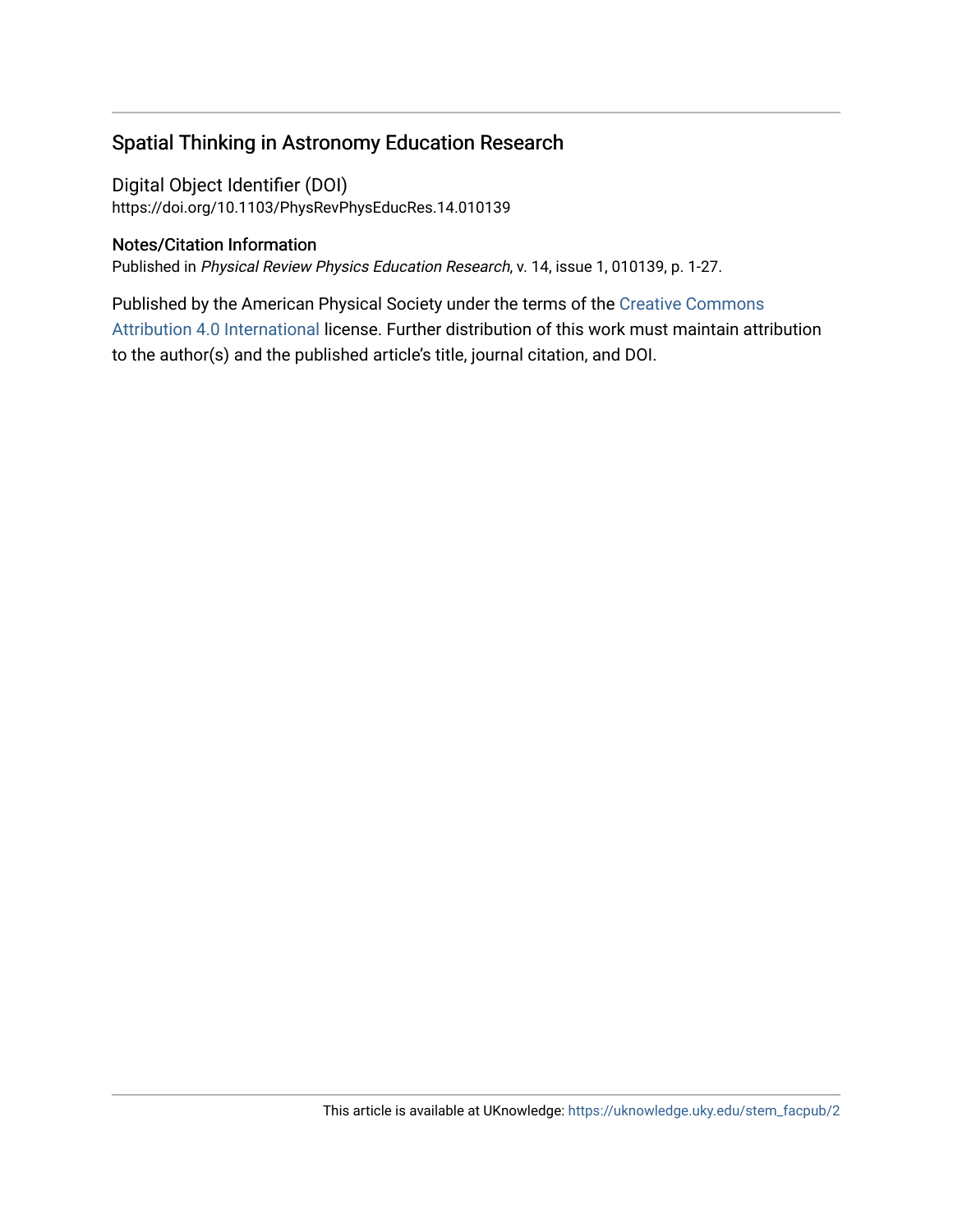### Spatial thinking in astronomy education research

Merryn Cole

Department of Teaching and Learning, University of Nevada Las Vegas, 4505 S. Maryland Parkway, Las Vegas, Nevada 89154, USA

Cheryl Cohen

Department of Psychology, Governors State University, 1 University Parkway, University Park, Illinois 60484, USA

Jennifer Wilhelm

Department of Science, Technology, Engineering, and Mathematics Education, University of Kentucky, Lexington, Kentucky 40506, USA

Rebecca Lindell

Tiliadal STEM Education Solutions, 5 N 10th St Suite A-1, Lafayette, Indiana 47901, USA

(Received 15 May 2017; published 15 June 2018)

[This paper is part of the Focused Collection on Astronomy Education Research.] Multiple studies show that spatial thinking skills contribute to students' performance in science, technology, engineering, and mathematics disciplines. The study of astronomy is no different with the understanding of many astronomical phenomena requiring spatial thinking skills. This paper describes traditional and contemporary approaches to characterizing and measuring spatial thinking skills and suggests how they inform research in astronomy education. It summarizes previous literature in astronomy education research and categorizes the research approaches of astronomy education peer-reviewed journal articles and conference proceedings that explicitly consider the role of spatial thinking. Additionally, it recommends directions and curricular approaches for astronomy education research informed by current research in spatial thinking.

DOI: [10.1103/PhysRevPhysEducRes.14.010139](https://doi.org/10.1103/PhysRevPhysEducRes.14.010139)

#### I. INTRODUCTION

Imagine a middle school student attempting to understand why the Moon changes shape over the course of a month. To form a coherent scientific explanation of lunar phases, the student must be able to visualize the movement of Earth around the Sun and the Moon around Earth. The student must also understand the relative sizes of Earth, the Sun, and the Moon and the distances between these bodies. Even when the student holds accurate knowledge about the causation of astronomical phenomena, spatial thinking skills are needed for the student to create accurate mental models of complex phenomena that are too vast to see

The process of moving from human wonder at the night sky to a scientific understanding of the structure and evolution of the universe is a remarkable study, made

possible to a significant degree by insights and inferences generated by spatial thinkers. National Research Council, Learning to Think Spatially [\[1\].](#page-25-0)

Understanding astronomical phenomena requires the ability to imagine objects from different view perspectives and to track the motion of objects in multidimensional space. Astronomy also requires the ability to recognize patterns, to understand cardinal directions, and to reason about external representations of astronomical phenomena, as represented in diagrams, maps, three-dimensional (3D) animations, virtual reality displays, and classroom demonstrations with physical objects. These abilities are examples of spatial thinking skills, which we define as the perceptual and cognitive processes that enable humans to create and manipulate mental representations of the spatial properties that exist within and between physical or imagined objects, structures and systems. In addition to the capacity to form internal representations of spatial entities, we propose that spatial thinking comprises the capacity to comprehend external representations (e.g., maps, diagrams, graphs, etc.) of such entities, and to make inferences or solve problems about the spatial properties or internal and

Published by the American Physical Society under the terms of the [Creative Commons Attribution 4.0 International](https://creativecommons.org/licenses/by/4.0/) license. Further distribution of this work must maintain attribution to the author(s) and the published article's title, journal citation, and DOI.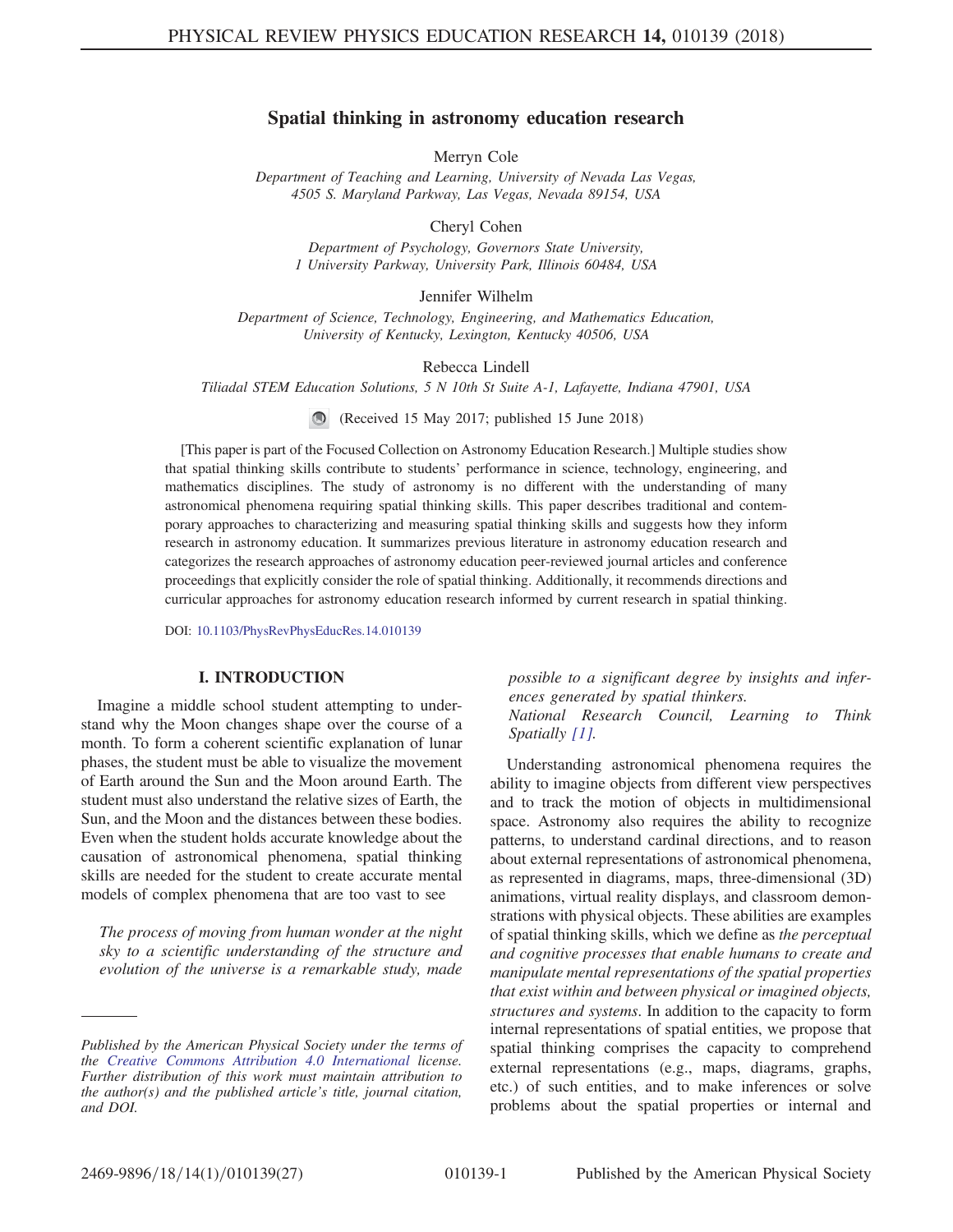|                          | Spatial visualization                                                                                                 | Spatial perception                                                                     | Mental rotation                                                                                  | Perceptual speed                                                                                                                        | Closure speed;<br>closure flexibility                                            |
|--------------------------|-----------------------------------------------------------------------------------------------------------------------|----------------------------------------------------------------------------------------|--------------------------------------------------------------------------------------------------|-----------------------------------------------------------------------------------------------------------------------------------------|----------------------------------------------------------------------------------|
| Linn and<br>Petersen [4] | Complex, multistep<br>manipulations of<br>spatial information.                                                        | The ability to<br>determine spatial<br>relations with<br>respect to one's<br>own body. | The ability to rotate<br>two- or and three-<br>dimensional objects<br>rapidly and<br>accurately. | Not defined                                                                                                                             | Not defined                                                                      |
| Carroll [5]              | The processes of<br>apprehending,<br>encoding, and<br>mentally<br>manipulating<br>three-dimensional<br>spatial forms. | Not defined                                                                            | The ability to<br>visualize the<br>rotation of a three-<br>dimensional object.                   | The ability to quickly<br>compare figures or<br>symbols, or to<br>perform other very<br>simple tasks<br>involving visual<br>perception. | The ability to<br>identify a<br>stimulus that is<br>obscured by<br>visual noise. |

<span id="page-3-0"></span>TABLE I. Historical classifications of spatial skill.

external representations of spatial extent. We distinguish the concept of spatial thinking from that of spatial ability, which traditionally has been used to refer to the measurement of spatial skill. We note that cognitive science researchers also use the term spatial cognition to refer to the research on spatial thinking skills.

More than half a century ago, a National Science Foundation advisory panel published a report recommending strategies for identifying and nurturing scientific talent [\[2\]](#page-25-1). By the first decade of the 21st century, there was a convincing body of longitudinal evidence [\[2,3\]](#page-25-1) that spatial thinking skills measured in adolescence predicted achievement in science, technology, engineering, and mathematics (STEM) occupations in adulthood. In 2006, the National Research Council (NRC) published Learning to Think Spatially, a national research agenda for incorporating explicit instruction in spatial thinking in K–12 curricula [\[1\]](#page-25-0). Delineating the principal components of spatial thinking, the NRC urged educators to investigate "…concepts of space, tools of representation, and processes of spatial reasoning" (p. 5). The NRC defined concepts of space as the properties, such as scale and size, which define the spatial extent of any scientific discipline; a representation as an internal or external embodiment of information about an object or system; and processes of reasoning as the mental steps required to solve problems in a particular domain [\[1\]](#page-25-0).

Motivated by the intrinsically spatial nature of astronomy and the call across STEM disciplines to consider spatial thinking as an important cognitive skill, we review a body of peer-reviewed studies that considered the role of spatial thinking in astronomy education. Our goals in this review are to (i) briefly summarize the research frameworks that traditionally have been used to characterize and measure spatial thinking skill in STEM fields and introduce new approaches, (ii) categorize the research approaches of peer-reviewed journal articles and conference proceedings that explicitly consider the role of spatial thinking in astronomy, and (iii) recommend future directions for

astronomy education research that investigates the role of spatial thinking in astronomy and propose curricula that reflect these insights.

Contributions to our understanding of spatial thinking skills have emerged from distinct research traditions in psychology and cognitive science, notably developmental psychology, the psychometric approach, and cognitive psychology. These research frameworks have never been connected by unified theory or common methodologies, resulting in a lack of clarity about the structure of spatial thinking skills. Table [I](#page-3-0) illustrates the similarities and differences in the classification of spatial skills based on approaches from developmental and psychometric research traditions.

Despite these differences, all historical approaches to investigating the structure of spatial ability converge on the idea that spatial ability is not a unitary construct, but rather is composed of subcomponents reflecting different mental processes. Proposals for new frameworks to understand the development, structure, malleability, and assessment of spatial thinking have emerged from cognitive science and disciplinary STEM researchers. In the next section, we briefly describe and compare historical approaches to understanding spatial thinking skill and introduce new approaches.

#### A. Developmental approach to spatial cognition

Pioneered by Jean Piaget (1896–1980), the developmental approach to psychology investigates the origins and maturation of social and cognitive abilities from infancy through childhood. A central challenge of the developmental approach is parsing the contributions of innateness and environmental influence to the development of competencies.

Piaget was the first scientist to study the development of spatial cognition. He and his colleagues built their theories by observing the behavior of infants and children in natural and experimental settings. Observations of crawling infants led Piaget to emphasize the importance of the motor activity in young child's formation of spatial representations of his or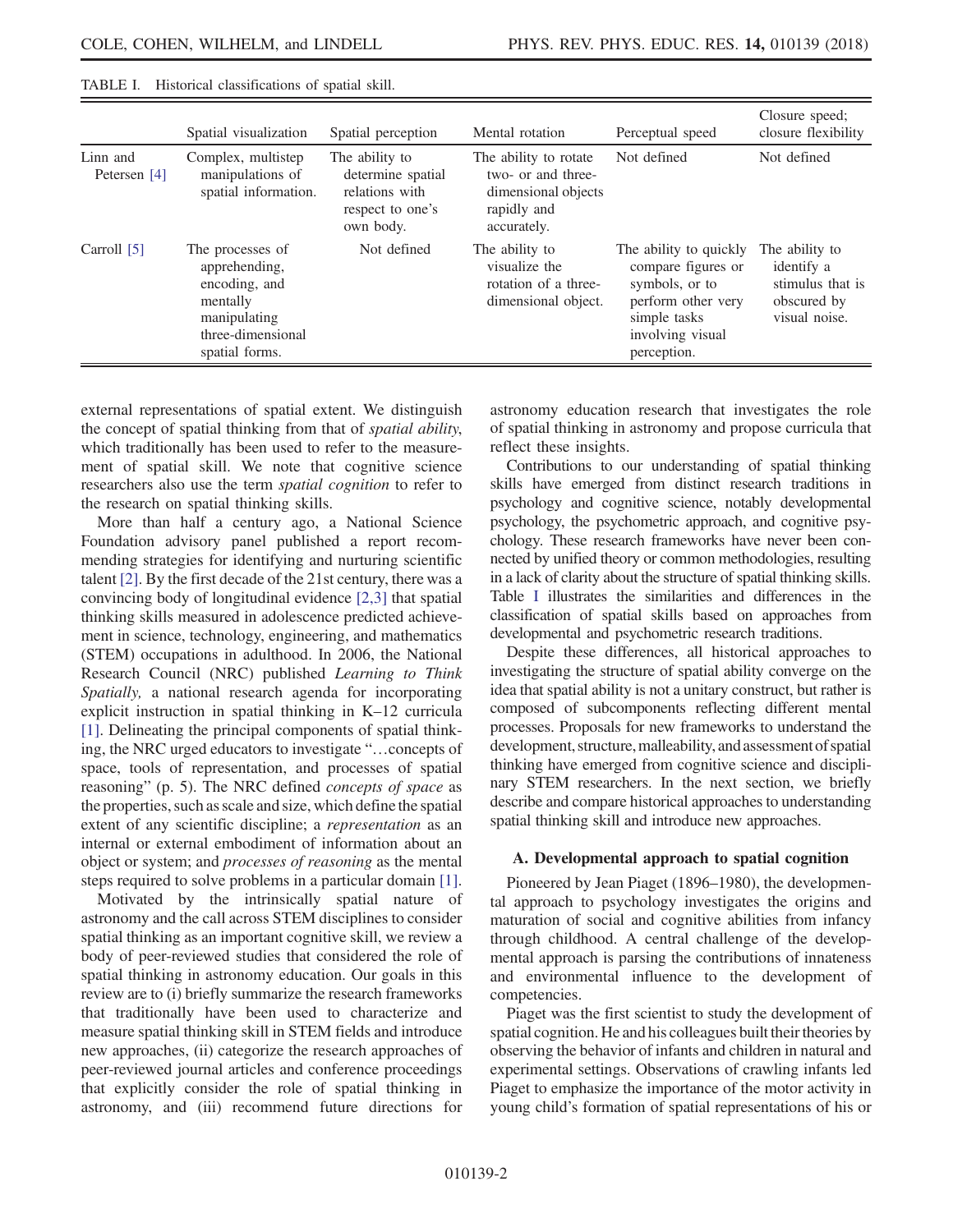her immediate environment [\[6\].](#page-25-4) Piaget and Inhelder proposed a stagelike progression of spatial awareness in children, beginning with the child's ability to understand topological representations, followed by competencies in understanding projective, and finally Euclidean representations.

The stagelike characterization of cognitive development proposed by Piaget has been disputed by subsequent developmentalists. However, the magnitude of Piaget's contribution to developmental psychology as a whole, and to spatial development in particular, is irrefutable. Piaget identified a number of spatial competencies that develop over childhood, including the ability to use categorical (e.g., near and far) and metric spatial representations to describe spatial extent; facility at shifting between egocentric (viewer-dependent) and allocentric (viewer-independent) frames of visual reference, and skill at using symbolic spatial representations, including, maps, diagrams, and sketches.

Contemporary developmental psychologists have continued to investigate the emergence and development of spatial skills. There is now a robust body of literature investigating precursors to spatial skills, individual and sex differences in spatial development, and the contributions of motor activity, including gesture, to the development of spatial representations [\[7\].](#page-25-5) Research on children's development of spatial representations identified a beneficial reciprocal relationship between early spatial skills and mathematics ability. Gunderson et al. [\[8\]](#page-25-6) demonstrated that 1st and 2nd graders' ability to mentally rotate twodimensional (2D) figures predicted improvement in their ability to create a meaningful representation of a linear number line by the end of the school year. They also found that the spatial skills of five-year olds, as measured on another mental rotation task, predicted their performance on a measure of symbolic calculation ability.

An approach sometimes taken by developmental psychologists is to investigate sex differences in the emergence and durability of behavioral and cognitive competencies over time. Using meta-analysis to synthesize the results of previously studies, Linn and Petersen used computed effect size differences in mean group (male vs female) performance as reported in 172 spatial studies published from 1974 to 1982, and representing participants from preschool to college age [\[4\]](#page-25-2). They categorized the spatial skills represented in these studies along three dimensions: spatial perception, which they defined as the ability to determine spatial relations with respect to one's own body; mental rotation, the ability to visualize the rotation of three-dimensional objects; and spatial visualization, complex, multistep manipulations of spatial information. Linn and Petersen used both psychometric (referring to previous psychometric studies) and cognitive (identifying the mental processes hypothesized to contribute to the skill) rationales to arrive at these categories, "…focus (ing) on the similarities in the processes individuals used for individual (test) items" (p. 1482). In classifying these skills, they noted that while spatial visualization tasks might comprise processes of spatial perception and mental rotation, spatial visualization tasks were distinct from spatial perception and mental rotation because of their inherent complexity and their amenability to analytic and imagistic solution strategies. The meta-analysis of sex differences in spatial skill found the largest sex differences in performance on mental rotation tasks.

Comprehensive reviews of recent developmental literature are found in Newcombe and Huttenlocher [\[9\]](#page-25-7), Newcombe and Frick [\[10\],](#page-25-8) and Vasilyeva and Lourenco [\[11\]](#page-25-9). Summarizing recent research themes related to the development of spatial abilities, Newcombe and Frick [\[10\]](#page-25-8) argued for the malleability of spatial skill and the importance of early education of spatial thinking skills in formal and informal settings.

The developmentalists' concern with the malleability of spatial skill is echoed in a recent meta-analysis by Uttal et al. [\[12\],](#page-25-10) which found convincing evidence (an average effect size of 0.47 for training effects vs control) for the malleability of spatial thinking through training and instruction. Uttal et al.'s findings support those of an earlier meta-analysis of 60 studies that examined the relationship between spatial ability and participation in spatial activities [\[12,13\]](#page-25-10). In this study, Baenninger and Newcombe [\[13\]](#page-25-11) categorized the training studies in the meta-analysis by content of instruction and duration of training. They identified three types of training content: specific training (training on a specific spatial measure); general training (training on more than one type of measure); and indirect training (training that was not related to a specific spatial measure, but was related to a spatial task). The duration of training studies varied from short (single administrations of training, or training that lasted three weeks or less) to medium (more than one administration over more than three weeks, but less than a semester) and long (training that lasted a semester). Baenninger and Newcombe [\[13\]](#page-25-11) concluded that training was optimal when it was test specific and administered in at least 3 or 4 sessions over 3 weeks or longer. Uttal and Cohen [\[14\]](#page-25-12) emphasize the importance of foundational training in spatial thinking at the university level, arguing that STEM novices rely to a far greater degree on the processes of spatial reasoning than do expert scientists, who have created heuristics and abstract mental representations to help them solve problems.

#### B. Psychometric approach to spatial thinking

The psychometric approach to understanding spatial thinking has focused primarily on discovering and describing the factors of spatial ability. The approach originated among early 20th century scientists who challenged the prevailing view that human intelligence was a unitary construct. By the early 20th century, psychometricians, including Thurstone, had successfully applied exploratory factor analysis to distinguish seven separable intelligence factors: word fluency, verbal comprehension, number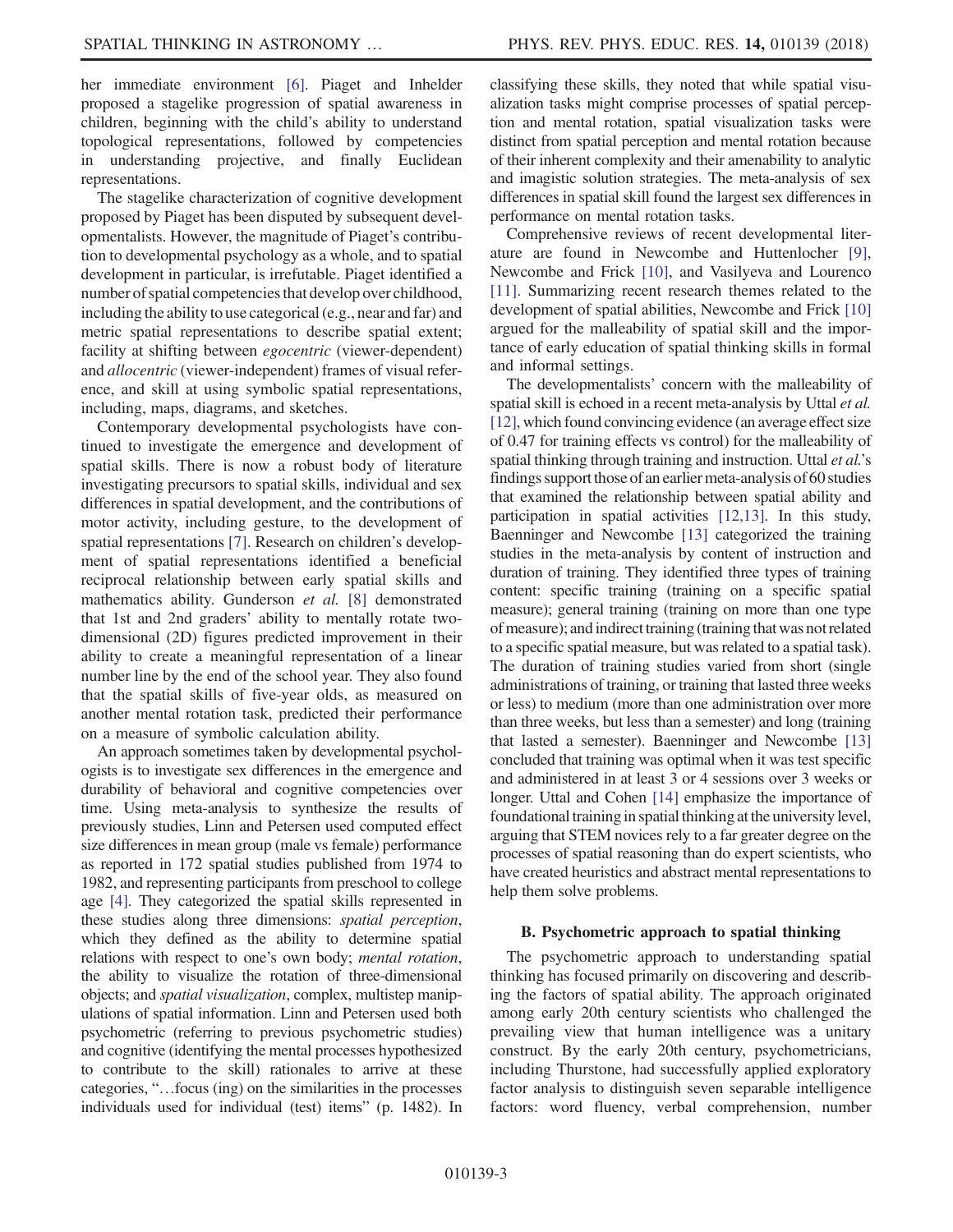facility, reasoning, associative memory, spatial visualization, and perceptual speed [\[15\].](#page-25-13) The further application of the factor analytic approach led to the development of hundreds of standardized spatial ability tests [\[16\]](#page-25-14), many of which were developed to predict vocational abilities.

In the mid-20th century, a number of exploratory factor analyses of spatial test data were conducted to determine the underlying factor structure of the skills measured by psychometric tests [\[17\].](#page-25-15) The results of these analyses varied, in part because the factor analyses were influenced by the types of tests that were used. However, each analysis supported the multi-componential nature of spatial ability [\[17\]](#page-25-15). Carroll's [\[5\]](#page-25-3) reanalysis of 90 sets of psychometric data was the most extensive of this group of exploratory factor analyses. Carroll [\[5\]](#page-25-3) found consistent support for four visuospatial factors: spatial visualization, the processes of apprehending, encoding, and mentally manipulating threedimensional spatial forms; perceptual speed, the ability to quickly compare figures or symbols, or to perform other very simple tasks involving visual perception; and closure speed and closure flexibility, both of which involve the ability to identify a stimulus that is obscured by visual noise. Carroll found the strongest support for the spatial visualization factor, which he defined as "power in solving increasingly difficult problems involving spatial forms."

Carroll's typology has been used as a starting point for conducting studies investigating the role of spatial thinking in some disciplines of science [\[18\].](#page-25-16) There is no definitive psychometric test to measure spatial visualization. Typical markers for the test include tests of mental rotation [Vandenberg mental rotation test [\[19\]](#page-25-17) and the Purdue spatial visualization test: Rotations (PSVT:R) [\[20\]](#page-25-18) ] and form board and surface development tests which require the viewer to imagine the folding and unfolding of a pieces of paper [\[16\]](#page-25-14). Other tests that have been used to measure spatial visualization ability include Guay's visualization of views test [\[16\],](#page-25-14) which asks the participants to imagine a view of an imaginary object from a perspective other than the one given in the test problem, the cube comparison test [\[21\]](#page-25-19), which requires participants to predict visual patterns on the hidden face of a cube, and the spatial relations subtest of the differential aptitude test [\[22\],](#page-25-20) which requires participants to visualize a two-dimensional figure that has been folded into a three-dimensional shape.

The psychometric approach has made important contributions to our understanding of spatial thinking by distinguishing spatial abilities from other cognitive processes and by determining the componential nature of spatial skill. It has also provided assessment tools that permit cognitive psychologists to examine spatial processes in specific STEM disciplines.

#### C. Cognitive approach to spatial thinking

When students learn about scientific phenomena that are too small or too vast to see with the naked eye, they use their perceptual and cognitive abilities to form internal mental models and to parse external representations, including diagrams, charts, and graphs describing these phenomena. What are the perceptual and cognitive processes that allow students to form mental representations of astronomical phenomena? To what degree do individuals vary in their abilities to use visuospatial skills? The cognitive approach has focused on identifying and describing the mental processes underlying spatial skill. Psychological theories of working memory and of imagery formation contribute to our understanding of the mental processes that contribute to spatial thinking.

Most research on the cognitive processes involved in spatial thinking has focused on the role of visuospatial information in forming spatial representations. There is also growing interest among cognitive and developmental scientists in the contribution of haptic and kinesthetic information, such as through gesture and the manipulation of physical models to the formation of spatial representations [\[23\].](#page-25-21)

Baddeley's model of working memory [\[24\]](#page-25-22) is the dominant cognitive theory that describes how humans transform new perceptual information into enduring memories. Baddeley's three-part model comprises a central executive component and two "slave" systems: a visuospatial sketchpad that processes visually based information and a *phonological loop* that processes auditory information. According to this model, the central executive monitors and schedules the operations of visuospatial working memory and phonological loop. All three components of working memory are conceived of as having limited storage and processing capacity albeit with evidence for individual differences in processing ability.

A complementary body of theory describes the processes underlying the formation and transformation of imagery in the visuospatial sketchpad [\[25,26\]](#page-25-23). In Kosslyn's model, visuospatial working memory has the potential to combine perceptual input with previously encoded imagery, to combine multiple images into a composite image, and to transform imagery by a number of spatial processes. Kosslyn identified a number of transformational processes that act on imagery including translate (move up-down, right-left, or diagonally in two-dimensional space), rotate, scan, and parse (rearrange the internal parts of an image). In a complex spatial visualization task, the central executive component of working memory would order the series of rotation and parsing processes in visuospatial working memory order to arrive at a solution to a problem.

As applied to spatial visualization tasks, there is evidence that low-spatial individuals lose spatial information while transforming mental images [\[27](#page-25-24)–30]. Individual differences in the ability to change view perspective have been documented by Kozhevnikov and Hegarty [\[31\]](#page-26-0) and Hegarty and Waller [\[17\].](#page-25-15) Current models of individual differences in spatial visualization ability specify differences in working memory resources for the storage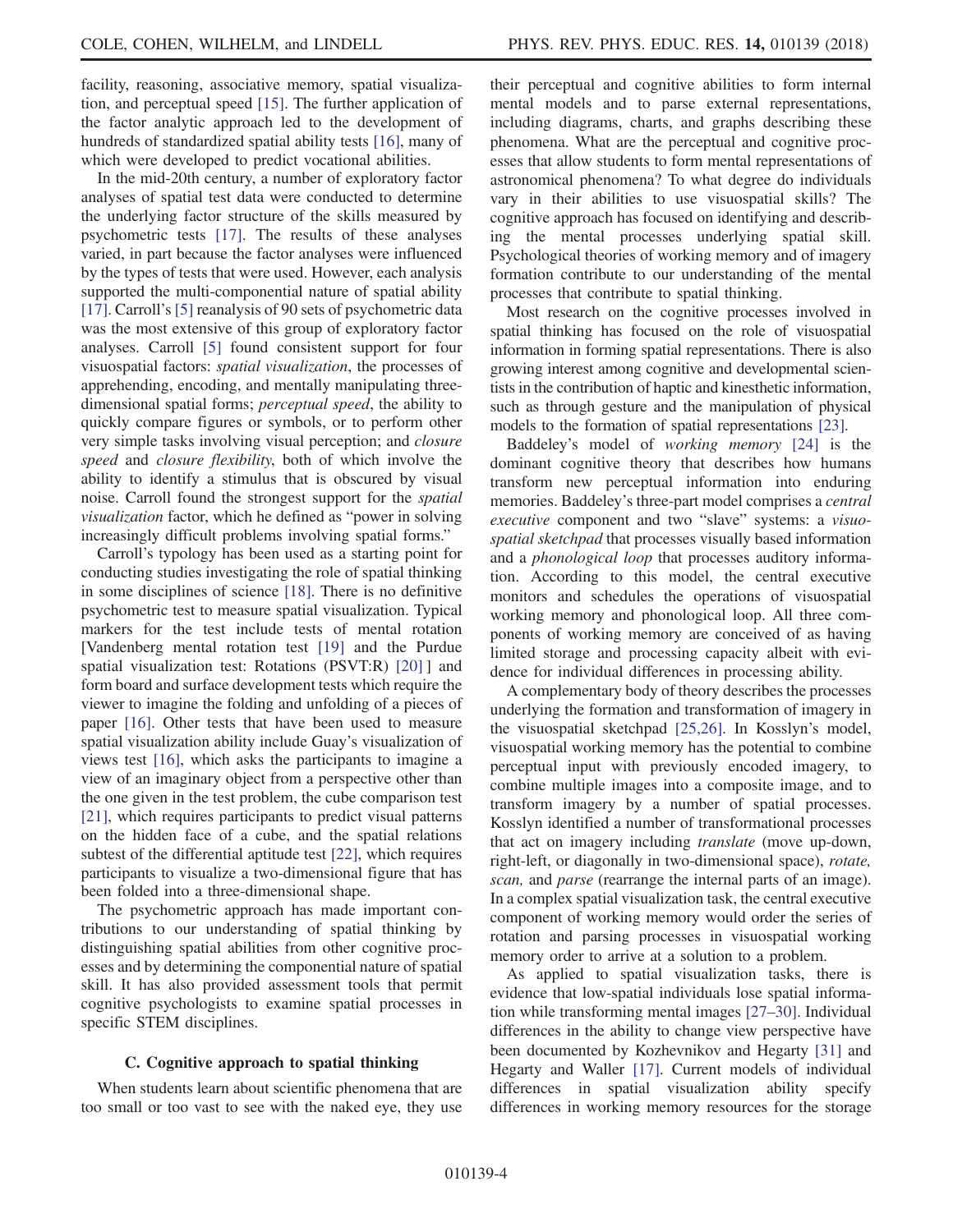and processing of spatial information [\[17\].](#page-25-15) As noted by Linn and Petersen [\[4\]](#page-25-2) there is also evidence for a male advantage on specific spatial thinking tasks, notably mental rotation. Biological, environmental, and social psychological theories have been proposed to explain these differences. Biological theories include hypotheses proposing that hormonal changes at adolescence [\[32\]](#page-26-1) and genetic contributions to brain laterality [\[33\]](#page-26-2) disadvantage females on some spatial skills. Countering this view is substantial evidence that environmental influences, in the form of experience in spatial activities from an early age and explicit training can eliminate sex differences on spatial tasks [\[4,33\].](#page-25-2)

Social psychologists have proposed that stereotype threat may contribute to a male advantage on some spatial tasks. Stereotype threat is experience of anxiety and accompanying degradation to cognitive processes that occurs when a member of a group is reminded of stigmas about their group [\[34\].](#page-26-3) In laboratory settings, the male advantage on mental rotation tasks disappeared when female participants were told that they could expect to perform better than men on spatial tasks [\[35,36\]](#page-26-4) and when they were reminded of their academic status as students in a private elite university [\[37\]](#page-26-5).

#### D. Studies of spatial thinking in other STEM disciplines

Science educators have investigated the role of spatial thinking in their fields for decades, and the NRC's call for a systematic approach to spatial education has stimulated more research. In 2006, the National Science Foundation established the Spatial Intelligence and Learning Center (SILC), a consortium of scientists and educators whose collective aim is to investigate the processes of spatial learning and to use this knowledge to develop programs and technologies that will transform education practice in STEM fields [\[38\]](#page-26-6). SILC's website [\[38\]](#page-26-6) is a resource for information on research, publications, tests, instruments, and general information related to the development of spatial intelligence.

STEM researchers in disciplines outside of astronomy have investigated the role of spatial thinking with a variety of empirical approaches, including observational, correlational, and training studies [\[39\]](#page-26-7). Correlational studies have found statistically significant correlations between students' performance on psychometric spatial ability tests and their performance on specific tasks in a number of disciplines.

A spatially demanding task that is common in biology, anatomy, and engineering is the ability to visualize the correspondence between 3D structures and their 2D cross sections [\[40](#page-26-8)–42]. Cohen and Hegarty [\[43\]](#page-26-9) found moderate positive correlations between the ability to draw cross sections of novel anatomical-like forms and measures of mental rotation and perspective-taking ability. Rochford [\[40\]](#page-26-8) found that students who had difficulty in spatial processes such as sectioning, translating, rotating, and visualizing shapes also had difficulty in practical anatomy classes. University students' spatial ability scores predicted their skill in identifying anatomical structures [\[41\].](#page-26-10) Ha and Brown [\[42\]](#page-26-11) found that performance on a measure of crosssectioning ability among sophomore civil and aeronautical engineering students accounted for 53% of the variance on a mechanics of materials concept inventory. Mechanics of materials is an engineering topic that requires the ability to visualize and analyze the distribution of stress loads on cross sections of inclined planes.

Geoscience education researchers demonstrated that spatial visualization skills, particularly the ability to identify cross sections of 3D structures, is a required skill in introductory geology courses, and that students' spatial thinking skills increase after a structural geology class [\[44,45\]](#page-26-12). Liben, Kastens, and Christensen [\[46\]](#page-26-13) demonstrated that students' performance on a spatial task was related to their performance on geological field and laboratory tasks. Supporting correlational evidence for the importance of spatial thinking skills in geology, Kastens and Ishikawa [\[47\]](#page-26-14) enumerated specific spatial thinking skills that are important in geosciences: recognizing, describing, and classifying the shape of an object; describing the position and orientation of objects; making and using maps; envisioning processes in three dimensions; and using spatial-thinking strategies to think about geoscience phenomena. In a similar fashion, Liben and Titus [\[48\]](#page-26-15) described the spatial thinking skills required in a typical field day in geology, describing some of the cognitive processes required for these tasks and suggesting teaching strategies for particularly demanding tasks.

In chemistry, spatial thinking skills contribute to students' ability to distinguish between isomers (molecules with the same composition, but different structural properties) [\[14\]](#page-25-12). Significant positive correlations have been found between psychometric spatial ability and chemistry topics, including topics that are not obviously spatial. A number of researchers found that the relationship between spatial ability and understanding chemistry was stronger for questions that required problem-solving skills, rather than those that could be addressed through memorization [\[20,49,50\].](#page-25-18)

There is also correlational evidence for the contribution of spatial thinking skills to performance in physics. Kozhevnikov and Thornton [\[51\]](#page-26-16) found small positive correlations between performance on the paper folding test and problems that require the participant to relate force and motion events, and to interpret graphs representing force and acceleration. Additional correlational evidence for the contribution of spatial skills to physics is found in Hegarty and Sims [\[52\]](#page-26-17) and Kozhevnikov, Hegarty, and Mayer [\[53\]](#page-26-18).

A variety of researchers have investigated the benefits of spatial training for STEM learning. Some have taken a domain-specific approach to training, training specific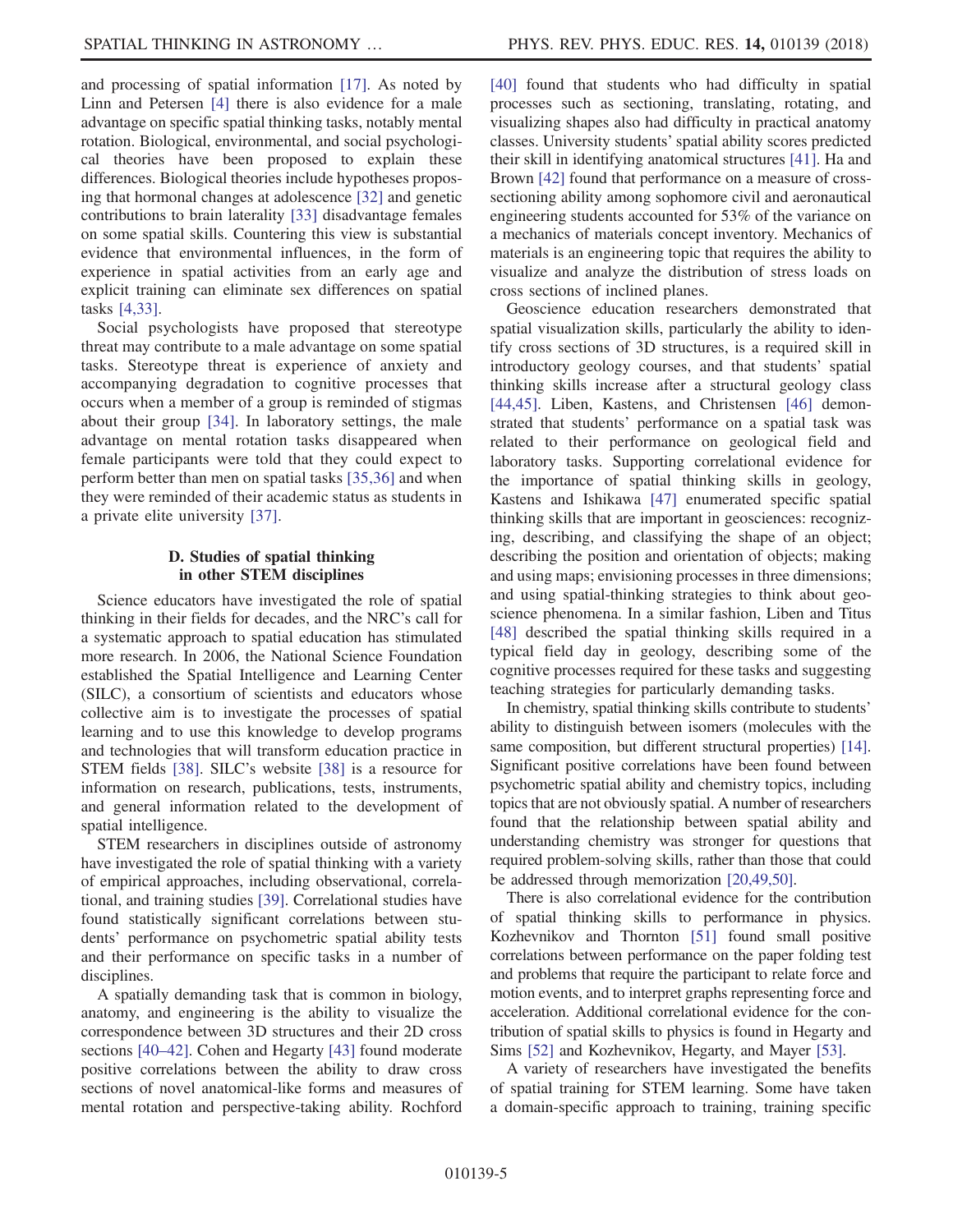skills that are important to their disciplines. Other studies have used a domain-general approach, by training general spatial processes, such as mental rotation and change in view perspective. Examples of studies using the domain-specific approach include Brinkmann [\[54\],](#page-26-19) Lord [\[55\]](#page-26-20), and Small and Morton [\[56\]](#page-26-21). Brinkmann incorporated folding cardboard patterns and wooden models of geometric forms in a self-paced instructional program designed to improve the geometry performance of eighth-grade students. Models were used to demonstrate specific spatial concepts in geometry, such as the characteristics of points, lines, angles, planes, and solids. After instruction, the trained group showed significant pre-post-test gains on a measure of geometry performance and transfer to a spatial visualization test. Similarly, Lord [\[55\]](#page-26-20) used wooden models of geometric solids to train biology students to recognize the cross sections of primitive figures. Students were encouraged to form visual images of three-dimensional solids, and then to imagine the shape that would be formed when the solids were cut at various angles. In an organic chemistry class, Small and Morton [\[56\]](#page-26-21) found that experience manipulating 3D molecular models and interpreting diagrams significantly improved the performance of an experimental group, compared to a control group that received extra practice on conceptual knowledge in chemistry.

Support for domain-general training is found in extensive work by Sorby [\[57\],](#page-26-22) who developed semester-long courses designed for engineering students with low spatial visualization skills. Coursework included lectures, sketching, and manipulating multimedia software that modeled rotations, projections, and cross sections of simple geometric objects. Completion of the course was associated with higher grades in engineering and science classes and retention in the undergraduate program.

In a laboratory study, Feng, Spence, and Pratt [\[58\]](#page-26-23) demonstrated that 10 hours of experience playing an action-based video game significantly reduced the pretraining male advantage on a mental rotation task and a measure of spatial attention, with females realizing larger gains than males. Additional support for a domain-general approach was provided by Wright *et al.* [\[59\]](#page-26-24) who found that intensive practice on a computerized version of the Vandenberg mental rotation test (MRT) and the paper-folding test over a three-week period transferred to nonpracticed spatial tasks. Similarly, Sanchez [\[60\]](#page-26-25) demonstrated that university students who played an action-oriented video game for a short duration (25 min) performed significantly better on spatial ability post-tests than members of the control group, who played a word-based video game during the same period. The most noteworthy result from Sanchez [\[60\]](#page-26-25), however, was the transfer of first-person shooter game training to performance on an essay demonstrating comprehension of the geologic mechanisms causing volcanoes gained from reading a nonillustrated account of the plate tectonics. The control groups' scores on the volcano essay were

significantly lower than those of the experimental group. Notably, the video games used in Feng and Spence [\[58\]](#page-26-23) and Sanchez [\[60\]](#page-26-25) were "first-person shooter" games, in which the participant is challenged to rapidly shift his or her view perspective of their target. Sanchez [\[60\]](#page-26-25) argued that a short period of experience manipulating visuospatial information in a goal-directed manner improved the efficiency of visuospatial processes recruited in learning spatially-rich scientific content as well as performance on spatial ability tests.

Historically, studies investigating the role of spatial abilities in STEM fields outside of astronomy have relied on various psychometric measures of spatial visualization, as defined by Carroll, to investigate spatial thinking in particular disciplines [\[5\].](#page-25-3) While these tests are predictive of performance in STEM fields, they do not measure the complex, domain-specific thinking required in disciplines. Researchers who are interested in improving spatial thinking have argued for new typologies that capture the nuanced skills required in specific STEM fields [\[5,61\]](#page-25-3).

#### E. New typologies for spatial thinking

Addressing the inherent limitations of psychometric tests and the lack of theoretical consensus for any prior typology of spatial thinking skills, Newcombe and Shipley [\[62\]](#page-26-26) proposed a top-down schema that varies along two dimensions: the intrinsic-extrinsic location of the spatial features of an object (e.g., any entity that exists in the natural world, regardless of its spatial scale) and movement (whether objects are static or dynamic). Newcombe and Shipley [\[62\]](#page-26-26) found support for this typology from cognitive, neural and linguistic evidence that humans make distinctions along these two continua. Support for the intrinsic-extrinsic distinction in spatial thinking was also found in a selfreport measures by scientists in diverse fields.

As shown in Table [II](#page-8-0), crossing these two dimensions yields four broad categories of spatial skills: intrinsic-static skills are needed to code (i.e., form a mental representation of) the internal features of static objects, such as the distance between two locations on Earth; intrinsic-dynamic skills are used to transform the internal spatial features of objects, as with imaging the mental rotation or cross sectioning of an object; *extrinsic-static* skills are used to code the spatial location of objects relative to other objects or to a reference frame, as with the size and scale of objects in space; and extrinsic-dynamic spatial thinking skills are need to transforming the relations between objects as one or more of them, including the viewer moves. An example of an extrinsic-dynamic astronomical representation is a mental model of the planets revolving around the sun as seem from a view perspective other than Earth.

At this writing, support for this typology was found in two studies that tested the hypothesis that specialized spatial skills were required to perform rigid vs nonrigid transformations of objects. In a rigid transformation, the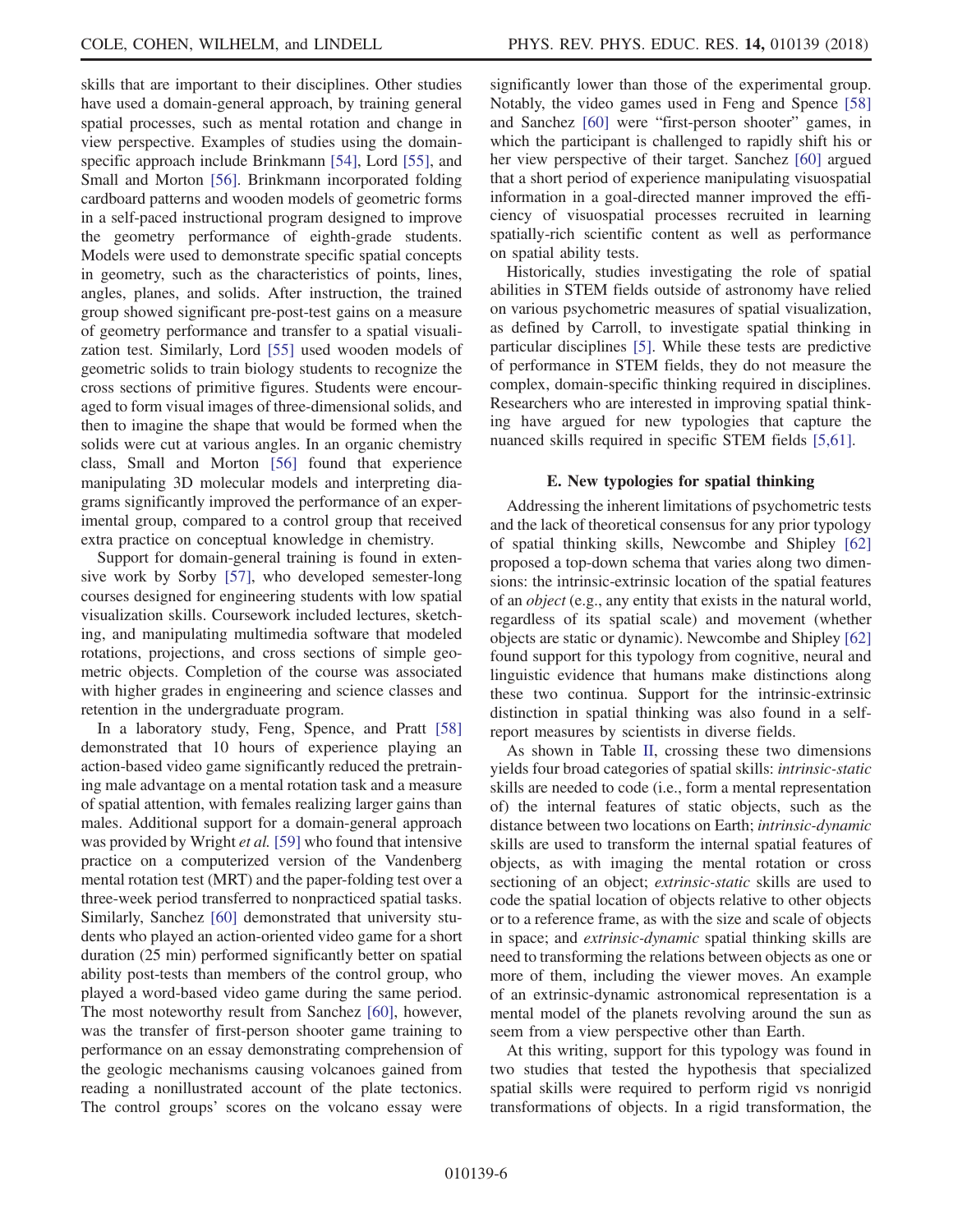<span id="page-8-0"></span>TABLE II. Newcombe-Shipley topology of spatial skills [\[62\].](#page-26-26)

|               | Intrinsic                                                                                                                                                                                         | Extrinsic                                                                                   |
|---------------|---------------------------------------------------------------------------------------------------------------------------------------------------------------------------------------------------|---------------------------------------------------------------------------------------------|
| <b>Static</b> | Coding the internal features of static objects                                                                                                                                                    | Coding the spatial location of objects relative to<br>other objects or to a reference frame |
| Dynamic       | Transforming the internal spatial features of objects, as through mental Transforming the relations between objects as one<br>rotation, cross sectioning, folding, and other plastic deformations | or more of them moves, including the viewer                                                 |

distances between points (locations) in an object are preserved. In a nonrigid transformation, the distances between points are not preserved. In Resnick and Shipley [\[63\],](#page-26-27) expert geologists outperformed expert organic chemists on a task that was required in geology, but not in chemistry—identifying the spatial transformations of a brittle object. Testing nonexpert scientists (undergraduates in a psychology department participant pool), Attit, Shipley, and Tikoff [\[64\]](#page-27-0) also found dissociations between the ability to make rigid vs nonrigid spatial transformations. Evidence from these two studies not only supported the dimensions of the typology, but also suggested that scientists from different disciplines rely on different spatial thinking skills in their work.

The measurement of spatial skills in the psychometric literature focused on how individuals reason about the spatial properties of objects. Cognitive scientists have also recognized the distinction between spatial thinking abilities at different scales, primarily the scale of objects, vistas (such as rooms where the spatial extent can be seen in a single view) and large-scale environments, whose spatial extent can only be experienced through moving through them [\[65](#page-27-1)–67]. Cognitive psychologists have identified normal variation in the spatial thinking skills required to interpret interactive animations [\[43\]](#page-26-9) and virtual reality displays [\[66\].](#page-27-2) This evidence suggests that astronomy educators may find variation among astronomy students in the ability to form and transform visuospatial information.

Evidence for the validity of these new spatial typologies argues for what Resnick and Shipley [\[63\]](#page-26-27) refer to as an ecological approach to spatial cognition, one that recognizes that the spatial skills needed in a specific discipline may differ substantially from those needed in other disciplines.

#### II. LITERATURE REVIEW: ASTRONOMY EDUCATION AND SPATIAL THINKING

#### A. Selection criteria

The second goal of our paper was to identify the dominant approaches to research that investigated the contribution of spatial thinking in astronomy education. We limited our selection to peer-reviewed journal articles and conference proceedings that explicitly investigated the role of spatial thinking at any level of astronomy education over the past 35 years. Using these key terms "spatial ability," "spatial reasoning," "spatial thinking," "visuospatial," "astronomy," and "astronomy education," we used Google Scholar, PsychInfo, ProQuest, and individual journal indices (e.g., Astronomy Education Review) to search for relevant papers.

#### B. Categorization of studies

We modified Hegarty's framework to reflect the current literature that addressed research on spatial thinking in astronomy. We identified three primary approaches to investigating the role of spatial thinking in astronomy education: (i) Noninterventional studies, including descriptive studies of students' misconceptions; (ii) interventional studies designed to remediate students' spatial misconceptions in astronomy; (iii) learning progressions, which propose sequences through which students may develop accurate explanations of astronomical phenomena.

In the existing literature, researchers used a variety of tools and methods to investigate the role of spatial thinking in astronomy. Some measured the association between domain-general psychometric tests (e.g., PSVT:R, Vandenberg mental rotation test; the paper folding test) and performance on specific tasks in astronomy (content knowledge). Others devised novel, domain-specific tests of spatial skills in astronomy. We have included two sets of tables to help the reader understand the content of the papers within each framework. First, a set of tables was created that shows the ways in which the papers were categorized according to the modified Hegarty framework. This set of tables includes a summary for each study as well as the participants and instruments reported in each paper. In addition, we have also included a set of tables to note how each article within the intervention, nonintervention, and learning progression categories would be classified according to the Newcombe and Shipley [\[62\]](#page-26-26) extrinsicintrinsic dynamic-static framework. Categories were assigned based on how the how the assessment and/or instruction of the concepts were described within the paper. This set of tables also includes columns that denote the assessment instrument(s) used as well as their domain specificity or generality. It is important to note that, at first glance, many of the problems undertaken by astronomy education researchers would fall into the extrinsic-dynamic category as we are considering the spatial relations of objects that are certainly moving and the observer is external to the objects and moving as well. However, it is also important to look at both the phenomena itself and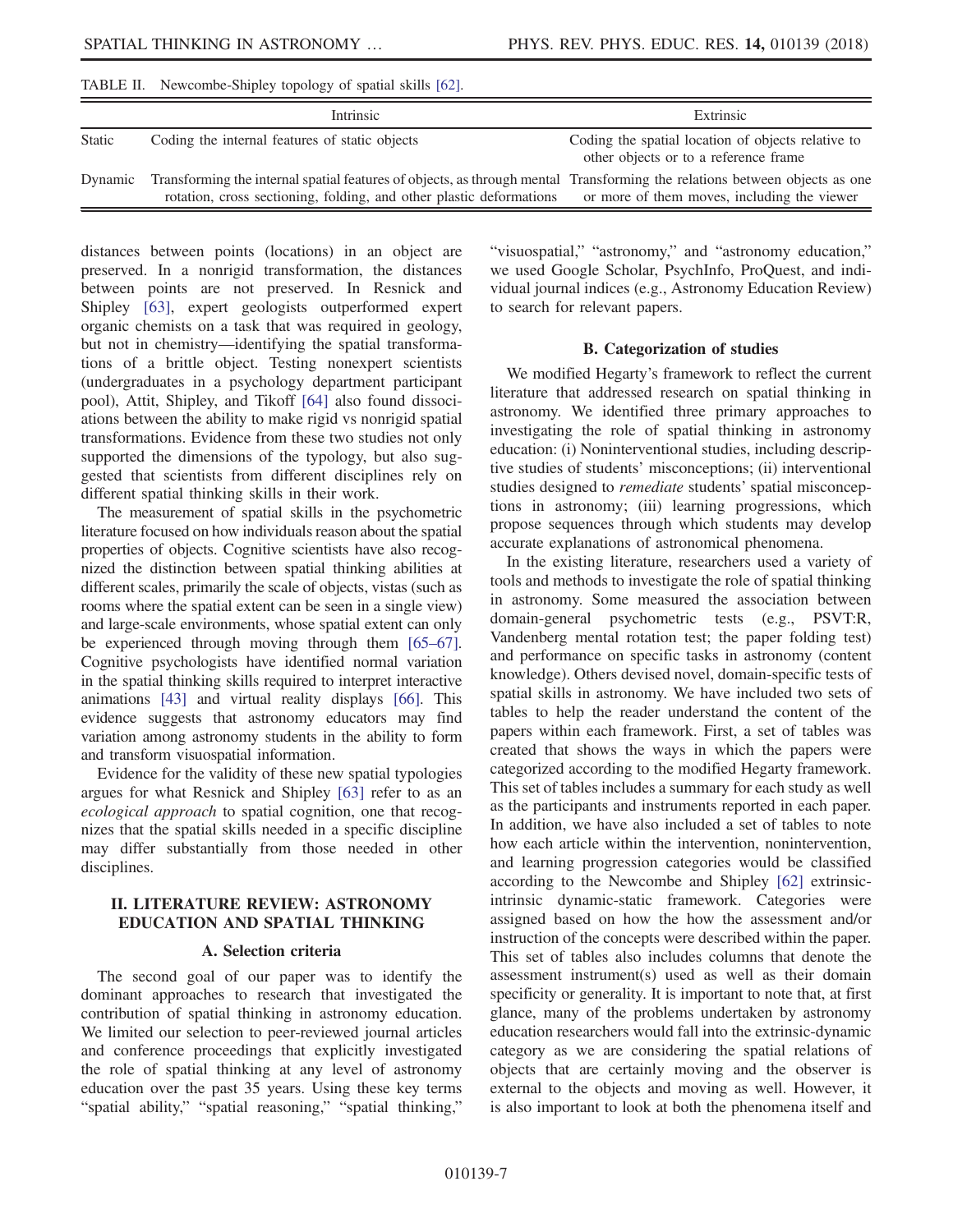the instructional methods or tools used to teach it, as this may put the research into another Newcombe and Shipley category. Much science content involves phenomena that are too large or small to be seen by the naked eye, so external visualizations such as models, diagrams, and drawings are used to help students learn about the phenomena. The spatial skills needed to understand external visualizations and models are different from those needed to think about the actual phenomena. For instance, when learning about the motion of the Earth, Moon, and Sun system to produce lunar phases, extrinsic-dynamic spatial skills would be needed to consider the relative locations of each moving body in space to produce the phase seen by observers on Earth. If instead an orrery were used to model the lunar phases, intrinsic-static spatial skills would be needed to consider a stationary model or intrinsic-dynamic spatial skills to considering an orrery in motion.

#### <span id="page-9-0"></span>C. Previous reviews of astronomy education literature

In a review of empirical astronomy education literature [\[68\]](#page-27-3) and a subsequent resource letter [\[69\]](#page-27-4) Bailey and Slater summarized and classified more than 100 articles, books, and web-based resources that reflected qualitative, quantitative and mixed methods research studies.

They categorized the sources by topics, such as lunar phases, shape of Earth, diurnal movement, cosmology, and astrophysics. They also summarized astronomy assessments and studies that focused on teachers' understandings of astronomical phenomena. Two of the studies reviewed by Bailey and Slater [\[68\]](#page-27-3) investigated the role of spatial thinking in astronomy [\[70,71\]](#page-27-5). Published shortly after the 2001 inauguration of Astronomy Education Review, the literature review stressed the need for astronomy education research that described students' difficulties and more clearly linked theory to classroom practice.

Lelliot and Rollnick [\[72\]](#page-27-6) reviewed 103 peer-reviewed astronomy education research papers published from 1974 to 2008. Most of the research identified misconceptions of astronomical phenomena held by students. Eighty percent of the studies investigated how students learned about five "big ideas" in astronomy: conceptions of Earth, gravity, the daynight cycle, the seasons, and the Earth-Sun-Moon System. Other topics were the stars, the Solar System, and concepts of size and distance. The most challenging topics were phases of theMoon, the seasons, and gravity, while content related to Earth and the day-night cycle was well understood.

While noting that researchers' theoretical frameworks were often unstated and hard to classify, Lelliot and Rollnick identified four principal theoretical approaches used by researchers: individual or personal constructivism, including Piagetian theories of conceptual development; investigations of mental models or conceptual frameworks held by participants; studies of conceptual change and knowledge acquisition; and cultural, cross-cultural or worldview perspectives on astronomy. Recognizing the intrinsically spatial nature of astronomy, Lelliot and Rollnick recommended that astronomy curricula at all levels of education increase visuospatial learning activities, such as manipulating physical models and interacting with virtual displays. They also recommended that astronomy curricula include instruction in interpreting external representations, including drawings and models, and discussions of distance and scale in the Solar System.

Brazell and Espinosa [\[73\]](#page-27-7) found in a meta-analysis of 19 studies that planetaria were effective in improving students' understanding of astronomical phenomena, and in some cases in improving students' spatial thinking skills. However, these results should be interpreted with caution as none of the studies that measured spatial skills had been peer reviewed. Sneider, Bar, and Kavanagh [\[74\]](#page-27-8) identified more than 40 studies, including studies of planetaria, that explored students' conceptual difficulties in understanding explanations for the seasons. Their review identified the spatial content of challenging content related to the seasons, including the physics of light, the rotation of Earth around the Sun, the Sun's path, and the tilt of Earth, but did not identify the spatial assessments that were used in these studies. They proposed a learning progression for the seasons that is discussed in Sec. [II. C](#page-9-0).

In summary, none of the previous reviews of astronomy education research explicitly investigated the role of spatial thinking in astronomy research. Bailey and Slater [\[68,69\]](#page-27-3) summarized the content of existing research in a historical framework and noted the need to translate research findings into classroom practice. Two studies investigating spatial thinking were mentioned in this review, but spatial thinking was not a theme.

Lelliot and Rollnick [\[72\]](#page-27-6) categorize astronomy education research in a conceptual framework of five "big ideas," each of which is brimming with spatially challenging content. Although Lelliot and Rollnick noted the overall importance of developing teachers' and students' visuospatial abilities, they stopped short of defining the spatial challenges inherent in the big ideas. This review will be the first in the field to address the spatial content of astronomy education research.

#### D. Review of astronomy education literature investigating spatial thinking

#### 1. Noninterventional studies

Noninterventional studies investigate the relationship between students' misconceptions of astronomical phenomenon and spatial reasoning. See Tables [III](#page-10-0) and [IV](#page-13-0) for summaries of each of the research studies and how they fit within the Newcombe-Shipley framework [\[62\]](#page-26-26). Many research studies have indicated that students need to develop keen spatial understandings to grasp comprehension of apparent celestial motions, the cause of lunar phases, and an explanation of the seasons [\[75](#page-27-9)–78]. A number of studies have demonstrated that children younger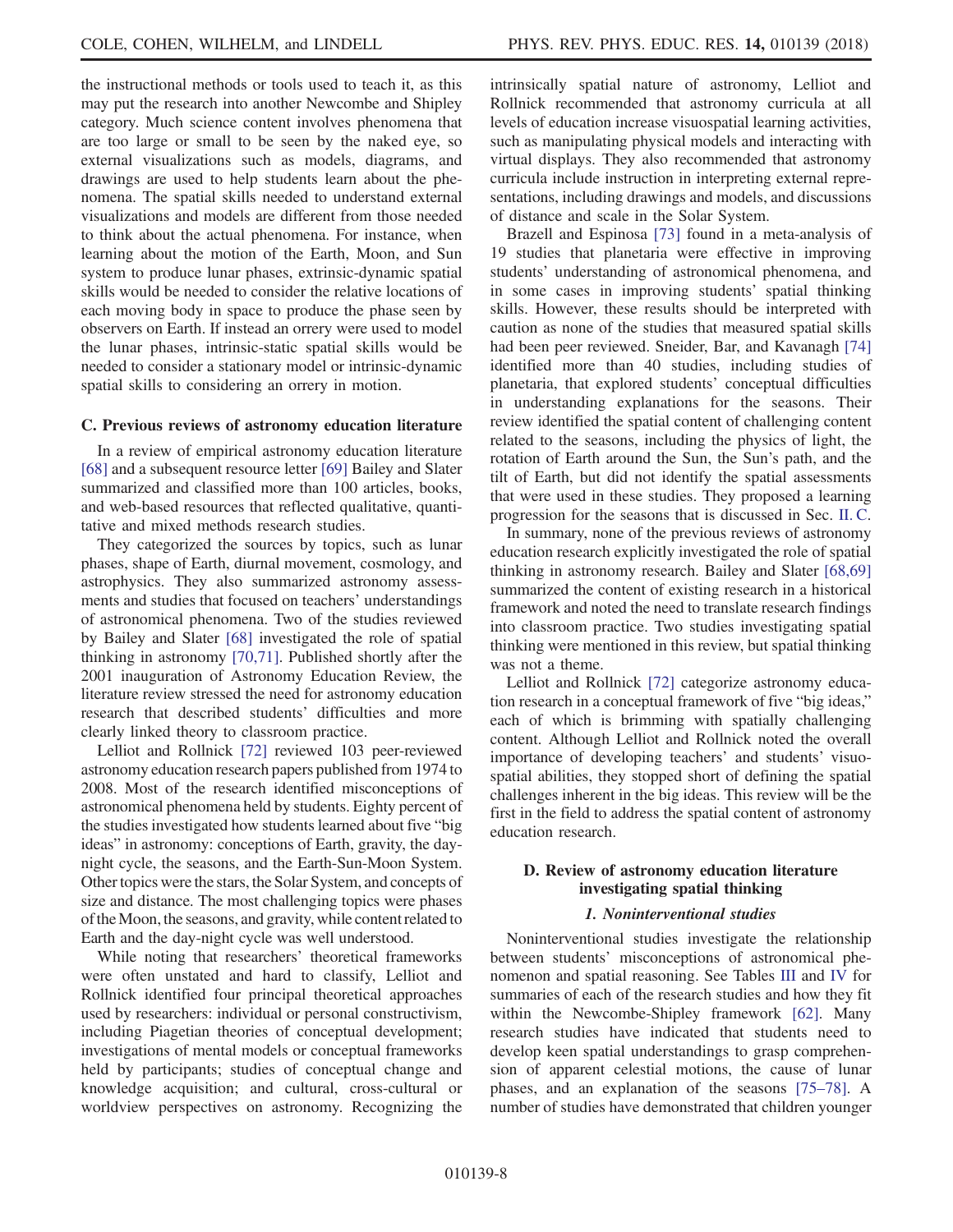<span id="page-10-0"></span>

| TABLE III.                                 |                                                                                                                                          | Summary table for noninterventional studies.                                               | available.<br>$\ddot{\mathrm{H}}$<br>Note that effect sizes are included                                                                                                                                                                                                                                                                                                                                                                                                                                                                                                                                                                                                                                                                                                                                                                                                                                                           |  |
|--------------------------------------------|------------------------------------------------------------------------------------------------------------------------------------------|--------------------------------------------------------------------------------------------|------------------------------------------------------------------------------------------------------------------------------------------------------------------------------------------------------------------------------------------------------------------------------------------------------------------------------------------------------------------------------------------------------------------------------------------------------------------------------------------------------------------------------------------------------------------------------------------------------------------------------------------------------------------------------------------------------------------------------------------------------------------------------------------------------------------------------------------------------------------------------------------------------------------------------------|--|
| References                                 | Participants                                                                                                                             | Measures                                                                                   | Findings                                                                                                                                                                                                                                                                                                                                                                                                                                                                                                                                                                                                                                                                                                                                                                                                                                                                                                                           |  |
| Bower, and<br>Liben [75]<br>Plummer,       | attending a summer<br>astronomy camp at<br>Children aged 7-9<br>a planetarium<br>$(N = 15)$                                              | perspective taking<br>Clinical interviews,<br>test                                         | Interview responses were coded for accuracy of responses, gestures used, and reference frames. Logistic and linear<br>Children with better perspective taking skills were more explicit in connecting frames of reference than students with<br>lower perspective taking ability. Children with higher perspective taking ability also used certain kinds of gestures<br>Children were interviewed and asked to complete a written perspective taking test prior to and after a weeklong camp.<br>regression were used to examine the relationships between these codes and children's perspective taking ability.<br>more often for some phenomena. Effect sizes (adjusted $R^2$ ) range from 0.00 to 0.37                                                                                                                                                                                                                        |  |
| Wilhelm [76]<br>Sherrod and                | students ( $N = 92$ )<br>Seventh grade                                                                                                   | selected questions<br>Phases Concept<br>from the Lunar<br>lesson videos,<br>Inventory      | the 2D drawings of a first quarter moon phase. Classroom dialogue positively influenced students' learning. Other<br>Sketches, transcribed Students experienced an inquiry-based unit on moon phases. Prior to and after the unit, students completed the Lunar<br>Phases Concept Inventory. After experiencing a lunar modeling lesson, one of the authors facilitated a discussion on<br>students critiquing and asking questions about the drawings allowed students time to consider and adjust their<br>models of the Earth-Moon-Sun system.                                                                                                                                                                                                                                                                                                                                                                                  |  |
| Wilhelm [77]                               | $= 123$<br>students $(N$<br>Middle school                                                                                                | geometric spatial<br>assessment<br>Inventory,                                              | journaling. Students made significant pre to post gains in understanding as shown on the Lunar Phases Concept<br>Inventory (Partial $\eta^2 = .703$ ) overall and for both boys (Partial $\eta^2 = .751$ ) and girls (Partial $\eta^2 = .667$ )<br>made significant gains on the Geometric Spatial Assessment overall (Partial $n^2 = .151$ ) as well as for both boys<br>Lunar Phases ConceptGender difference in middle school students' understanding of lunar phases was investigated. Students completed<br>assessments prior to and after experiencing the REAL curriculum, which included modeling, observing, and<br>(Partial $\eta^2 = .127$ ) and girls (Partial $\eta^2 = .170$ ).                                                                                                                                                                                                                                      |  |
| Wilhelm [78]                               | Two six year old girls, Interviews<br>one eight year old<br>$\operatorname*{girl}% \nolimits_{\mathbb{Z}}\nolimits^{2m}(\mathbb{Z}_{+})$ |                                                                                            | Clinical Piagetian interviews were conducted with three young children regarding their understanding of the moon's<br>Children said the moon was "far away." Another question asked the children how large the moon was. Answers<br>appearance. One of the questions asked of the children regarded the distance between us (Earth) and the moon.<br>ranged from about 2 inches to as large as their room.                                                                                                                                                                                                                                                                                                                                                                                                                                                                                                                         |  |
| Wilhelm [79]<br>Louisell, and<br>Venville, | States and Australia<br>Children (ages 3-8)<br>and their parents<br>from the United<br>$(N = 10)$                                        | Interviews                                                                                 | represent a set of "knowledge nodes" including (1) children's ontological ideas about the moon, (2) animistic or non-<br>associate with the moon. The authors note the children's ideas fit neither a consistent framework of knowledge or a<br>semi-structured interview protocol. The resulting data were analyzed using an interpretive paradigm. The findings<br>animistic attributes of the moon, (3) permanence of the Moon in the sky, and (4) creatures and artifacts children<br>knowledge in pieces perspective. Also, the children's ideas often correlated with their environment or previous social<br>en children from Australia and the United States were interviewed about their ideas about the Moon using a detailed,<br>or cultural activities.                                                                                                                                                                |  |
| and Padalkar<br>Subramaniam<br>[80]        | either architecture<br>Eight people with a<br>background in<br>or physics                                                                | Written questionnaire F<br>about explaining<br>followed by an<br>lunar phases<br>interview | articipants first completed questionnaires about the cause of lunar phases and then participated in interviews. The<br>that causes lunar phases and the shapes of lunar phases. Only one person provided a correct explanation for the<br>phases of the moon on the questionnaire; the most common incorrect explanation involved eclipses. Participants<br>struggled with drawing phases of the moon, with their shapes frequently inconsistent with their explanations for the<br>the Earth/Moon/Sun system helped participants correct misconceptions and provide correct explanations for lunar<br>interviewers probed participants' written explanations of lunar phases. The interviews focused on the mechanism<br>mechanism causing lunar phases. The authors also found that providing anchoring situations that were analogous to<br>phases. The authors suggest visualization is an important part of learning science. |  |
|                                            |                                                                                                                                          |                                                                                            | (Table continued)                                                                                                                                                                                                                                                                                                                                                                                                                                                                                                                                                                                                                                                                                                                                                                                                                                                                                                                  |  |

 $\overline{a}$ . E  $\ddot{\phantom{a}}$  $\cdot$ ਖੰ  $\ddot{\phantom{a}}$  $\ddot{\phantom{0}}$ ુ  $\frac{1}{2}$ ó Ĕ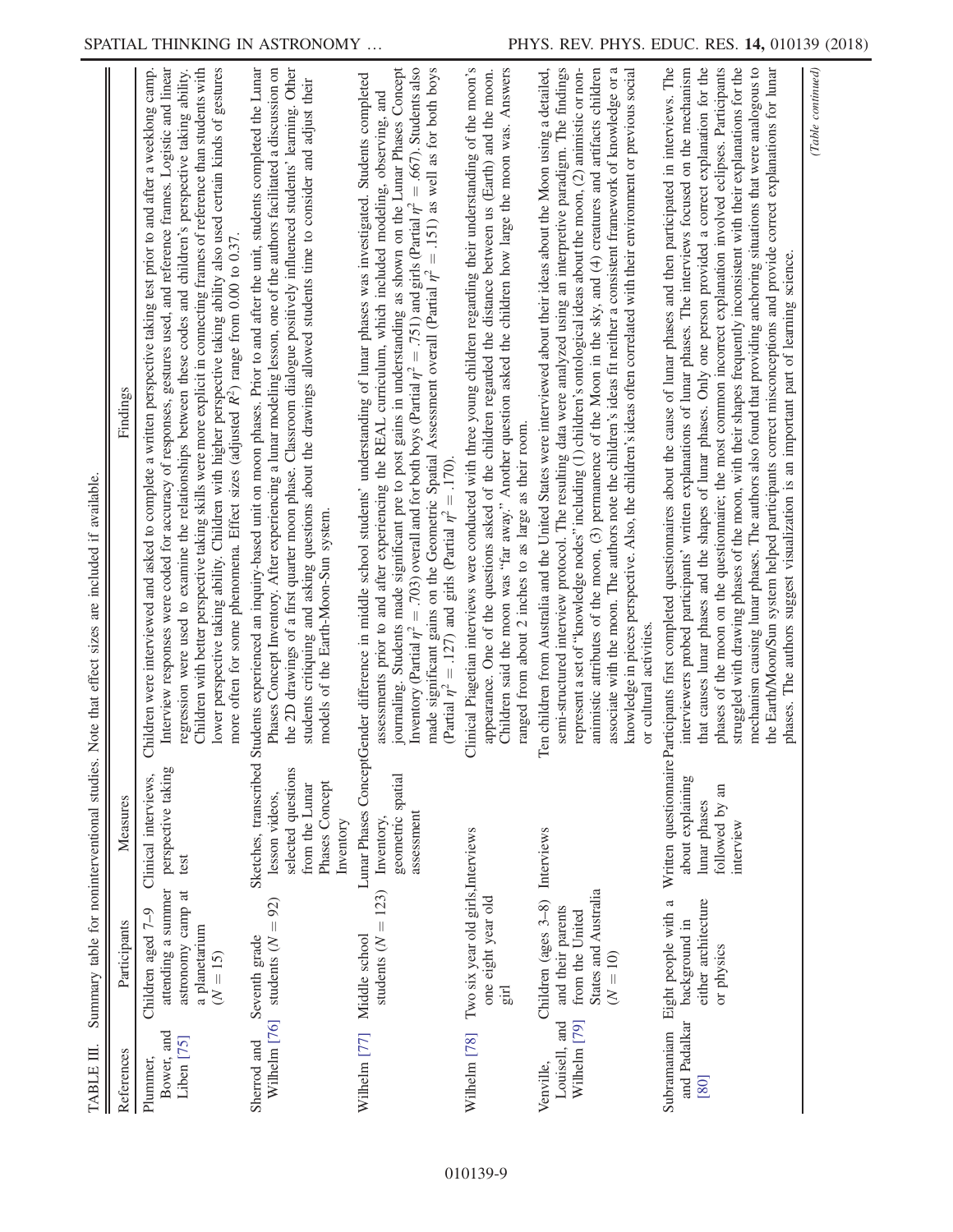| TABLE III. (Continued)                                |                                                                                    |                                                                                                                                                          |                                                                                                                                                                                                                                                                                                                                                                                                                                                                                                                                                                                                                                                                                                                                                                                                                                                                                                                                                                                                                                                                                |
|-------------------------------------------------------|------------------------------------------------------------------------------------|----------------------------------------------------------------------------------------------------------------------------------------------------------|--------------------------------------------------------------------------------------------------------------------------------------------------------------------------------------------------------------------------------------------------------------------------------------------------------------------------------------------------------------------------------------------------------------------------------------------------------------------------------------------------------------------------------------------------------------------------------------------------------------------------------------------------------------------------------------------------------------------------------------------------------------------------------------------------------------------------------------------------------------------------------------------------------------------------------------------------------------------------------------------------------------------------------------------------------------------------------|
| References                                            | Participants                                                                       | Measures                                                                                                                                                 | Findings                                                                                                                                                                                                                                                                                                                                                                                                                                                                                                                                                                                                                                                                                                                                                                                                                                                                                                                                                                                                                                                                       |
| Kikas [81]                                            | First and second gradeContour Extraction<br>students ( $N = 176$ )                 | Test, Moomies and<br>Objects, verbal<br>abilities tests,<br>Hands Tests,<br>Memory for<br>knowledge<br>astronomy<br>interviews<br>questions,             | Each of the children were interviewed individually. Students' visuospatial ability affected their factual knowledge<br>questions to better understand them. Kikas also found that verbal abilities had a significant effect on second graders'<br>Children were interviewed in both first and second grade. In between, they learned about the astronomy topics in focus.<br>children with higher visuo-spatial abilities may pay more attention to drawings in popular science books and ask<br>positively in the first grade, but negatively affected synthetic knowledge in the second grade. Kikas suggested<br>scientific knowledge.                                                                                                                                                                                                                                                                                                                                                                                                                                      |
| Wilhelm [83]<br>Sullivan, and<br>Jackson,<br>Wilhelm, | Sixth grade students<br>$(N = 194)$                                                | Visualization Test<br>Geometric Spatial<br>Purdue Spatial<br>Assessment,<br>Rotations<br>Inventory.                                                      | Lunar Phases ConceptStudents experienced either a business as usual unit or an integrated, mathematics science inquiry unit on lunar phases<br>$\eta^2 = 0.37$ ) and control (Partial $\eta^2 = 0.48$ ) groups made significant pre to post gains in different areas on the Lunar<br>Phases Concept Inventory. The Experimental groups made gains on periodicity while the control group made gains<br>on geometric spatial visualization. Only girls made gains on the geometric spatial assessment. All groups, except<br>and related concepts. Assessments were administered prior to and after unit implementation. Experimental (Partial<br>experimental males, made significant gains on the Purdue Spatial Visualization Test Rotations.                                                                                                                                                                                                                                                                                                                                |
| <b>Black</b> [86]                                     | nonmajors science<br>courses $(N = 97)$<br>College students<br>enrolled in         | visualization tests<br>embedded figures<br>rotations, group<br>test, differential<br>Purdue spatial<br>concepts test,<br>aptitudes test<br>Earth science | The contribution of spatial skills to understanding of earth science concepts was investigated in a nonmajors science<br>courses. Correlations and stepwise regression were used to assess the role of spatial ability in understanding earth<br>science concepts. Spatial ability, as measured on the three tests, accounted for up to one-third of the variation on the<br>earth science concepts test. Significant, moderate, positive correlations were found between the scores on the earth<br>science concepts test and each of the spatial assessments.                                                                                                                                                                                                                                                                                                                                                                                                                                                                                                                |
| Heyer, Slater,<br>and Slater<br>[87]                  | astronomy course<br>undergraduate<br>Students in an<br>introductory<br>$(N = 154)$ | Vandenberg mental<br>standards, what do<br>rotation test, paper<br>Test of astronomy<br>folding test<br>you know,                                        | Students in an undergraduate introductory astronomy course were administered content assessments prior to and after<br>the course. They completed a spatial assessment midcourse, and a subset of students $(N = 14)$ completed a think-<br>aloud exercise to validate responses after the postassessments. Moderate to strong correlations were found between<br>pre-to-post gain scores on TOAST and the spatial assessment, suggesting the relationship between spatial thinking<br>and understanding astronomy could explain about 25% of the variation in student achievement. They also found that<br>students left the course still unable to correctly answer one-third or more of the TOAST questions.                                                                                                                                                                                                                                                                                                                                                                |
| Türk [88]                                             | teachers $(N = 280)$<br>Preservice science                                         | (AAT), Astronomy<br>Visualization Test<br>achievement test<br>(AAS), Purdue<br>Attitude Scale<br>Rotations<br>(PSVT:R)<br>Astronomy<br>Spatial           | investigate whether performance on these assessments were different based on years of study as well as whether there<br>significantly higher than those with 1–3 years of university education combined. Similarly senior students' attitudes<br>between senior and freshmen and sophomores, in favor of seniors. Students in their first three years of university<br>toward astronomy were significantly higher than the attitudes of students at all other levels of education. Turk found<br>between the AAS and AAT. (Cohen's $f$ was calculated as .200 for PSVT:R, .175 for AAS, and .172 for AAT).<br>a significant, positive correlation between scores on the AAT and PSVT:R as well as a low positive correlation<br>was a correlation between any of the assessments. Significant differences in spatial thinking ability were found<br>Astronomy content, astronomy attitude, and mental rotation tests were given to preservice teachers in Turkey to<br>education had a similar understanding of astronomy; however senior students' knowledge of astronomy was |
|                                                       |                                                                                    |                                                                                                                                                          | Suminual                                                                                                                                                                                                                                                                                                                                                                                                                                                                                                                                                                                                                                                                                                                                                                                                                                                                                                                                                                                                                                                                       |

(Table continued) (Table continued)

010139-10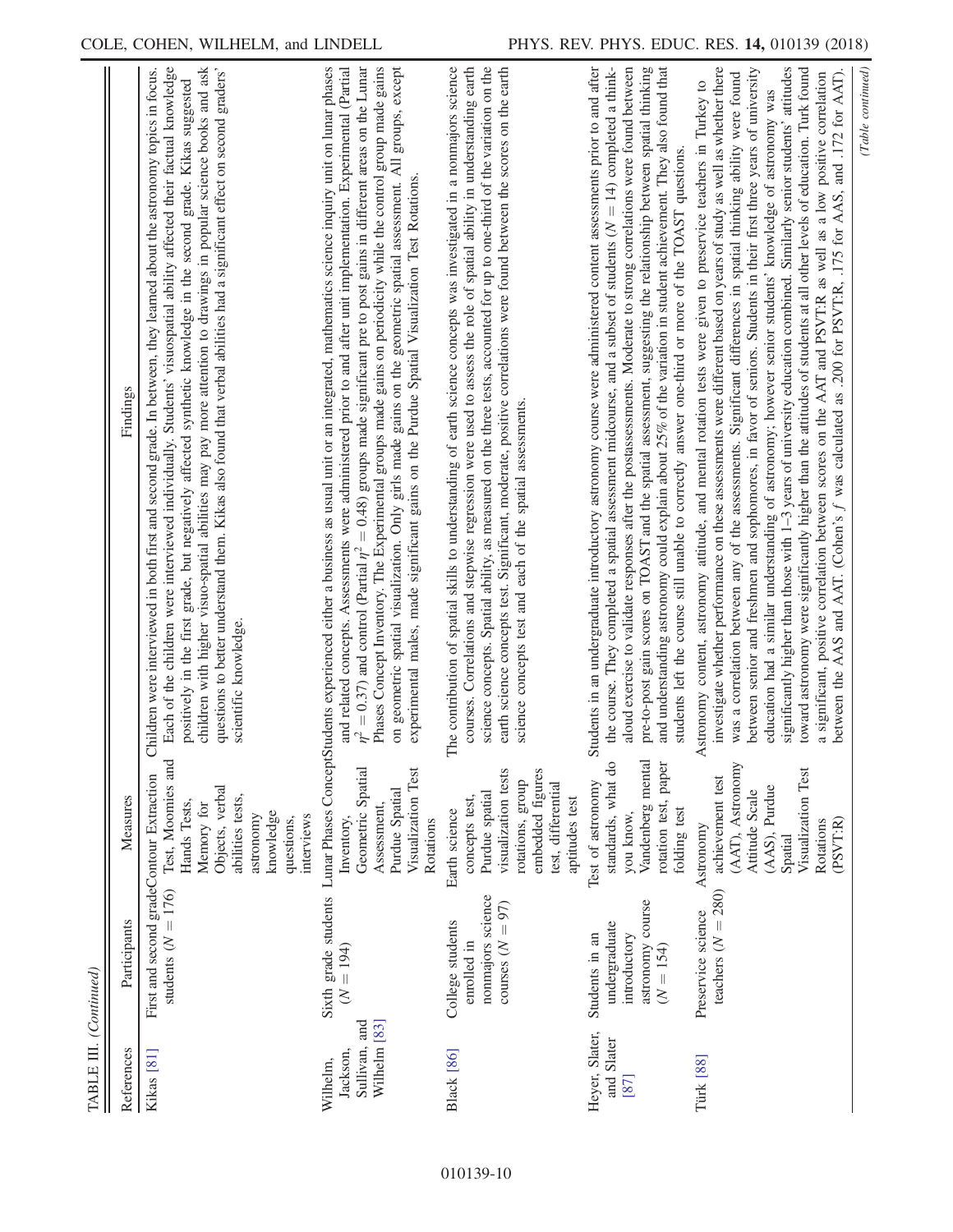| References                       | Participants                                        | Measures                                            | Findings                                                                                                                                                                                                                                                                                                                                                                                                                                                                                                                                                                                                                                                                                                                                                                                                                                                                                                                                                                                                                                                                                                                                                                                                                                                                                                                                                                                                                                                                                                                                                                                                                                                                                        |
|----------------------------------|-----------------------------------------------------|-----------------------------------------------------|-------------------------------------------------------------------------------------------------------------------------------------------------------------------------------------------------------------------------------------------------------------------------------------------------------------------------------------------------------------------------------------------------------------------------------------------------------------------------------------------------------------------------------------------------------------------------------------------------------------------------------------------------------------------------------------------------------------------------------------------------------------------------------------------------------------------------------------------------------------------------------------------------------------------------------------------------------------------------------------------------------------------------------------------------------------------------------------------------------------------------------------------------------------------------------------------------------------------------------------------------------------------------------------------------------------------------------------------------------------------------------------------------------------------------------------------------------------------------------------------------------------------------------------------------------------------------------------------------------------------------------------------------------------------------------------------------|
|                                  | Rudman [94] Undergraduates<br>$(N = 74)$            | Test, Astronomy<br>Cube Comparison<br>Geometry Test | Rudman investigated if college students' spatial thinking skills could interfere with their correct causal knowledge of<br>ability, regardless of the causal models that individuals adopted. Rudman identified four explanatory models of the<br>temperature throughout the year) and Quantum Orbit (the Earth's orbit is closer to the Sun in the summer than in the<br>winter; this model was held by only one of 18 participants.) Performance on the Cube Comparison test predicted the<br>Spatial ability shared a positive (though not statistically significant) correlation with astronomy problem solving<br>Seasons: Fixed Tilt (the Earth has a fixed tilt as it rotates around the Sun), Wobbly Tilt (the tilt of the Earth changes as<br>explanations for the basic movements in the Solar System, the day/night cycle, seasons, phases of the Moon and<br>it rotates around the Sun), Elliptical Orbit (the Earth moves in an elliptical orbit around the Sun, causing changes in<br>Comparison Test than students who used the Wobbly Tilt model, followed by students who used the Elliptical Model<br>Following this self-assessment, they were asked to solve problems related to the phenomena they had just explained.<br>eclipses and were then asked to rate their levels of certainty about the accuracy of their scientific explanations.<br>astronomy when they attempted to solve astronomy problems. During the interview, participants gave causal<br>explanatory model held by the students. Students who held the Fixed Tilt model scored higher on the Cube<br>(the level of statistical significance of this prediction is not clearly stated in the article.) |
| Taylor and<br>Grundstrom<br>[96] | Sixth grade students Textbook images,<br>$(N = 35)$ | student drawings<br>web images,                     | twice as large as it actually is, and textbook images depicted the Moon as 1.5 times its actual size. Web depictions of<br>Earth-Moon scale were closer to the true ratio, but still significantly lower. The depiction of the Earth-Moon distance<br>drawings and that astronomy instructors use physical models in addition to drawings. In all three sources of imagery,<br>the median ratio of Earth-Moon size was significantly lower than it actually is. Sixth graders visualized the Moon as<br>textbooks, and produced by students. The size ratios and distances between celestial bodies were compared, finding<br>was also inaccurate. Students depicted the Moon as 16 times closer to the Earth than it is. The median distance<br>that none of the sources were accurate. They suggest that warnings of the inaccuracy of the scale be included in<br>depicted in textbook images was 23 times closer than it is. The median distance between the Earth and the Moon<br>The authors compared diagrams of the Earth-Moon-Sun system in science education materials online, in science<br>depicted in web pages was 14 times closer than actuality.                                                                                                                                                                                                                                                                                                                                                                                                                                                                                                                                |

 $\underline{\mbox{TABLE II.}~(Continued)}$ TABLE III. (Continued)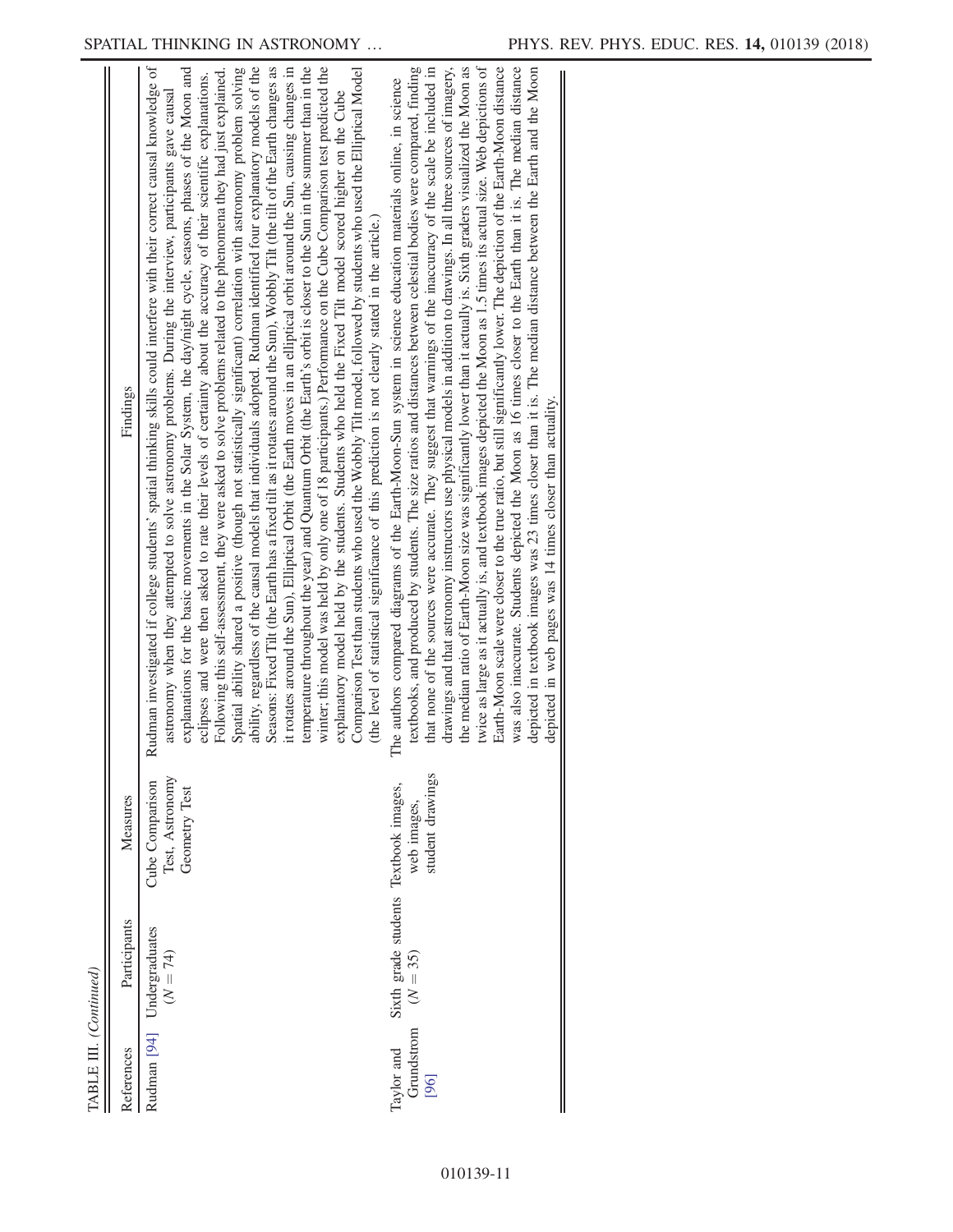| References                                  | Concept(s) investigated                                                                    | Assessment instrument(s)                                                              | Domain-specificity<br>or generality of<br>instrument(s) | Shipley-<br>Newcombe<br>framework [64]                    |
|---------------------------------------------|--------------------------------------------------------------------------------------------|---------------------------------------------------------------------------------------|---------------------------------------------------------|-----------------------------------------------------------|
| Plummer, Bower,<br>and Liben [75]           | Apparent celestial motion                                                                  | <b>Interviews</b><br>Perspective taking test                                          | Domain specific<br>Domain general                       | Extrinsic dynamic                                         |
| Sherrod and<br>Wilhelm [76]                 | Seasons<br>Lunar phases                                                                    | Analysis of verbal discourse                                                          | Domain specific                                         | Extrinsic dynamic<br>Intrinsic static                     |
|                                             |                                                                                            | 2D drawings of Earth-Moon-Sun<br>system                                               | Domain specific                                         |                                                           |
| Wilhelm [77]                                | Lunar phases                                                                               | Lunar Phases Concept Inventory<br>Geometric spatial assessment                        | Domain specific<br>Domain general                       | Extrinsic dynamic                                         |
| Wilhelm [78]                                | Location, size, and appearance Interviews<br>of the Moon                                   |                                                                                       | Domain specific                                         | Extrinsic dynamic                                         |
| Venville, Louisell,<br>and Wilhelm [79]     | Childrens' notions about the<br>Moon                                                       | Interviews                                                                            | Domain specific                                         | Intrinsic static                                          |
|                                             |                                                                                            |                                                                                       |                                                         | Intrinsic dynamic<br>Extrinsic dynamic                    |
| Subramaniam and<br>Padalkar <sup>[80]</sup> | Lunar phases                                                                               | Interviews                                                                            | Domain specific                                         | Extrinsic dynamic<br>Intrinsic dynamic                    |
| Kikas <sup>[81]</sup>                       | Earth properties or motions;<br>solar system; seasons                                      | Contour extraction test                                                               | Domain general                                          | Intrinsic static                                          |
|                                             |                                                                                            | Test of visual memory for objects<br>Two mental rotation tests<br><b>Interviews</b>   | Domain general<br>Domain general<br>Domain specific     | Intrinsic dynamic                                         |
| Wilhelm, Jackson,<br>Sullivan, and          | Lunar phases                                                                               | Purdue spatial visualization test:<br>Rotations                                       | Domain general                                          | Extrinsic dynamic<br>Intrinsic static                     |
| Wilhelm [83]                                |                                                                                            | <b>GSA</b><br><b>LPCI</b>                                                             | Domain general<br>Domain specific                       | Intrinsic dynamic                                         |
| <b>Black</b> [86]                           | Wide range of Earth science<br>concepts                                                    | Earth science concepts test                                                           | Domain specific                                         | Extrinsic dynamic                                         |
|                                             |                                                                                            | <b>PSVT:R</b><br>Group embedded figures                                               | Domain general<br>Domain general                        | Extrinsic static<br>Intrinsic dynamic<br>Intrinsic static |
| Heyer, Slater,<br>and Slater [87]           | Range of Astronomy topics<br>typically encountered in<br>ASTRO 101 courses                 | Differential aptitudes<br>Test of Astronomy Standards<br>(TOAST)                      | Domain general<br>Domain specific                       | Extrinsic dynamic                                         |
|                                             |                                                                                            | What do you know (WDYK)<br>Vandenberg mental rotation test<br>Paper folding test-Vz-2 | Domain specific<br>Domain general<br>Domain general     | Extrinsic static<br>Intrinsic static                      |
| <b>Türk</b> [88]                            | Range of basic astronomy<br>concepts encountered by<br>pre-service teachers                | Astronomy achievement test                                                            | Domain specific                                         | Extrinsic dynamic                                         |
|                                             |                                                                                            | <b>PSVT:R</b><br>Astronomy attitude scale                                             | Domain general<br>Not relevant to<br>spatial issues     | Intrinsic static                                          |
| Rudman [94]                                 | Basic motion in solar system;<br>Day-night cycle; seasons;<br>phases of the Moon; eclipses | Astronomy-based geometry test                                                         | Domain specific                                         | Extrinsic dynamic                                         |
|                                             |                                                                                            | Cube comparison<br>Astronomy questionnaire<br>Interviews                              | Domain general<br>Domain specific<br>Domain specific    | Intrinsic dynamic                                         |
| Taylor and<br>Grundstrom [96]               | Earth-Moon-Sun system scale<br>and distance                                                | Student-drawn diagrams                                                                | Domain specific                                         | Intrinsic static                                          |
|                                             |                                                                                            |                                                                                       |                                                         | Extrinsic static                                          |

<span id="page-13-0"></span>TABLE IV. Newcombe-Shipley [\[64\]](#page-27-0) categories for noninterventional studies. Note that while the domain specificity or generality and assessment instrument columns are intended to align, any alignment with the Newcombe-Shipley framework column is incidental.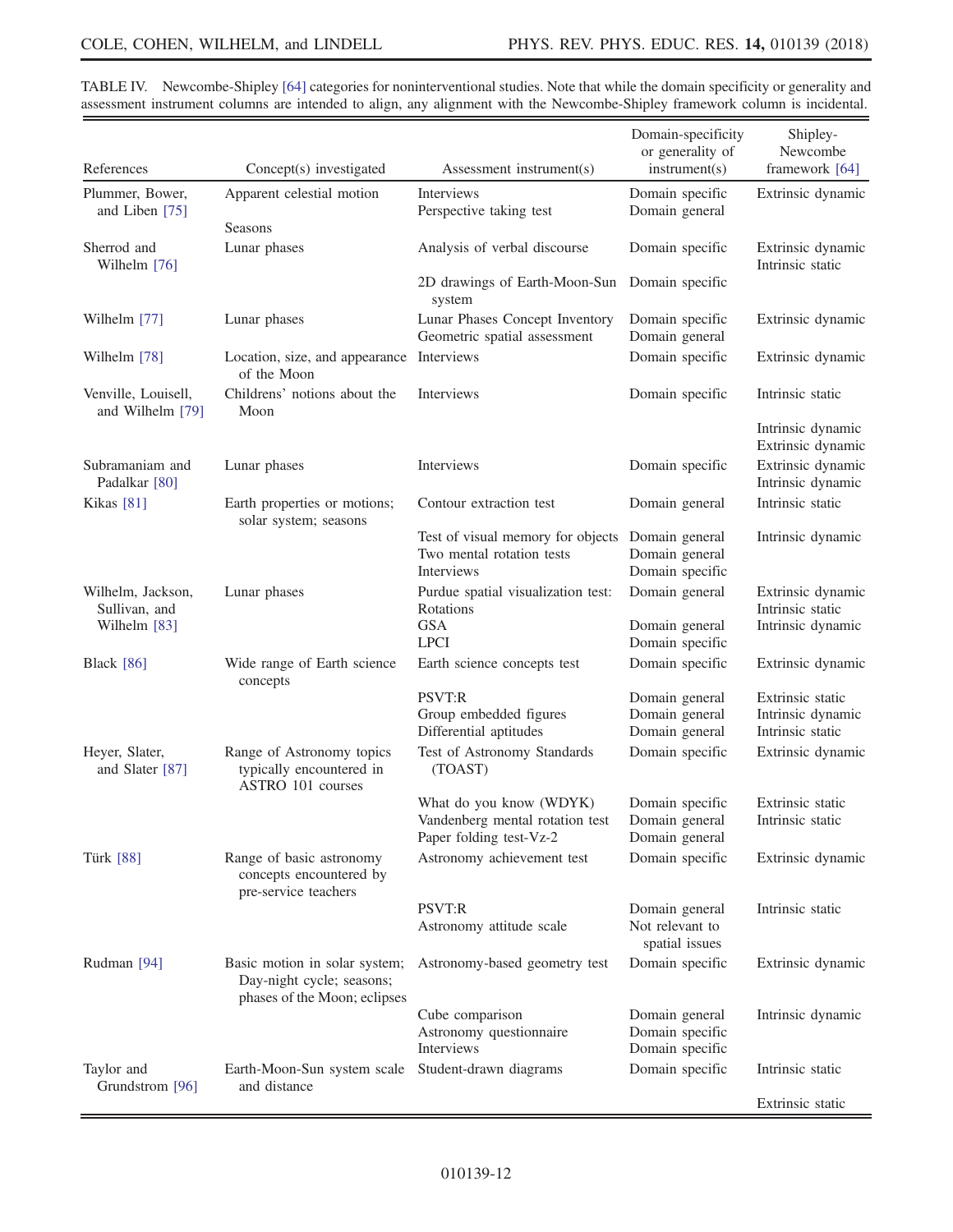than nine have limited ability to change their view perspective and little to no understanding of the causes of astronomical phenomena [\[75,78,79\].](#page-27-9)

There is also evidence that young children's understanding of astronomical understanding (e.g., knowledge of the Moon and stars) can be influenced by their social and cultural milieu (stories, family experiences, etc.). In addition, many children had little to no experiences with focused celestial observations. Wilhelm [\[78\]](#page-27-12) determined that not only were young children influenced by stories and movies to understand astronomical phenomena, but also had a natural inclination to animate celestial objects such as the Sun and Moon. For example, a child in this study explained that the Moon was sometimes half (first quarter Moon phase) because it (the Moon) "wants to be half" and sometimes when it was happy it looked fuller (waxing gibbous) [\[78\]](#page-27-12), (p. 263).

Research conducted with older children (aged 12–14) regarding spatial visualization and the cause of lunar phases understanding illustrates that children's spatial thinking skills improve as they gain more experience understanding perspective, directional space, and the necessary geometries for particular lunar phases [\[77\]](#page-27-11). Children in this age group also begin to advance their scientific reasoning through work with 2D and 3D modeling [\[76,80\].](#page-27-10) Sherrod and Wilhelm [\[76\]](#page-27-10) conducted a study with 92 middle school students where classroom dialogue was examined regarding a Moon finale lesson using 2D and 3D models to investigate the cause of lunar phases. Students reconstructed their understanding of lunar concepts related to geometric Earth-Moon-Sun configurations after productive classroom discourse that allowed them to consider and challenge their misconceptions. Subramaniaum and Padalkar [\[80\]](#page-27-14) explored how eight students reasoned with models to explain Moon phases. In this study, students had correct mental models of the Earth-Moon-Sun system, but were unable to explain each phase scientifically. Subramaniaum and Padalkar claimed, "In order to successfully explain lunar phases one needs to shift perspectives as one reasons, from a space based to an Earth based viewpoint" and that conceptual elements such as illumination boundary (terminator line) "belong to the domain of geometry of the sphere" [\[80\],](#page-27-14) (p. 19).

Plummer, Bower, and Liben [\[75\]](#page-27-9) developed a novel instrument for investigating elementary school children's ability to shift their imagined view perspective from one reference frame to another. Children who were skilled at changing their view perspective provided more coherent explanations of the relationships between Earth-bound and space-bound frames of reference when explaining the apparent motion of the Sun and the stars, and for seasonal changes in the constellations. The findings suggest that children with lower perspective taking skills may need support in learning to explicitly connect reference frames.

Kikas [\[81\]](#page-27-15) examined the role of spatial ability and verbal ability in young children's (176 first and second grade students) understanding of knowledge of Earth. Kikas measured students' spatial thinking skills with four tests: the Contour Extraction test [\[82\]](#page-27-22) in which participants are asked to identify a specified shape in a complex image, a test of visual memory for objects, and two mental rotation tests. Verbal reasoning and students' memory for words and sentences were also assessed. Students' visuospatial ability affected their factual knowledge positively in the first grade, but negatively affected synthetic knowledge in the second grade. Kikas suggested children with higher visuospatial abilities may pay more attention to drawings in popular science books and ask questions to better understand them. Kikas also found that verbal abilities had a significant effect on second graders' scientific knowledge.

In a study with children (aged 12–13 years), Wilhelm et al. [\[83\]](#page-27-16) examined the associations between students' spatial thinking ability and lunar-related content knowledge. Student's spatial thinking abilities were measured with the PSVT:R [\[20\]](#page-25-18) and the geometric spatial assessment (GSA) [\[84\]](#page-27-23), a 16-item multiple-choice test that assesses four spatial domains (periodic patterns, geometric spatial visualization, cardinal directions, and spatial projections). In addition, students completed the Lunar Phases Concept Inventory (LPCI) [\[85\]](#page-27-24), a 20-item multiple-choice survey that assesses students' understanding of lunar-phase concepts such as Moon motion, orbital periodicity, and cause of phases. Questions on the LPCI can be mapped to the four spatial domains of the GSA (See Table [V\)](#page-14-0). Significant

<span id="page-14-0"></span>TABLE V. Concept domains: Lunar Phases Concept Inventory (LPCI) science domains and corresponding Geometric Spatial Assessment (GSA) domains [\[83\]](#page-27-16).

| LPCI scientific domains                                                             |                                                                                             |        | Corresponding GSA spatial<br>domains |
|-------------------------------------------------------------------------------------|---------------------------------------------------------------------------------------------|--------|--------------------------------------|
| A—Period of the Moon's orbit around B—Period of the Moon's cycle of phases<br>Earth |                                                                                             |        | Periodic Patterns (PP)               |
| C—Direction of the Moon's orbit<br>around Earth                                     | E—Phase due to Sun-Earth-Moon G—Cause of lunar Geometric Spatial Visualization<br>positions | phases | (GSV)                                |
| D—Moon motion from earthly<br>perspective                                           | F—Phase location in sky-time of observation                                                 |        | Cardinal Directions (CD)             |
| H—Effect of lunar phase with change in earthly location                             |                                                                                             |        | Spatial Projection (SP)              |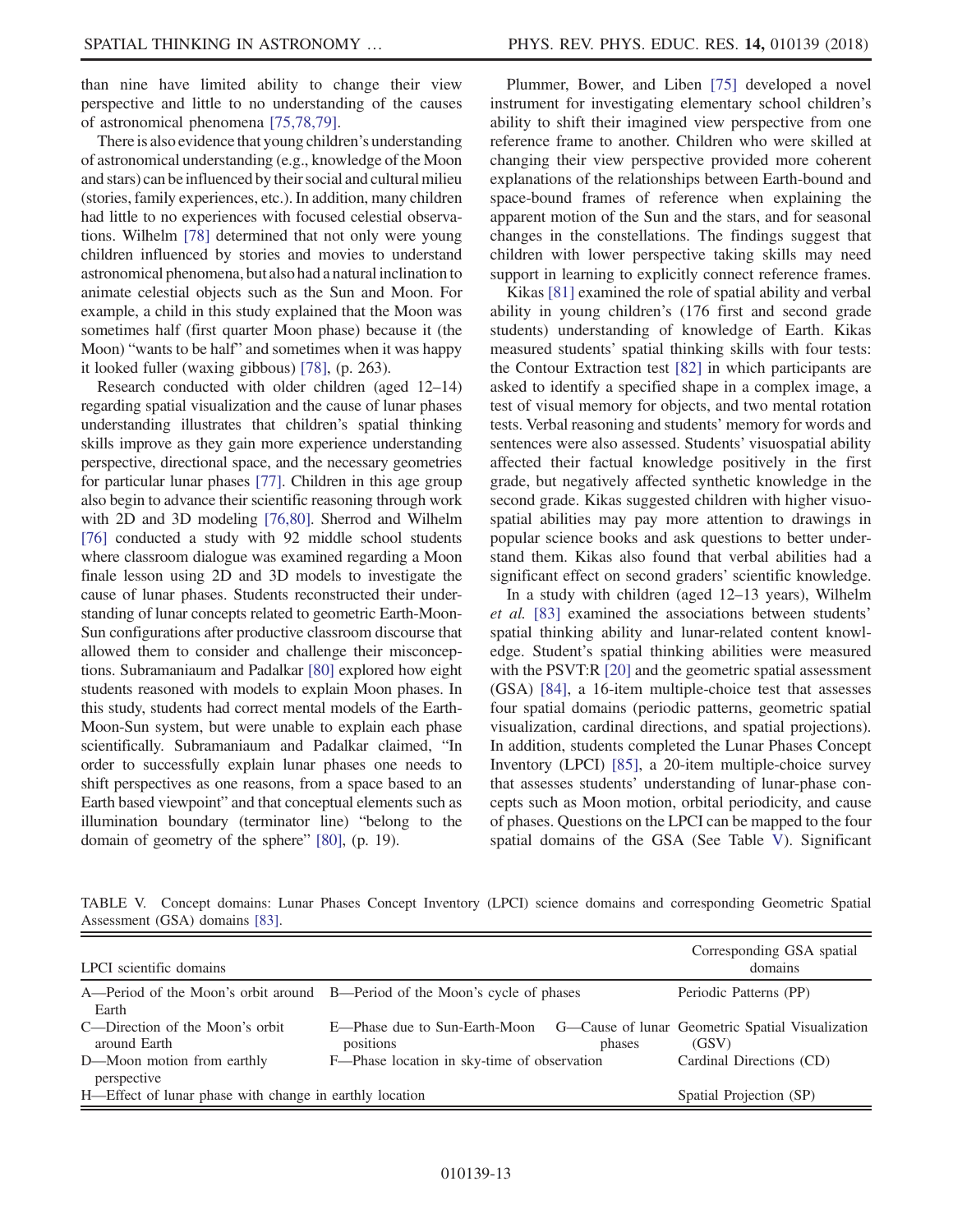positive correlations were found between the PSVT:R and the GSA, and between the LPCI and the GSA.

A number of studies have found significant correlations between mental rotation ability and comprehension of astronomy concepts among college students [\[86](#page-27-17)–88]. Black [\[86\]](#page-27-17) investigated the contribution of nonscience majors' spatial skills to their understanding of earth science concepts, including astronomy. Students' understanding of earth science concepts were assessed with a multiple-choice assessment developed by Black. Students' spatial skills were assessed with the PSVT:R [\[20\],](#page-25-18) the group embedded figures test, which assesses the ability to disembed a shape from background noise [\[89\]](#page-27-25), and the Differential Aptitudes Test: Spatial Relations [\[22\].](#page-25-20) Spatial ability, as measured on the three tests, accounted for up to one-third of the variation on the earth science concepts test.

Heyer, Slater, and Slater [\[87\]](#page-27-18) examined the relationship between nonscience majors' spatial thinking and understanding of astronomy. They used the Test of Astronomy Standards (TOAST) [\[90\]](#page-27-26) and What Do You Know (WDYK) [91–[93\]](#page-27-27) to measure astronomy understanding. Spatial thinking skills were measured in a two-part spatial reasoning assessment using questions drawn from the Vandenberg mental rotation test [\[19\]](#page-25-17) and the paper folding test-Vz-2 [\[21\]](#page-25-19). Moderate to strong correlations were found between pre-to-post gain scores on TOAST and the spatial assessment, suggesting the relationship between spatial thinking and understanding astronomy could explain about 25% of the variation in student achievement. They also found that students left the course still unable to correctly answer one-third or more of the TOAST questions.

Rudman [\[94\]](#page-27-20) investigated if college students' spatial thinking skills could interfere with their correct causal knowledge of astronomy when they attempted to solve astronomy problems. In this exploratory study, he analyzed students' performance on two spatial measurements, a short-answer questionnaire of astronomy knowledge and astronomical problem solving, and structured one-on-one interviews. Spatial thinking skills were measured with the cube comparison test [\[21\]](#page-25-19) and a 21-item astronomy geometry (AG) test that was designed for this study and tested students' ability to solve problems related to rotation, revolution, occlusion, tilt, light, and a combination of those phenomena. During the interview, participants gave causal explanations for the basic movements in the Solar System, the day-night cycle, seasons, phases of the Moon, and eclipses and were then asked to rate their levels of certainty about the accuracy of their scientific explanations. Following this self-assessment, they were asked to solve problems related to the phenomena they had just explained.

Rudman found that spatial ability shared a positive (though not statistically significant) correlation with astronomy problem solving ability, regardless of the causal models that individuals adopted. From coded interview content, Rudman identified four explanatory models of the seasons: fixed tilt (Earth has a fixed tilt as it rotates around the Sun), wobbly tilt (the tilt of Earth changes as it rotates around the Sun), elliptical orbit (Earth moves in an elliptical orbit around the Sun, causing changes in temperature throughout the year) and quantum orbit (Earth's orbit is closer to the Sun in the summer than in the winter; this model was held by only one of 18 participants). Performance on the cube comparison test predicted the explanatory model held by the students. Students who held the fixed tilt model scored higher on the cube comparison test than students who used the wobbly tilt model, followed by students who used the elliptical model (the level of statistical significance of this prediction is not clearly stated in the article).

The spatial skills, astronomy knowledge, attitudes toward science, and mental models of pre-service science teachers are of interest to astronomy education researchers. Türk [\[88\]](#page-27-19) investigated spatial thinking skills, understanding of and attitudes toward astronomy of 280 (male  $= 121$ ;  $f$ female  $= 159$ ) preservice science teachers who had from 1–4 years of university education. There was an equal distribution of participants, and a near-equal distribution of sex across years of instruction. Astronomy knowledge was measured using the astronomy achievement test (AAT), attitudes toward astronomy were measured using the astronomy attitude scale (AAS), and the PSVT:R [\[20\]](#page-25-18) was used to assess spatial thinking. Significant differences in spatial thinking ability were also found between seniors and freshmen and sophomores, in favor of seniors. Students in their first three years of university education had a similar understanding of astronomy; however, senior students' knowledge of astronomy was significantly higher than those with 1–3 years of university education combined. Similarly, senior students' attitudes toward astronomy were significantly higher than the attitudes of students at all other levels of education. Türk found a significant, positive correlation between scores on the AAT and PSVT:R as well as a low positive correlation between the AAS and AAT.

Heywood, Parker, and Rowlands [\[95\]](#page-27-28) observed how preservice science teachers developed mental models of the Earth-Sun-Moon system. Participants were 26 female students who participated in five 3-h sessions of instruction during their third year of a four-year science education degree program. At specified times during the course, students were asked to draw and annotate diagrams illustrating the day-night cycle and the shape and direction of the Sun's path in relation to the horizon. A smaller number of participants were interviewed for 40 min after the instruction ended. From these two sources of data, the researchers identified four types of models held by participants: the real perception model (RPM), which used participants' personal perceptions as the only source of explanation; and imagined position model (IPM) model, which reflected participants' ability to switch between Earth and Sun perspectives of the Earth-Sun system; the Sun-Earth model (SEM), which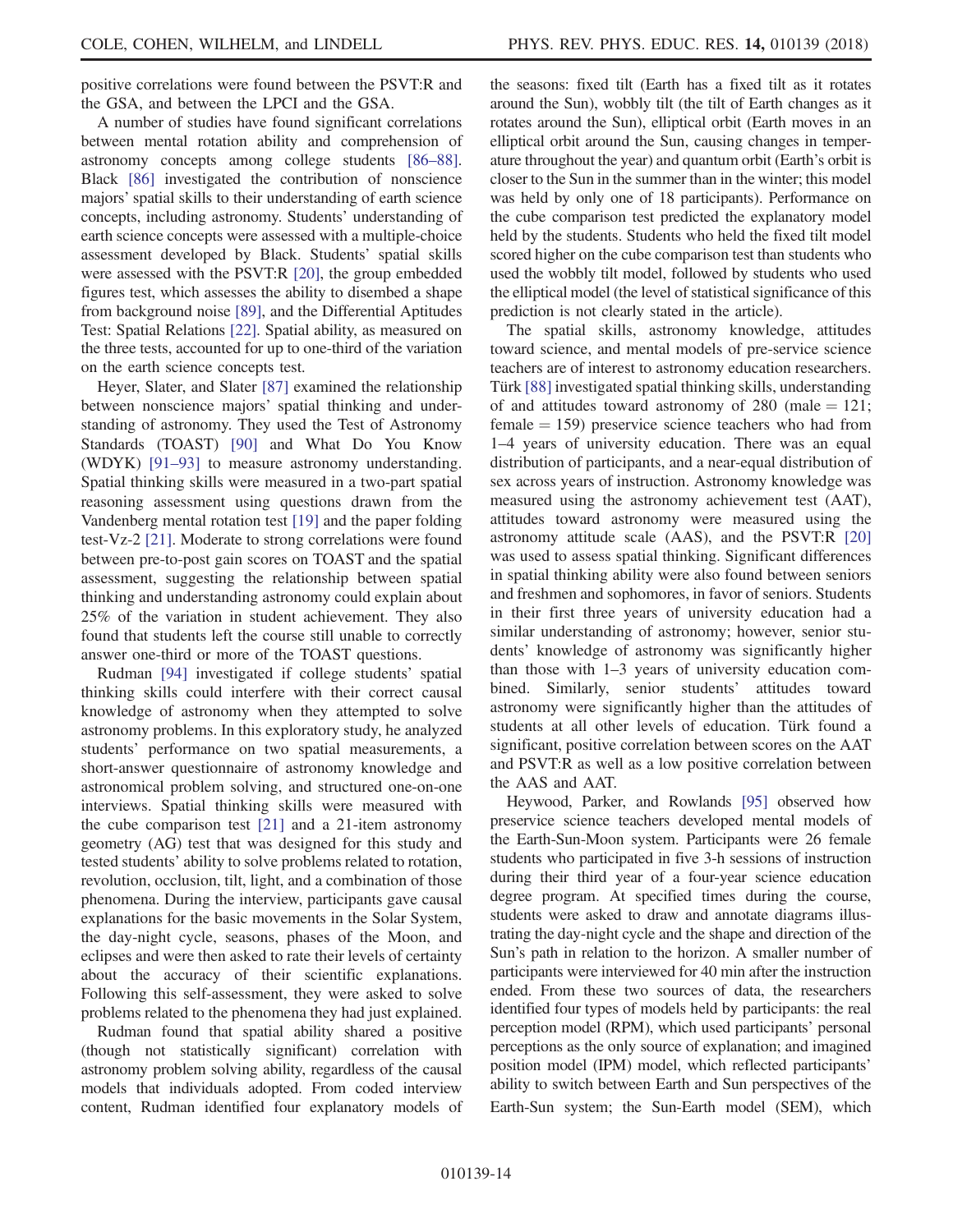integrates chronological motion into a three-dimensional view of Earth and the Sun from a remote position in space; and the light traveling model (LTM) that incorporates reasoning about the direction with which light travels from the Sun to reach Earth. The authors noted that the models were not mutually exclusive but represented the most frequently employed and identifiable models expressed by the participants. The researchers gave a detailed account of the evolution of the mental models of three students, noting the points at which students were stymied by or successful at reconciling the RPM model with the SEM model. The researchers also mentioned that individual students' use of gesture during individual interviews supported their efforts to integrate multiple view perspectives and to integrate models of chronological motion.

Diagrams of astronomical phenomena are an essential element of astronomy curricula. Taylor and Grundstrom [\[96\]](#page-27-21) investigated the accuracy of two spatial parameters (scale and distance) in diagrams of the Earth-Moon system collected from three sources: 6th grade students ( $n = 35$ ); educational and governmental websites ( $n = 44$ ); and eight middle school textbooks produced by four publishers  $(n = 30)$ . In all three sources of imagery, the median ratio of Earth-Moon size was significantly lower than it actually is. Sixth graders visualized the Moon as twice as large as it actually is, and textbook images depicted the Moon as 1.5 times its actual size. Web depictions of the Earth-Moon scale were closer to the true ratio, but still significantly lower. The depiction of the Earth-Moon distance was also inaccurate. Students depicted the Moon as 16 times closer to Earth than it is. The median distance depicted in textbook images was 23 times closer than it is. The median distance between Earth and the Moon depicted in web pages was 14 times closer than actuality. The authors recommended that textbook publishers attempt to more accurately portray scale and distance in diagrams, and to add warnings when an image was not drawn to scale. The authors also recommended that astronomy instructors use physical models to illustrate the correct scale and size of the Earth-Moon system and suggested further investigations on the use of textbook and web diagrams that allow for multiple levels of magnification.

The noninterventional studies used a mix of domaingeneral and domain-specific assessments and well as domain-specific interviews to assess the content understanding and spatial thinking skills of students from early childhood through college. In most cases, the spatial thinking skills were measured using domain-general, psychometric tests while the content knowledge was measured using domain-specific content assessments (interviews or written tests). The exceptions were studies by Wilhelm et al. [\[77,83\]](#page-27-11), where spatial domains were mapped onto a domain-specific content test.

#### 2. Interventional studies

Interventional studies investigate the effectiveness of classroom instruction on understanding of astronomical phenomenon and spatial reasoning. See Tables [VI](#page-17-0) and [VII](#page-20-0) for summaries of each of the research studies and how they fit within the Newcombe-Shipley framework [\[62\]](#page-26-26). In many of these studies, the researcher assessed the effectiveness of instruction on spatial thinking skills, or the mastery of astronomical concepts. Multiple astronomy educators' research focuses on how the comparison of 2D and 3D visualizations affects students' spatial thinking skills. These studies focused on different population groups: middle school, high school, and college Astronomy 101 students within a course, as well as those who attended museums.

In other science and mathematical domains, researchers have taken a domain-general approach to training spatial skills prior to content instruction and then assessing whether this domain-general training approach facilitated learning of the subject matter. Within the astronomy education literature, where the reliance is often instead on either domain-specific training of spatial skills or correlational studies.

Plummer, Kocareli, and Slagle [\[97\]](#page-27-29) interviewed 8– 9 year-old students before and after they participated in classroom-based and/or planetarium-based instruction on daily celestial motion. During the interviews, students were asked to use a flashlight and a small planetarium dome to explain apparent celestial motion. The students then explained their demonstrations using models of Earth, the Moon, and the Sun. Plummer et al. [\[97\]](#page-27-29) found students improved their perspective-taking ability as a result of instruction, "going beyond just taking someone else's perspective, by moving their own perspective out into the solar system" (p. 1100). Students in this study improved their understanding of daily celestial motion when they experienced instruction "that supported their ability to visualize Earth-based observations and develop explanations by engaging in multiple modalities: observe visual simulations, engage in guided gesturing, and participate in kinesthetic and psychomotor modelling" (p. 1101). They found instruction needs to address both Earth-based and space-based perspectives, as focusing on only one perspective resulted in students providing less developed explanations of daily celestial motion.

Plummer, Wasko, and Slagle [\[98\]](#page-27-30) interviewed third grade students ( $n = 24$ ) about the daily apparent motions of the Sun, Moon, and stars. They found that half of the students held naive mental models and the other half of the students could explain the apparent motion of the Sun but struggled with the apparent motion of the Moon and stars. Plummer, Wasko, and Slagle [\[98\]](#page-27-30) also described an instructional approach using computer simulations and hands-on modeling to support students moving between Earth-centered and Sun-centered frames of reference. Preand postinterviews were used with the group of students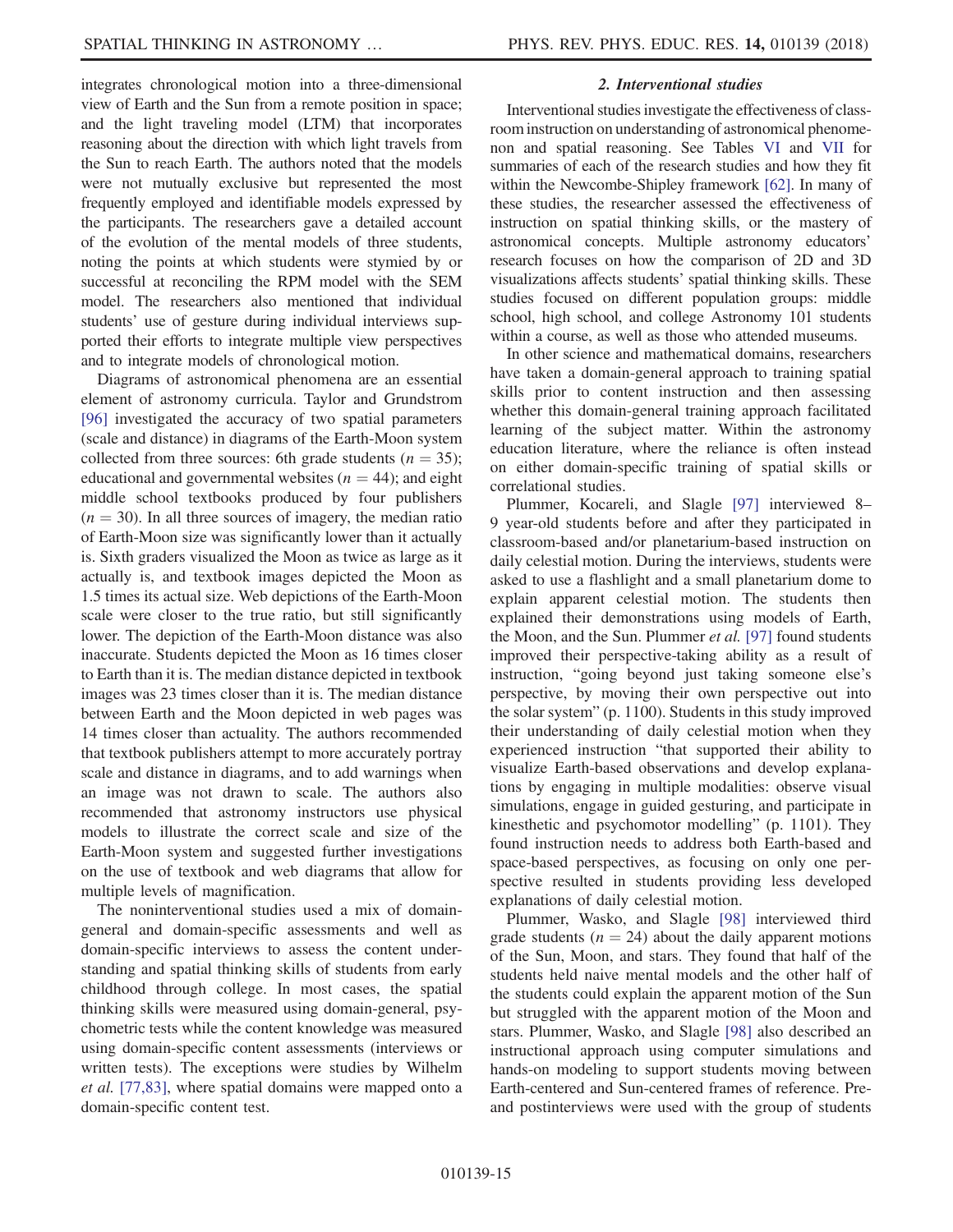<span id="page-17-0"></span>

| TABLE VI.                             |                                                                                                       |                                                                                       | Summary table for interventional studies. Note that effect sizes are included if available.                                                                                                                                                                                                                                                                                                                                                                                                                                                                                                                                                                                                                                                                                                                                                                                                                                                                                                                                                                                                                                                                                                                                                                                                                                                                                                                                                                                                                                                    |
|---------------------------------------|-------------------------------------------------------------------------------------------------------|---------------------------------------------------------------------------------------|------------------------------------------------------------------------------------------------------------------------------------------------------------------------------------------------------------------------------------------------------------------------------------------------------------------------------------------------------------------------------------------------------------------------------------------------------------------------------------------------------------------------------------------------------------------------------------------------------------------------------------------------------------------------------------------------------------------------------------------------------------------------------------------------------------------------------------------------------------------------------------------------------------------------------------------------------------------------------------------------------------------------------------------------------------------------------------------------------------------------------------------------------------------------------------------------------------------------------------------------------------------------------------------------------------------------------------------------------------------------------------------------------------------------------------------------------------------------------------------------------------------------------------------------|
| References                            | Participants                                                                                          | Measures                                                                              | Findings                                                                                                                                                                                                                                                                                                                                                                                                                                                                                                                                                                                                                                                                                                                                                                                                                                                                                                                                                                                                                                                                                                                                                                                                                                                                                                                                                                                                                                                                                                                                       |
| Plummer, Kocareli,<br>and Slagle [97] | Third grade students<br>$(N = 99)$                                                                    | Interviews                                                                            | conditions emphasize (1) space-based perspective, (2) Earth-based perspective with a planetarium,<br>(3) developing explanations for the Earth-based perspective, $(4)$ and a combination of constructing<br>perspectives for students to learn about daily celestial motion, but some students are unable to fully<br>Students were interviewed prior to and after experiencing one of four instructional conditions. The<br>explanations and the planetarium. Instruction that included both space-based and Earth-based<br>explanations after instruction. Instruction should include both Earth-based and space-based<br>explanations for daily celestial motion, but not all students were able to develop adequate<br>perspectives was better for helping students develop sophisticated, scientifically accurate<br>develop scientifically accurate explanations even with good instruction.                                                                                                                                                                                                                                                                                                                                                                                                                                                                                                                                                                                                                                            |
| Plummer, Wasko,<br>and Slagle [98]    | grade students from<br>$(N = 24)$ and third<br>Third grade students<br>a gifted program<br>$(N = 18)$ | Interviews                                                                            | Third grade students were interviewed prior to astronomy instruction. Findings show that about half of<br>differences in spatial ability. Students need to be supported in learning to shift between frames of<br>between how students describe apparent daily celestial motion and their explanations may be due to<br>motion of the Moon and stars. An intervention with gifted third grade students designed to support<br>students' learning to shift frames of reference between an Earth-based and space-based perspective<br>celestial objects are the actual motions of the objects rather than the apparent motions from an Earth-<br>based perspective. Some children recognize these motions are apparent motions but cannot explain<br>the causes. A few students can provide scientifically accurate explanations for the Sun's apparent<br>the students were working from naive mental models, while the other half could use scientifically<br>accurate explanations of the Sun's apparent motion but were less likely able to explain the apparent<br>celestial motion; more of the students could provide sophisticated explanations after instructions<br>motion but struggle in doing the same for the Moon or stars. The authors suggest the mismatch<br>than prior to instruction. In midelementary school, most students think the observed motions of<br>showed promise for helping students learn to provide scientifically accurate explanations for<br>reference to develop understanding of daily celestial motion. |
| Wilhelm, Toland,<br>and Cole [99]     | $(N=468)$ from $8$<br>Sixth grade students<br>classrooms<br>teachers'                                 | Lunar Phases Concept<br>spatial visualization<br>Inventory, Purdue<br>test: Rotations | astronomy unit related to moon phases. Multilevel modeling was used to identify how curricular<br>Students completed assessments on lunar phases and spatial thinking prior to and after experiencing an<br>scores than girls, and students of color tended to have lower scores than white students. Within the<br>spatial-scientific learning. Results showed differences between gender and race or ethnicity groups<br>for some spatial domains and between treatment groups (i.e., experimental and control). Gender and<br>race or ethnicity were significant predictors of LPCI post-test scores; boys tended to have higher<br>experiences (i.e., experimental versus control groups), gender, and/or race or ethnicity affected                                                                                                                                                                                                                                                                                                                                                                                                                                                                                                                                                                                                                                                                                                                                                                                                       |

periodic patterns domain, the differences between experimental and control groups depended on gender of the student. For the geometric spatial visualization domain, only gender (boys tended to do better than girls) and pretest score were predictors of post-test score. Only the pretest scores were significant predictors for the spatial projection domain or the Purdue spatial visualization test:

gender of the student. For the geometric spatial visualization domain, only gender (boys tended to do better than girls) and pretest score were predictors of post-test score. Only the pretest scores were periodic patterns domain, the differences between experimental and control groups depended on

significant predictors for the spatial projection domain or the Purdue spatial visualization test:<br>Rotations. Effect sizes ranged from 0 to .68.

Rotations. Effect sizes ranged from 0 to .68.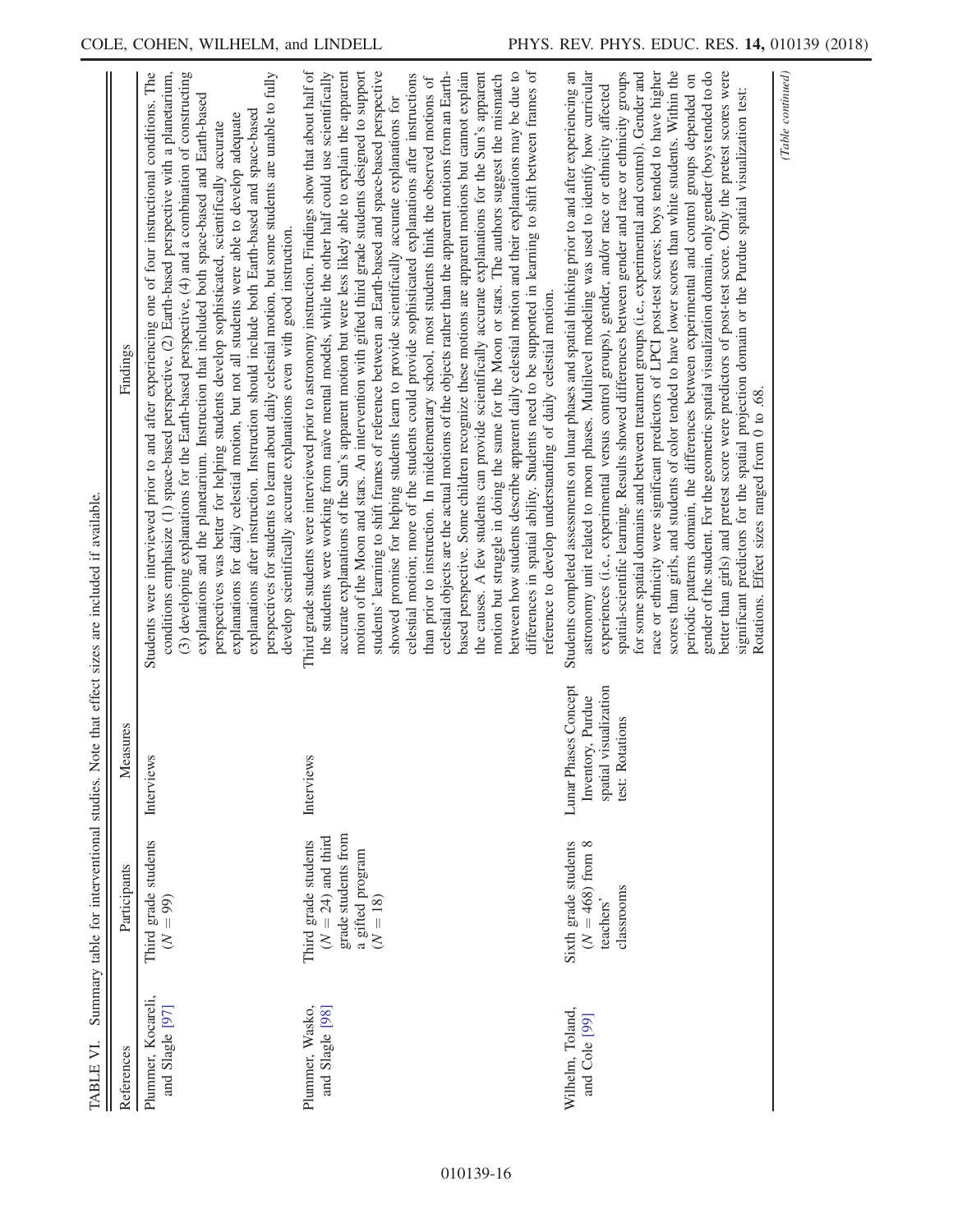| $_{\neg}$   |  |
|-------------|--|
|             |  |
| TABLE VI. ( |  |

| TABLE VI. (Continued)                           |                                                                        |                                                                                                                           |                                                                                                                                                                                                                                                                                                                                                                                                                                                                                                                                                                                                                                                                                                                                                                                                                                                 |
|-------------------------------------------------|------------------------------------------------------------------------|---------------------------------------------------------------------------------------------------------------------------|-------------------------------------------------------------------------------------------------------------------------------------------------------------------------------------------------------------------------------------------------------------------------------------------------------------------------------------------------------------------------------------------------------------------------------------------------------------------------------------------------------------------------------------------------------------------------------------------------------------------------------------------------------------------------------------------------------------------------------------------------------------------------------------------------------------------------------------------------|
| References                                      | Participants                                                           | Measures                                                                                                                  | Findings                                                                                                                                                                                                                                                                                                                                                                                                                                                                                                                                                                                                                                                                                                                                                                                                                                        |
| Lamar, and Cole<br>Jackson, Wilhelm,<br>$[100]$ | Sixth grade students<br>$(N = 2021)$                                   | Lunar Phases Concept<br>assessment, Purdue<br>spatial visualization<br>geometric spatial<br>test: Rotations<br>Inventory, | Students' geometric spatial development within an Earth-space unit was examined by gender and race<br>groups and by control and experimental groups. Prior to and after instruction, students completed the<br>Lunar Phases Concept Inventory, geometric spatial assessment, and Purdue spatial visualization test:<br>experimental group made significant gains in understanding geometric spatial visualization while<br>within the control group the gains in understanding were only made by white students and boys. The<br>results indicate that support is needed to all groups to develop their geometric spatial visualization<br>Rotations to assess understanding of lunar phases and spatial thinking. All students within the<br>and in turn scientific understanding. Effect sized ranged from 0.20 to 0.50.                      |
| Cole, Wilhelm, and<br>Yang [101]                | Sixth grade students<br>$(N = 333)$                                    | Lunar Phases Concept<br>survey, daily moon<br>Inventory, teacher<br>observation<br>journals                               | Students kept daily moon observation journals for about a month during a unit on lunar phases. The<br>better on post assessments, both in terms of content and spatial thinking, than students who put less<br>effort into moon journaling. Students who put more effort into daily moon observation journals (as<br>evidenced by total journal rubric score or by number of entries) scored better on the post test than<br>students who put less effort into moon journaling. These results held true for the overall LPCI post-<br>authors used regression analysis to examine the relationship between moon journaling and what<br>students learned about lunar phases. The results show that students who kept moon journals did<br>test scores as well as for two spatial domains: Periodic patterns and geometric spatial visualization. |
| Ramadas [102]<br>Padalkar and                   | students in India<br>Seventh grade<br>$(N = 64)$                       | drawings<br>Student                                                                                                       | adequate drawings and explanations for many parts of their Earth model but struggled with using<br>during the teaching sequence and students were asked to draw as part of their own explanations.<br>accurate mental models of the Earth and its motions. Models, gestures, and diagrams were used<br>comfortable creating and sharing drawings as part of their explanations. Students could provide<br>Students experienced an author-designed pedagogical sequence intended to help students develop<br>Students initially were hesitant to draw, but through the intervention students became more<br>parallel sun's rays.                                                                                                                                                                                                                 |
| Price and Lee [103]                             | students $(N = 19)$<br>Middle school                                   | block rotation<br>from letter rotation<br>paper folding<br>Interviews.<br>Questions adapted<br>task,<br>task,<br>task.    | rotation, block rotation, or paper folding. Students first completed the 2D spatial tasks on paper, then<br>they performed the 3D spatial tasks using a GeoWall. Response accuracy and completion time were<br>measured for each kind of task. Students' performance on spatial tasks was compared when tasks<br>but time to complete the tasks did. 3D tasks that required more manipulation took longer than similar<br>tasks presented in 2D. The authors suggest students need to be more time to become familiar with 3D<br>were presented as 2D or 3D images. Response accuracy did not differ between the two conditions,<br>Students performed spatial cognition tasks in either 2D or 3D. The tasks were focused on letter<br>representations.                                                                                         |
| Cid and Lopez [104]                             | college astronomy<br>course $(N = 170)$<br>introductory<br>Students in | Lunar Phases Concept<br>tory<br>Inven                                                                                     | course. Students either experienced 3D stereo visualizations using a GeoWall system while the other<br>half experienced the same labs in 2D using the same system. Pre- and post-testing was conducted using the Lunar Phases Concept Inventory. Both students who experienced the 2D ( $r^2 = 0.129$ ) and<br>3D ( $r^2$ = 0.069) versions of the laboratory showed significant pre-post gains on the Lunar Phases<br>Students participated in a laboratory on phases of the moon in an introductory college astronomy<br>Concept Inventory; there was no significant difference between the two groups of students.                                                                                                                                                                                                                           |

(Table continued)

 $\label{eq:table} (Table\ continued)$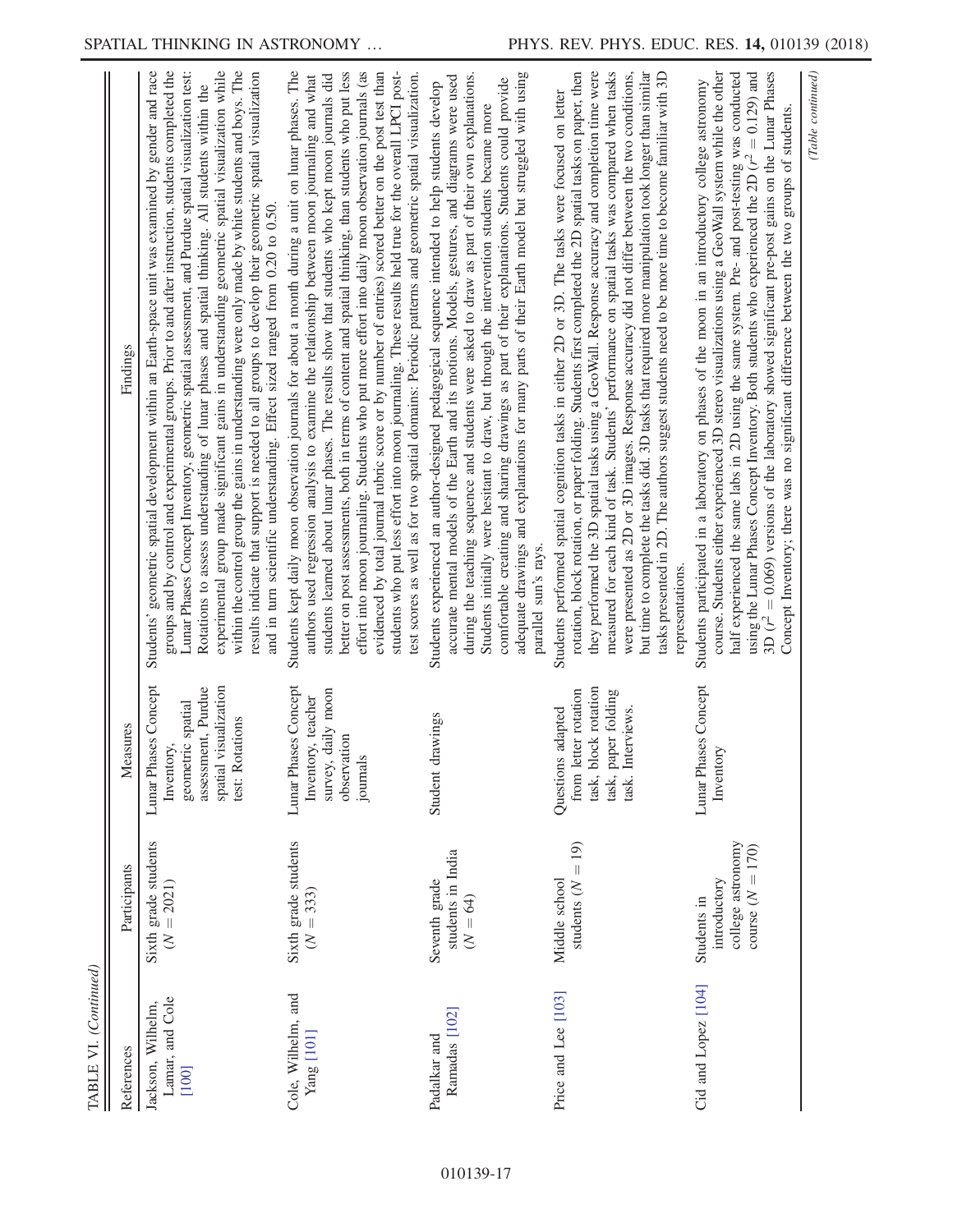| References                                                            | Participants                                                                | Measures                                            | Findings                                                                                                                                                                                                                                                                                                                                                                                                                                                                                                                                                                                                                                                                                                                                                                                                                                                                                                                                                                                                                           |
|-----------------------------------------------------------------------|-----------------------------------------------------------------------------|-----------------------------------------------------|------------------------------------------------------------------------------------------------------------------------------------------------------------------------------------------------------------------------------------------------------------------------------------------------------------------------------------------------------------------------------------------------------------------------------------------------------------------------------------------------------------------------------------------------------------------------------------------------------------------------------------------------------------------------------------------------------------------------------------------------------------------------------------------------------------------------------------------------------------------------------------------------------------------------------------------------------------------------------------------------------------------------------------|
| Griffin, and Sandler<br>Sonnert, Dussault,<br>Schneps, Ruel,<br>[105] | High school students<br>$(N = 152)$                                         | Astronomy and Space<br>Science Concept<br>Inventory | Students were exposed to 3D simulations of the solar system in either a true to scale form or an orrery-<br>planets. Students could manipulate the simulations in each condition on iPads. Pre- and post-testing<br>display followed by the Orrery display or saw the displays in the opposite order. The TTS produced<br>improved in understanding within both conditions, but the true to scale simulation helped more when<br>higher gain scores than the Orrery display. When the item types (scale vs general items), the TTS<br>was done using questions from the Astronomy and Space Science Concept Inventory. Students<br>view resulted in higher grain scores for the scale items than the Orrery view, but there was no<br>scale was important in understanding the concept. Students either used the true to scale (TTS)<br>like simulation where scale relationships were exaggerated to focus on surface features of the<br>difference between views for the general items. Effect sizes ranged from 0.05 to 0.38 SD |
| Meyer, Mon, and<br>Hibbard [106]                                      | physical science<br>undergraduate<br>astronomy or<br>Students in<br>course. | unar Phases Concept<br>Inventory                    | phases. The students used sextants made in class to describe the location of the moon and also shade<br>in the unlit portion of the moon on a drawing. Prior to and after this project, students completed the<br>Students were asked to make moon observations for about one and one-quarter of a cycle of lunar<br>students' understanding of lunar phases. Lunar Phases Concept Inventory score increased from 41%<br>Lunar Phases Concept Inventory, which the authors used to quantitatively describe changes in<br>prior to instruction to 56% post-instruction (Cohen's $d = 0.88$ ).                                                                                                                                                                                                                                                                                                                                                                                                                                       |
|                                                                       |                                                                             |                                                     |                                                                                                                                                                                                                                                                                                                                                                                                                                                                                                                                                                                                                                                                                                                                                                                                                                                                                                                                                                                                                                    |

who experienced the instruction ( $n = 17$ ). The interview data supported the use of the instructional approach. However, the researchers noted that testing the instructional approach with gifted students limits the generalizability.

Studies concerning the development of spatial-scientific understanding of lunar-related content have demonstrated middle level students making significant gains after participating in focused curricular interventions [\[83,99](#page-27-16)–101]. Each of these interventions used two astronomy-specific assessments to measure students' understanding of spatial, the GSA [\[84\]](#page-27-23), and the LPCI [\[85\].](#page-27-24) During the interventions teachers implemented a project-based Earth-Space curriculum with their students after receiving intense professional development and training. Students were also required to keep Moon observation journals for at least five weeks, noting lunar patterns and motions, and the geometric orientation of the Earth-Moon-Sun system in specific phases.

Cole, Wilhelm, and Yang [\[101\]](#page-28-1) found that keeping Moon observation journals contributed to middle school students' understanding of lunar phases. For every one point increase in the overall Moon journal scores, students improved their post-test score overall and also on the periodic patterns (PP) and geometric spatial visualization (GSV) spatial domains of the LPCI by 1%. Additional Moon observation journal entries also led to an increase in the overall score and the score on the GSV and PP spatial domains on the post-test.

Wilhelm [\[77\]](#page-27-11) examined gender differences in middle school students' spatial-scientific understandings before and after a focused curricular intervention. Girls tended to not do as well as boys on the preassessments (LPCI and GSA); however, they performed just as well or better on postassessment LPCI spatial domain items, namely, GSV (visualizing from above, below, or within a system's plane) and CD (documenting an object's vector direction relative to a set location). Other intervention studies not only looked at gender differences in spatial-scientific understandings pre- and postcurricular interventions, but also at racial or ethnic differences [\[99,100\].](#page-27-31) Wilhelm et al. [\[99\]](#page-27-31) compared students' spatial understandings by gender and race within and between control (business as usual) and treatment (project-based Earth-space unit). Findings showed all students (boys, girls, white, students of color) in the treatment group tended to have similar clustered significant spatial-scientific understandings postintervention while students in the business as usual group showed only boys with significant gains. Jackson et al. [\[100\]](#page-28-0) found similar results in a study examining differences in learning between an experimental group of middle level students that received a curricular intervention and a control group. Findings showed experimental groups of boys, girls, students of color, and white students showed significant gains in their GSV understanding while control students' significant gains were limited to boys and white students.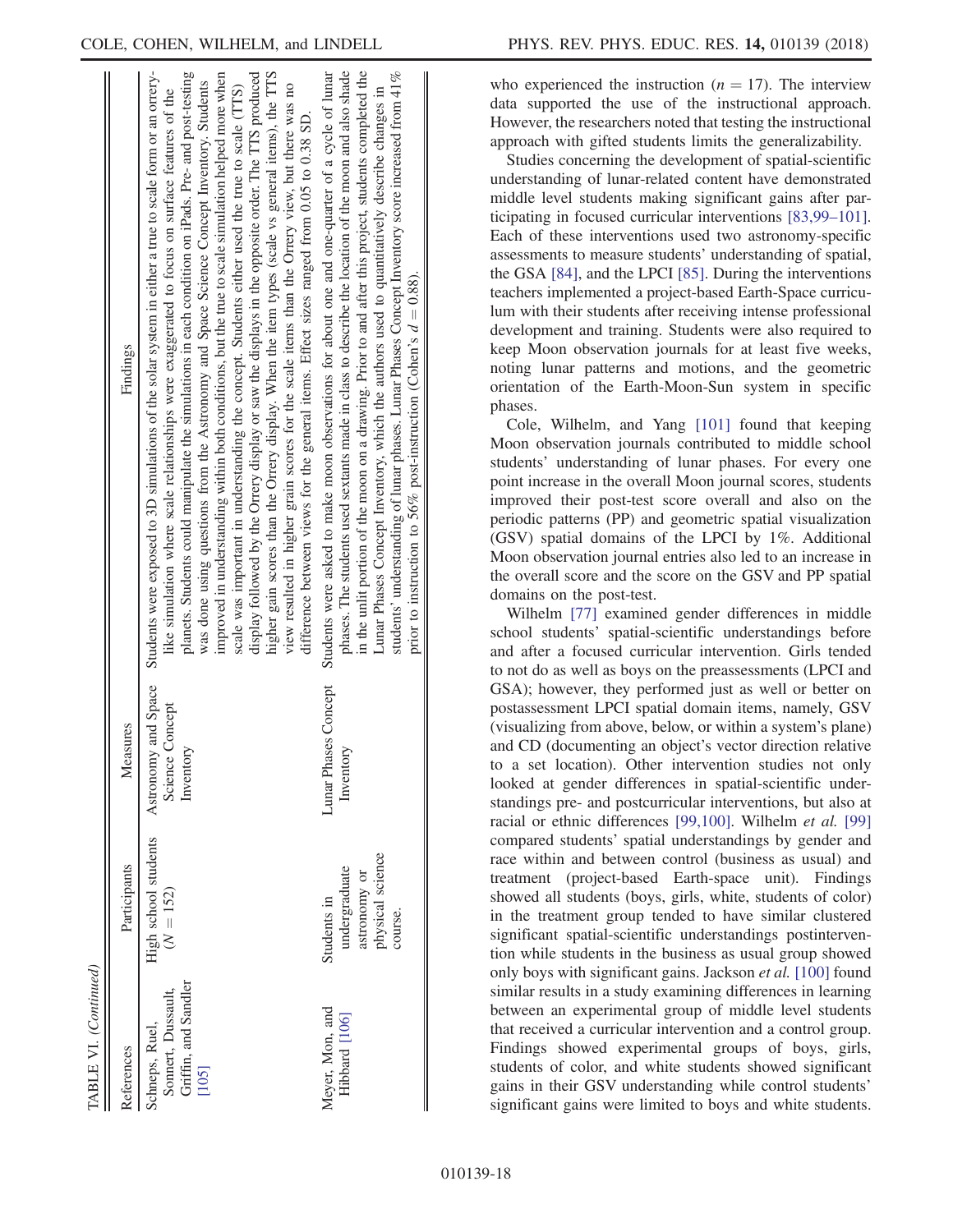| References                                    | Concept investigated                                               | Assessment<br>instrument(s)                                 | Domain-specificity or<br>generality of instrument(s) | Shipley-Newcombe<br>framework [64]                         |
|-----------------------------------------------|--------------------------------------------------------------------|-------------------------------------------------------------|------------------------------------------------------|------------------------------------------------------------|
| Plummer, Kocareli,<br>and Slagle [97]         | Daily celestial motion                                             | Interviews                                                  | Domain specific                                      | Extrinsic static<br>Extrinsic dynamic<br>Intrinsic static  |
| Plummer, Wasko,<br>and Slagle [98]            | Daily celestial motion                                             | <b>Interviews</b>                                           | Domain specific                                      | Intrinsic dynamic<br>Extrinsic dynamic<br>Extrinsic static |
| Wilhelm, Toland, and                          | Lunar phases                                                       | <b>LPCI</b>                                                 | Domain specific                                      | Extrinsic dynamic                                          |
| Cole [99]                                     |                                                                    | PSVT:R                                                      | Domain general                                       | Extrinsic static<br>Intrinsic dynamic                      |
| Jackson, Wilhelm,<br>Lamar,<br>and Cole [100] | Lunar phases                                                       | <b>LPCI</b><br><b>GSA</b><br>PSVT:R                         | Domain specific<br>Domain specific<br>Domain general | Extrinsic dynamic<br>Extrinsic static<br>Intrinsic dynamic |
| Cole, Wilhelm, and<br>Yang [101]              | Lunar phases                                                       | Moon observation journals<br><b>LPCI</b>                    | Domain specific<br>Domain specific                   | Extrinsic dynamic<br>Intrinsic dynamic                     |
| Padalkar and<br>Ramadas [102]                 | Earth-Moon-Sun<br>system                                           | Drawings                                                    | Domain specific                                      | Intrinsic static                                           |
|                                               |                                                                    |                                                             |                                                      | Intrinsic dynamic<br>Extrinsic dynamic                     |
| Price and Lee [103]                           | 2D and 3D<br>representations                                       | Letter rotation                                             | Domain general                                       | Intrinsic static                                           |
|                                               |                                                                    | <b>Block</b> rotation<br>Paper folding<br><b>Interviews</b> | Domain general<br>Domain general<br>Domain specific  |                                                            |
| Cid and Lopez [104]                           | Lunar concepts learned LPCI<br>in 2D or 3D stereo<br>visualization |                                                             | Domain specific                                      | Extrinsic dynamic                                          |
|                                               |                                                                    |                                                             |                                                      | Extrinsic static                                           |
| Schneps, Ruel, Sonnert,<br>Dussault, Griffin, | Solar system; general<br>astronomy concept                         | Astronomy and Space<br><b>Science Concept Inventory</b>     | Domain specific                                      | Intrinsic static                                           |
| and Sandler [105]                             |                                                                    |                                                             |                                                      | Extrinsic static<br>Extrinsic dynamic                      |
| Meyer, Mon, and<br>Hibbard [106]              | Lunar phases                                                       | <b>LPCI</b><br>Student moon                                 | Domain specific<br>Domain specific                   | Extrinsic dynamic<br>Intrinsic static                      |
|                                               |                                                                    | observations                                                |                                                      | Intrinsic dynamic                                          |

<span id="page-20-0"></span>

|  | TABLE VII. Newcombe-Shipley [64] categories for interventional studies. |  |  |  |  |  |
|--|-------------------------------------------------------------------------|--|--|--|--|--|
|--|-------------------------------------------------------------------------|--|--|--|--|--|

Diagrams are an essential form of external representation in astronomy. However, in order to understand diagrams, students must be able to understand the correspondence between 2D representations and 3D, often dynamic, phenomena. Padalkar and Ramadas [\[102\]](#page-28-2) investigated how to integrate diagrams with other spatial tools in a year-long grade 8 intervention on the Earth-Moon-Sun system. Based on earlier assessments of the astronomy knowledge of grade 4 and 7 students, Padalkar and Ramadas identified three categories of diagrams often used by astronomy learners: diagrams that represent a model or part of a system, frequently drawn from an allocentric perspective; those representing a phenomenon, or patterns in a phenomenon over time, most often drawn from an egocentric

perspective; and diagrams that attempt to explain or predict an astronomical event. Explanatory and predictive diagrams often combine egocentric and allocentric view perspectives. The intervention encouraged students to use physical gestures to map the correspondence between diagrams and concrete models of the Earth-Moon-Sun system and to convey spatial properties such as length, orientation, direction, or the dynamic trajectories of rays of light or celestial bodies. After 45 days of contact over a year, students' diagrams changed from picturelike representations of phenomena to more schematicized diagrams that utilized consistent, appropriate view perspectives.

Price and Lee [\[103\]](#page-28-3) investigated the role of 2D versus 3D utilizing a Geowall located within an urban astronomy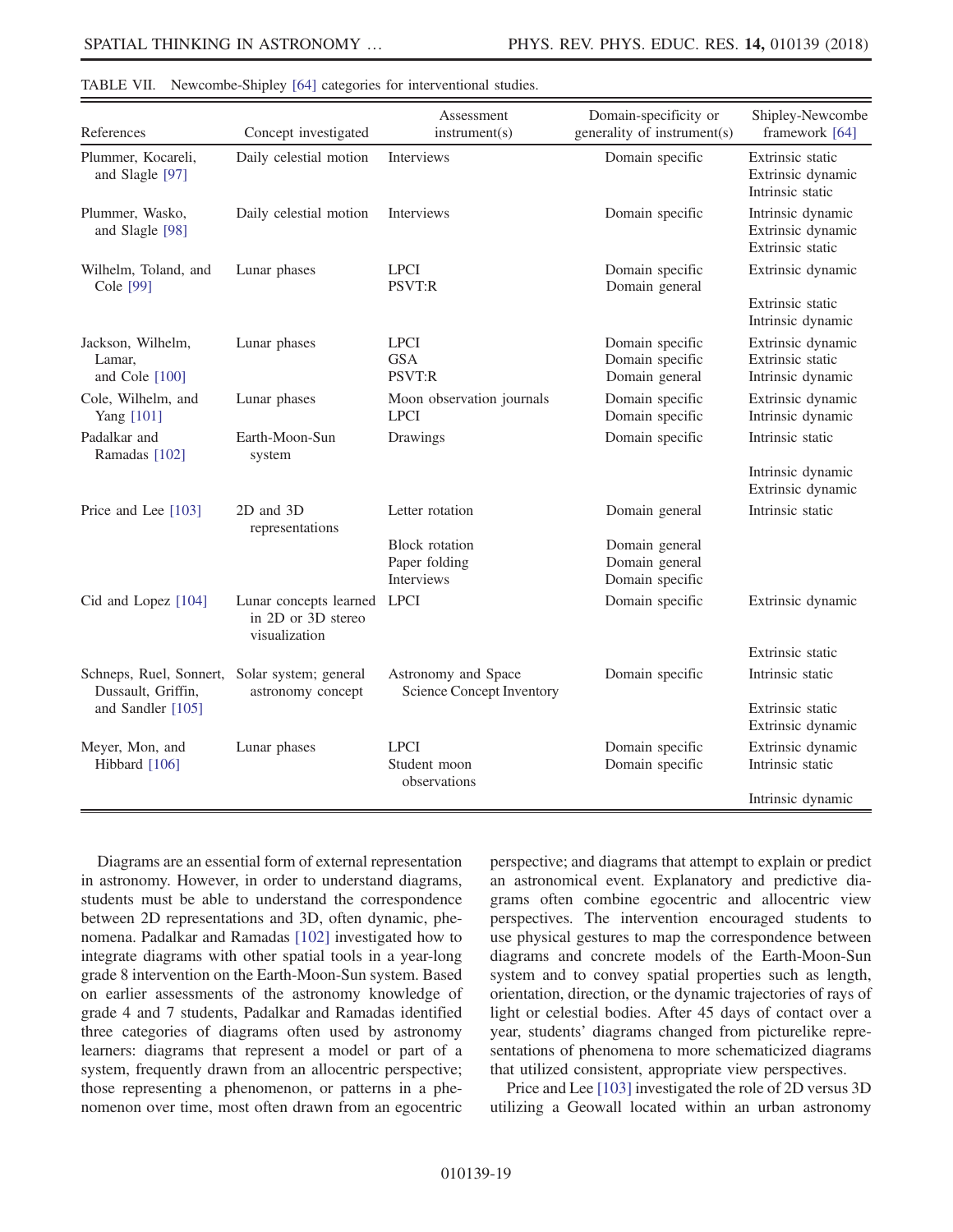museum, to assess 18 middle school students' spatial thinking skills. Each student completed three different spatial thinking tasks first in two dimensions using paper and then three dimensions using the Geowall. The spatial cognition tasks were based on published spatial thinking assessments. Price and Lee utilized questions for each of the following skills: letter rotation task, block rotation task, and the paper-folding task. These three tasks required an increasing degree of 3D manipulations. After completion of each task in two and three dimensions, the students participated in a short interview of how they perceived their experience. Though the accuracy of the responses did not differ, the time it took to complete the 3D manipulations was much greater. The researchers concluded that additional time is needed with the use of 3D representations to allow individuals to become familiar with stereoscopic visualizations.

Cid and Lopez [\[104\]](#page-28-4) utilized a pre-post-test design to investigate the effectiveness 3D Geowall visualizations of the highly spatial concept of lunar phases as compared to 2D representations of the same phenomenon. The researchers implemented the study within a typical introductory college astronomy course for nontechnical majors (ASTRO 101), which consisted of 270 students. The sample was split into two groups: in one group students were taught lunar phases utilizing 2D representations, while the other group used the Geowall to experience 3D visuals of the Earth-Moon-Sun system. Rather than measure spatial thinking skills, the researchers constructed a pre-post design utilizing the LPCI [\[85\]](#page-27-24) to assess student understanding of lunar phases. There was no significant difference between the two groups on the assessment.

Schnepps et al. [\[105\]](#page-28-5) also investigated the relative contributions of 2D vs 3D visualizations of the solar system at overcoming common incorrect alternate understandings of astronomical phenomena among 152 high school students. The researchers hypothesized that a photorealistic, simulated 3D solar environment could convey the scale of the Earth-Sun-Moon system more effectively than 2D representations, such as textbook diagrams. Unlike the 3D platforms in previous studies that used stereoscopic visualization [\[103,104\],](#page-28-3) the 3D representations in this study were implemented with an interactive pinch-to-zoom tablet interface. Students who experienced the 3D visualization demonstrated higher learning gains than those experiencing the 2D visualizations, as measured on a subset of 16 questions from the Astronomy and Space Science Concept Inventory. The authors hypothesized that the 3D environment permitted students to develop more accurate representations of scale and views of planetary bodies from different perspectives.

Meyer, Mon, and Hibbard [\[106\]](#page-28-6) utilized the LPCI [\[85\]](#page-27-24) in a pre-post test design to measure ASTRO 101 students' conceptual understanding of lunar phases. Results included a significant difference in pre- and postinstruction on the LPCI, but that is to be expected even with traditional presentation. Unfortunately, without comparison to other classes and/or published research, these results may not be generalizable. The researchers did not assess students' spatial thinking skills, but only focused on their conceptual understanding.

Similar to the noninterventional studies, many of the interventional studies could be placed into multiple categories within the Newcombe-Shipley [\[62\]](#page-26-26) framework. These studies tended to focus on domain-general measures of spatial skill, reserving the domain-specific measures for assessing content knowledge. The exceptions to this were the Wilhelm *et al.* studies  $[99-101]$  $[99-101]$  where spatial abilities were mapped onto the questions of the domain-specific LPCI. While studies varied in the ways the content was taught or assessed, placing them in multiple categories besides the extrinsic-dynamic category of the phenomenon, there was not a consistent way in which the studies address the phenomena.

#### 3. Learning progressions

Learning progressions (LPs) are empirically grounded, testable hypotheses that propose how students develop complex and complete understanding of a core scientific idea [\[107\].](#page-28-7) See Tables [VIII](#page-22-0) and [IX](#page-23-0) for summaries of each of the learning progression studies and how they fit within the Newcombe-Shipley framework [\[62\].](#page-26-26) LPs generally specify learning goals, measures of progress, and achievement markers that represent the integration of progressively more sophisticated levels of thinking about a specific scientific idea. The development of LPs was motivated by a call from U.S. education policy makers to create clear instructional standards, curricula, and assessments for science education [\[108\]](#page-28-8).

Plummer [\[109\]](#page-28-9) argued that sound spatial thinking is essential for developing a scientific explanation for celestial motion. According to Plummer [\[109\]](#page-28-9) one of the challenges in creating a scientific explanation of celestial motion is reconciling the Sun's apparent motion through the sky with perspectives of Earth from space. Over a series of studies, Plummer and colleagues [\[109](#page-28-9)–111] proposed a series of LPs for how elementary school students develop a scientific understanding of celestial motion. Implicit in creating a scientific explanation of celestial motion is reconciling the Sun's apparent motion through the sky with perspectives of Earth from space. Plummer and Maynard [\[111\]](#page-28-10) developed the LP by integrating a series of construct maps, representations of models of cognition that specify the lower and upper level anchors of spatial thinking skill required for understanding a given concept. Their learning progression has six levels of understanding, beginning with a naïve view of astronomy and a culminating in a scientific explanation of celestial motion.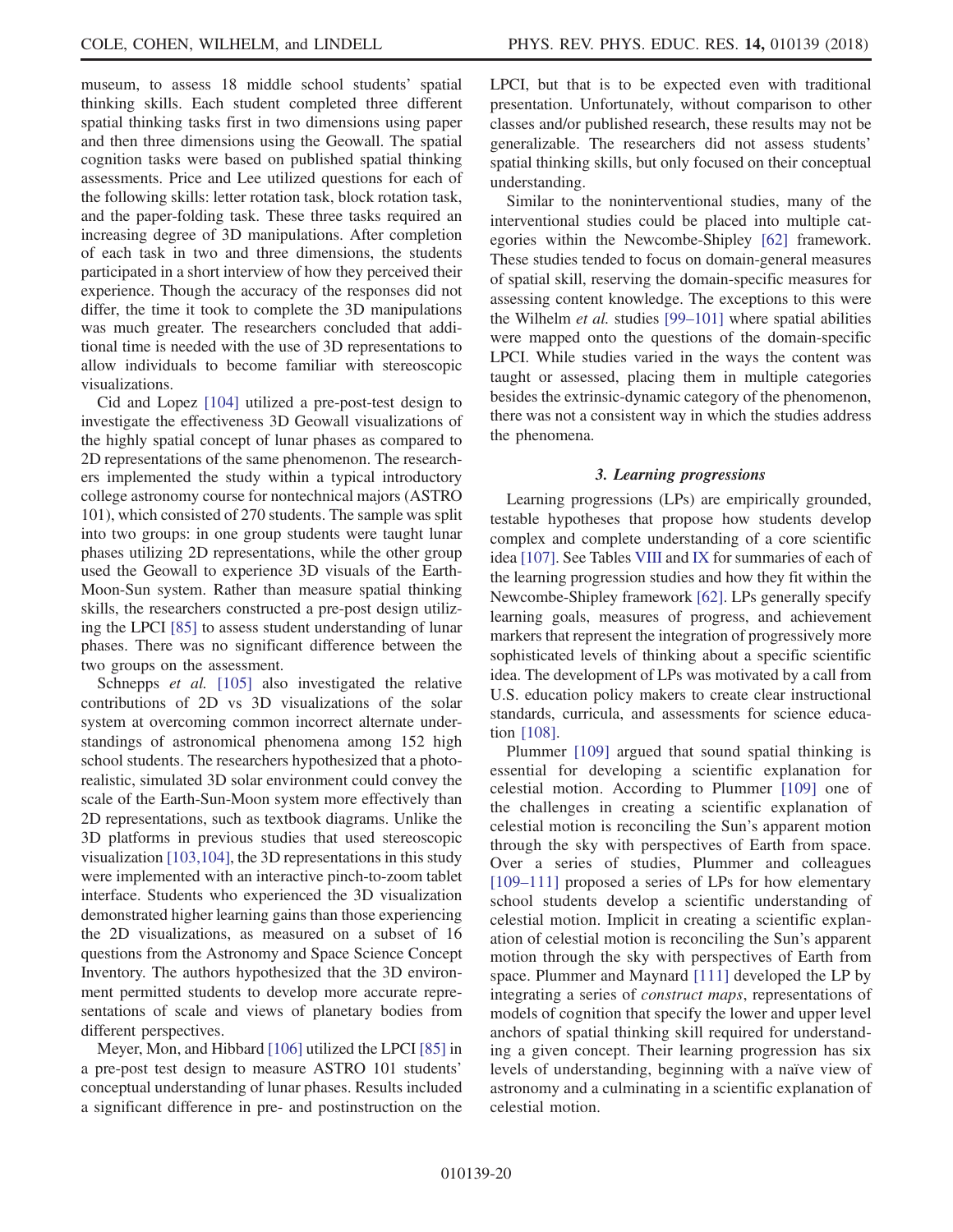| References                                   | Participants                                                                                                                                                                     | Measures                                                                                                          | Findings                                                                                                                                                                                                                                                                                                                                                                                                                                                                                                                                                                                                                                                                                                                                                     |
|----------------------------------------------|----------------------------------------------------------------------------------------------------------------------------------------------------------------------------------|-------------------------------------------------------------------------------------------------------------------|--------------------------------------------------------------------------------------------------------------------------------------------------------------------------------------------------------------------------------------------------------------------------------------------------------------------------------------------------------------------------------------------------------------------------------------------------------------------------------------------------------------------------------------------------------------------------------------------------------------------------------------------------------------------------------------------------------------------------------------------------------------|
| Sneider, Bar, and Review<br>Kavanagh [74]    |                                                                                                                                                                                  | N/A                                                                                                               | The authors reviewed 41 studies on learning about seasons. A<br>learning progression for the cause of seasons was suggested,<br>starting with the day/night cycle, moving to an Earth-based<br>perspective, and ending with a space-based perspective. One of<br>the four main reasons why learning the cause of seasons is so<br>difficult is that combining Earth-based and space-based<br>perspectives requires spatial reasoning skills.                                                                                                                                                                                                                                                                                                                 |
| Plummer [109]                                | Third grade students<br>$(N = 99)$ in a<br>suburban school<br>district in the<br>northeastern United<br>States.                                                                  | Interviews                                                                                                        | The role of spatial knowledge and reasoning in learning<br>progressions on daily celestial motion and lunar phases are<br>explored. The learning progression was applied to a study of<br>children learning about such ideas. Plummer found that students'<br>progression through the learning progression was shaped by their<br>spatial ability. Students' spatial visualization ability affects their<br>learning of daily celestial motion and lunar phases.                                                                                                                                                                                                                                                                                             |
| Plummer and<br>Krajcik [110]                 | Students in first<br>$(N = 20)$ , third<br>$(N = 20)$ , and 8th<br>$(N = 20)$ grades in<br>the Midwest. Sixty-<br>three first and<br>second grade<br>students in the<br>Midwest. | Interviews                                                                                                        | The authors used prior research to develop a set of learning<br>progressions for topics related to celestial motion. The authors<br>also used the learning progressions to analyze learning due to an<br>instructional intervention in a planetarium. Four learning<br>progressions related to daily celestial motion are presented and<br>compared to students' learning prior to and after a short<br>planetarium program. Targeted instruction improved students'<br>understanding compared to business as usual instruction;<br>learning progression levels were used to categorize learning.                                                                                                                                                            |
| Plummer and<br>Maynard [111]                 | 8th Grade students<br>$(N = 38)$                                                                                                                                                 | 13 question<br>assessment based<br>on teacher-<br>generated questions<br>and questions from<br>Reason for Seasons | Rasch analysis was used to revisit construct maps addressing the<br>reason for the seasons. For students to move through the levels to<br>progressively more sophisticated explanations, students need to<br>be able to move between space-based and Earth-based<br>perspectives. Authors suggest that instruction on celestial motion<br>needs to intentionally address the spatially complex connection<br>between Earth-based observations and space-based perspectives.<br>Construct map shows progression of ideas about celestial motion<br>consistent with the NGSS. Findings also show that making the<br>connection between Earth-based and space-based perspectives is<br>a major challenge for students' learning to explain celestial<br>motion. |
| Testa, Galano,<br>Leccia, and<br>Puddu [112] | Italian students<br>$(N = 300)$ at the<br>beginning (age 14)<br>and end (age 18) of<br>secondary school.                                                                         | Two-tier instrument<br>designed by the<br>authors                                                                 | Item response analysis and curve integral method were used to<br>develop a learning progression about celestial motion. Findings<br>support spatial reasoning as a key factor in learning about<br>celestial motion. The learning progression supports the idea that<br>spatial reasoning is key to understanding celestial motion. The<br>authors also found that causal reasoning is also essential. The<br>authors suggest first teaching the geometry of the Earth-Moon-<br>Sun system, followed by the motion of the system, and finally the<br>spatial relationship between Earth-based and space-based<br>perspectives.                                                                                                                               |

<span id="page-22-0"></span>TABLE VIII. Summary table for learning progressions.

Testa, Galano, Leccia, and Puddu [\[112\]](#page-28-11) proposed a Learning Progression that integrates three stages of visuospatial and conceptual mastery required to develop an accurate understanding of celestial motion. Their learning progression argues that mastery of visuospatial concepts of the Earth-Moon-Sun system is required before students can understand celestial motion. The second stage of their learning progression involves understanding the physical consequences of Earth's movement around the Sun, including changing solar radiation. The third stage of their LP involves moving through different frames of reference. Their learning progression has six levels of understanding, beginning with a naïve view of astronomy and a culminating in a scientific explanation of celestial motion.

Sneider, Bar, and Kavanagh [\[74\]](#page-27-8) proposed a learning progression of the seasons that spans three age ranges. At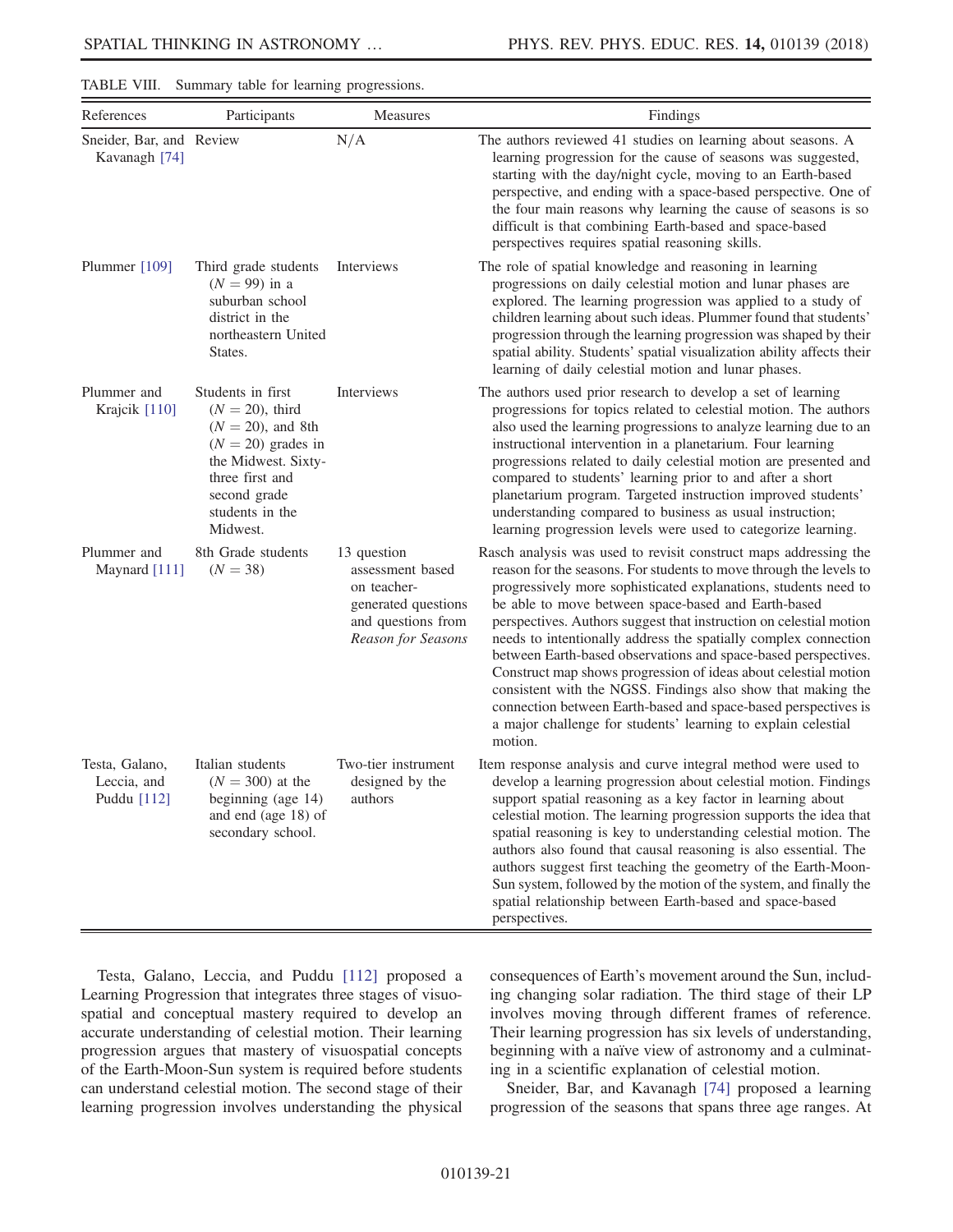| References                                   | Concept<br>investigated                    | Assessment instrument(s)                                                                                 | Domain-specificity or<br>generality of assessment<br>instrument(s) | Shipley-<br>Newcombe<br>framework [64] |
|----------------------------------------------|--------------------------------------------|----------------------------------------------------------------------------------------------------------|--------------------------------------------------------------------|----------------------------------------|
| Sneider, Bar, and<br>Kavanagh [74]           | Seasons                                    | N/A (Review Article)                                                                                     | N/A                                                                | Extrinsic<br>dynamic                   |
| Plummer [109]                                | Daily celestial<br>motion; Lunar<br>phases | Interviews                                                                                               | Domain specific                                                    | Extrinsic<br>dynamic                   |
|                                              |                                            |                                                                                                          |                                                                    | Extrinsic static                       |
| Plummer and<br>Krajcik $[110]$               | Celestial motion                           | <b>Interviews</b>                                                                                        | Domain specific                                                    | Extrinsic<br>dynamic                   |
| Plummer and<br>Maynard $[111]$               | <b>Seasons</b>                             | 13 question assessment based on teacher-<br>generated questions and questions from<br>Reason for Seasons | Domain specific                                                    | Extrinsic<br>dynamic                   |
| Testa, Galano,<br>Leccia, and<br>Puddu [112] | Celestial motion                           | Two-tier instrument designed by the authors                                                              | Domain specific                                                    | Extrinsic<br>dynamic                   |

<span id="page-23-0"></span>

| TABLE IX. Newcombe-Shipley [64] categories for learning progressions. |  |  |  |
|-----------------------------------------------------------------------|--|--|--|
|                                                                       |  |  |  |

grades 4–5, instruction focuses on the day-night cycle. At this level students must reconcile their perceptual observations of day and night with spatial concepts such as the shapes and relative sizes of Earth and the Sun, the tilt of Earth, and the rotation of Earth around the Sun. For grades 6–8, the curriculum includes instruction in the physics of light (light travels in straight lines; sunlight that strikes Earth at a steep angle conveys more warmth than sunlight that strikes Earth at an oblique angle) and the daily and seasonal fluctuations in climate due to the Sun's changing path in the sky and the latitude of the location). At grades 9–12 the curriculum integrates their understanding of seasons from the perspective of Earth with a vision of Earth from space. At this level students are challenged to synthesize their knowledge of Earth's climate zones, their understanding of Earth's orbit around the Sun and the tilt of Earth's axis to understand the reason for changes in the length of daylight across the seasons.

The literature on learning progressions in astronomy has focused primarily on extrinsic-dynamic content. This is possibly because the focus of the paper was on the astronomical phenomenon rather than specific instruction, making it difficult to categorize the studies into other relevant Newcombe-Shipley [\[62\]](#page-26-26) categories.

#### III. CONCLUSIONS AND RECOMMENDATIONS

#### A. Discussion

In this review of literature, we have categorized and described studies that investigated the intimate relationship between spatial thinking skill and understanding of astronomical phenomena (i.e., celestial motions, cause of phases, cause of seasons). We summarized the developmental, psychometric and cognitive approaches for describing and measuring spatial thinking skills, surveyed research on the role of spatial skills in other STEM disciplines, and introduced new typologies for studying spatial skill. We classified and reviewed three types of studies: noninterventional, interventional, and learning progressions. The noninterventional studies are consistent with a history in astronomy education research of understanding the nature of students' misconceptions and content understanding. However, the studies reviewed here build on the literature by also investigating the contribution of spatial thinking. In some noninterventional studies, researchers found significant correlations between astronomy content assessments and tests of spatial skills.

Our paper showed that young children struggle to explain the cause of Moon phases, sometimes relying on perceptual experiences and cultural and social influences (stories, media, etc.) for explanations. As students move through middle school, their role of spatial thinking in the discipline becomes more apparent, as those who struggle to change view perspectives while visualizing the Earth-Moon-Sun system seem to have more difficulty in explaining astronomical phenomena as well [75–[78,81\].](#page-27-9)

Interventional studies used planetaria [\[97\],](#page-27-29) focused curricula [\[83\]](#page-27-16), and compared 2D and 3D [\[103](#page-28-3)–105] models to enhance students' understanding of astronomical concepts. Each of these studies showed pre-to-post intervention improvements in students' understanding of astronomical concepts as well as commented on an aspect of spatial thinking. For instance, the Wilhelm et al. studies [\[83,84\]](#page-27-16) showed that students improved in spatial thinking as well as in understanding the cause of phases of the Moon. However, there is a relative lack of experimental studies found in the literature that focus on spatial thinking in astronomy education. While there are a few studies [\[83,99,100\]](#page-27-16) where an explicit control or business as usual group is used as a comparison for the treatment group, this setup is rarely found within the spatial literature in astronomy education. Several other studies compared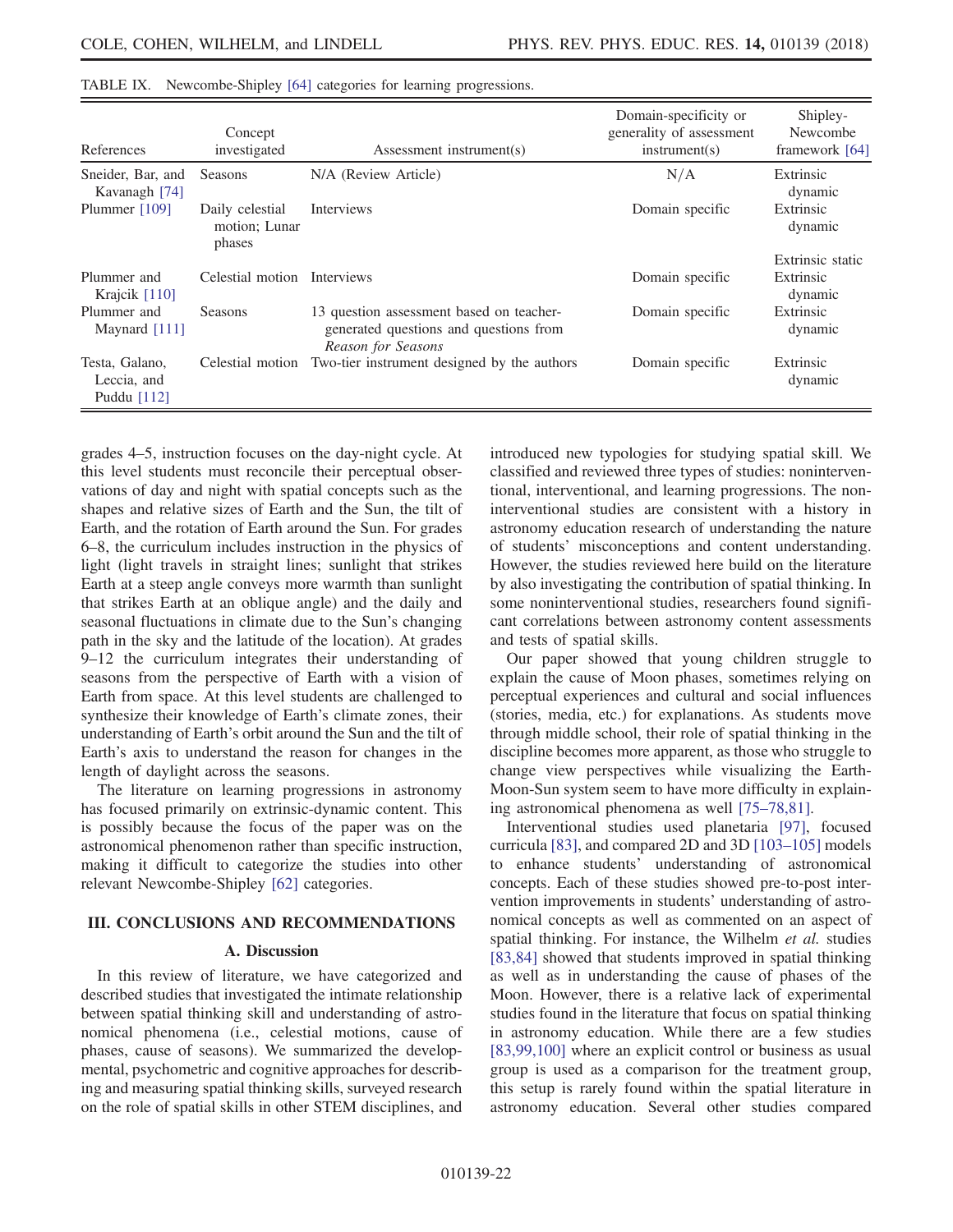multiple conditions, such as Cid and Lopez [\[104\]](#page-28-4) where 2D and 3D versions of the same lab were compared, but none of these were explicitly identified as a control group. Another limitation is that effect sizes are not included in all papers, and when they are included they are often reported in different ways, making comparisons across papers more difficult. Without experimental (or quasiexperimental) designs, it is more difficult to rule out other cognitive processes besides spatial thinking skills (e.g., executive function, visual working memory, general intelligence) that may be contributing to students' learning gains.

Learning progressions are a methodology that is gaining momentum in astronomy education. Given the importance of spatial competency in astronomy, learning progressions are an excellent method for guiding curriculum that takes into account the inherent spatial concepts in the content. Learning progressions can also be used to guide the instructor in the need to evaluate the spatial skills of individual students and provide remediation if necessary to individuals as they progress from naïve understandings of astronomy to scientifically accurate understandings.

The literature demonstrated that students' spatial-scientific understandings could be developed through purposeful curricular interventions, technologies, and experiences. Such interventions resonate with the National Research Council's [\[1\]](#page-25-0) charge to enhance learners' abilities to visualize relationships between static and moving objects while taking into account distance, direction, and perspective.

#### B. Recommendations

Regardless of the type of study (e.g., noninterventional, interventional, or learning progression), we recommend that researchers specify and describe which tests they use to assess content knowledge and spatial skills. Differences in definitions exist not only between cognitive psychologists and education researchers, but also between science education and discipline-based education researchers and even within each of these groups. Given the variability of terminology in categorizing spatial skills, we recommend that researchers identify the astronomical context of the spatial skill they attempted to measure and the tools they used to assess this construct. For example, a researcher might state that they used test  $X$  to measure the ability to change view perspective required when explaining the geometric orientation of the Earth-Moon-Sun system at specific lunar phases. Researchers should cite any content or spatial test by name, whether they are using the test as originally designed or in a modified version. If the study used a modified version of a test, we recommend that the researcher indicate how it was modified and why the modified version was used.

We recommend further research investigating the relative utility of domain-independent and domain-specific spatial tests in astronomy education research. There is evidence that some domain-general spatial tests, such as the PSVT:R [\[20\]](#page-25-18), show significant positive correlations with assessments of astronomy content, such as the LPCI [\[85\]](#page-27-24). However, such a correlation alone does not explain where and how the mental rotation skills assessed in the PSVT:R are utilized in solving astronomy problems. Other data are needed to explain the correlation. There is also evidence that the domain-general spatial thinking problems on the GSA [\[84\]](#page-27-23) show significant positive correlations with astronomy knowledge as represented in the LPCI [\[85\]](#page-27-24), when the spatial items are mapped to content knowledge hypothesized to use similar skills.

If we find that it is important to develop additional domain-specific assessments of spatial ability in astronomy, we need to develop these tests. If we find that domaingeneral measures of spatial thinking are adequate, we then need to determine which tests have the greatest predictive validity for different content areas of astronomy. Other STEM disciplines take note of the different spatial requirements of learning from models, drawings, and gestures; astronomy educators should do so as well. While we have used the Newcombe-Shipley framework [\[62\]](#page-26-26) to further categorize the studies we reviewed, we were only able to categorize studies based on our interpretation of the instruction and/or assessments described within each paper. Many of the papers were assigned multiple category labels. We recommend that researchers adopt a similar common framework and include information on (i) the object or system considered, (ii) whether intrinsic or extrinsic properties were addressed or emphasized, and (iii) the ways in which 1 and 2 apply to instruction and/or assessment in their study.

Another question is whether the spatial thinking skills acquired in astronomy can be transferred to another scientific domain. We also recommend that researchers investigating differences in spatial skills also test for other measures of cognitive resources, such as attentional control. It is important to both identify which spatial skills are important for understanding astronomy and identifying whether it is the spatial skill alone or in conjunction with other cognitive resources. Additional robust experimental (or quasiexperimental) studies are needed where interventions can be compared with control or business as usual groups where assessments and effect sizes for each condition are clearly reported.

We have included studies in this review that address spatial thinking in astronomy across a wide range of grade levels, from early childhood through college. Given this range, we also suggest researchers attend to the appropriateness of the specific test to the age of students, checking and reporting on reliability and validity of the test for their study's population.

These studies also highlight the need for instructors to be aware of students who may have less developed spatial skills [\[79\]](#page-27-13) and to plan instruction that addresses both content and the development and/or use of spatial thinking in the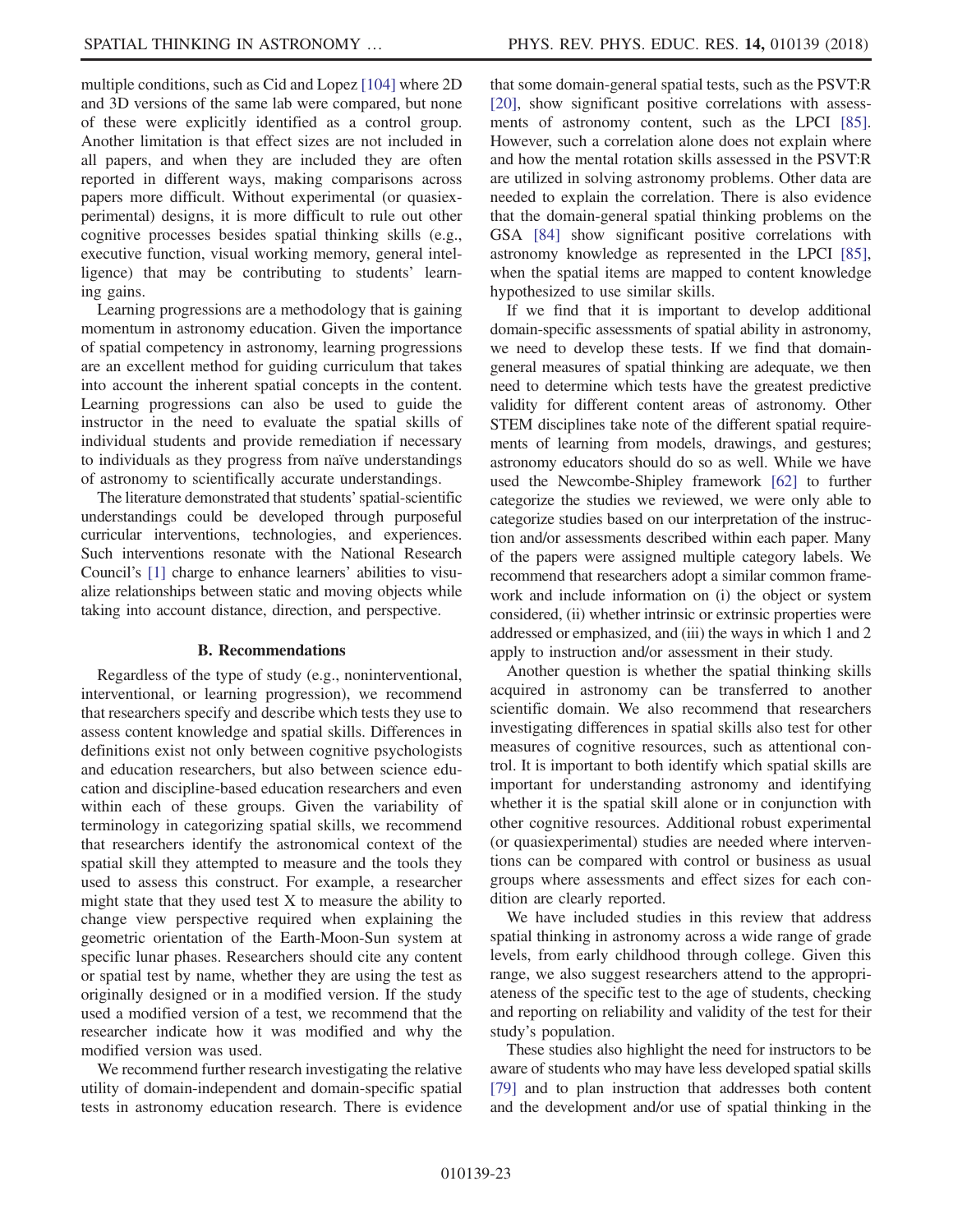discipline [\[56\]](#page-26-21) so that all students have the opportunity to be

successful in learning astronomy. Whether this awareness of students of differing spatial ability is screened for prior to instruction or becomes apparent throughout instruction, instructors need to be aware of the role spatial thinking plays in understanding astronomy and other STEM content as well as best practices for addressing the challenges of teaching inherently spatial content. Teachers also need to learn how to create spatially rich lessons that allow students to develop spatial thinking skills in addition to the content. The intervention literature we reviewed showed that simply covering content is not enough, but it is important to also

cover content in a way that builds spatial skills as well. Teachers also need to consider the role of both domaingeneral and domain-specific spatial skills that are relevant to understanding astronomy content, and helping students learn those spatial skills that are most relevant. Astronomy education researchers should also investigate the role of teachers' spatial thinking ability may play in students' understanding of astronomy content. In order for teachers to create spatially rich learning environments, they need to be aware of their own spatial thinking skills as well as how to foster the needed spatial skills in their students.

- <span id="page-25-0"></span>[1] National Research Council, Learning to Think Spatially: GIS as a Support System in the K-12 Curriculum (National Academies Press, Washington, DC, 2006).
- <span id="page-25-1"></span>[2] J. Wai, D. Lubinski, and C. P. Benbow, Spatial ability for STEM domains: Aligning over 50 years of cumulative psychological knowledge solidifies its importance, [J.](https://doi.org/10.1037/a0016127) [Educ. Psychol.](https://doi.org/10.1037/a0016127) 101, 817 (2009).
- [3] R. M. Webb, D. Lubinski, and C. P. Benbow, Spatial ability: A neglected dimension in talent searches for intellectually precocious youth, [J. Educ. Psychol.](https://doi.org/10.1037/0022-0663.99.2.397) 99, [397 \(2007\)](https://doi.org/10.1037/0022-0663.99.2.397).
- <span id="page-25-2"></span>[4] M. C. Linn and A. C. Petersen, Emergence and characterization of sex differences in spatial ability: A metaanalysis, [Child Development](https://doi.org/10.2307/1130467) 56, 1479 (1985).
- <span id="page-25-3"></span>[5] J. Carroll, Human Cognitive Abilities: A Survey of Factor-Analytic Studies (Cambridge University Press, New York, NY, 1993).
- <span id="page-25-4"></span>[6] J. Piaget and B. Inhelder, The Child's Conception of Space (W. W. Norton & Company, New York, 1967).
- <span id="page-25-5"></span>[7] S. B. Ehrlich, S. C. Levine, and S. Goldin-Meadow, The importance of gesture in children's spatial reasoning, Dev. Psychol. 42[, 1259 \(2006\).](https://doi.org/10.1037/0012-1649.42.6.1259)
- <span id="page-25-6"></span>[8] E. A. Gunderson, G. Ramirez, S. L. Beilock, and S. C. Levine, The relation between spatial skill and early number knowledge: The role of the linear number line, Dev. Psychol. 48[, 1229 \(2012\).](https://doi.org/10.1037/a0027433)
- <span id="page-25-7"></span>[9] N. S. Newcombe and J. Huttenlocher, Development of spatial cognition, [Handbook of Child Psychology](https://doi.org/10.1002/9780470147658.chpsy0217) (John Wiley & Sons, Inc, New York, 2006), 6th ed., Vol. 2, Doi: [10.1002/9780470147658.chpsy0217.](https://doi.org/10.1002/9780470147658.chpsy0217)
- <span id="page-25-8"></span>[10] N. S. Newcombe and A. Frick, Early education for spatial intelligence: Why, what, and how, [Mind, Brain Educ.](https://doi.org/10.1111/j.1751-228X.2010.01089.x) 4, [102 \(2010\)](https://doi.org/10.1111/j.1751-228X.2010.01089.x).
- <span id="page-25-9"></span>[11] M. Vasilyeva and S. F. Lourenco, Development of spatial cognition, [Wiley Interdisciplinary Rev.: Cogn. Sci.](https://doi.org/10.1002/wcs.1171) 3, 349 [\(2012\).](https://doi.org/10.1002/wcs.1171)
- <span id="page-25-10"></span>[12] D. H. Uttal, N. G. Meadow, E. Tipton, L. L. Hand, A. R. Alden, C. Warren, and N. S. Newcombe, The malleability of spatial skills: A meta-analysis of training studies, [Psychol. Bull.](https://doi.org/10.1037/a0028446) 139, 352 (2013).
- <span id="page-25-11"></span>[13] M. Baenninger and N. Newcombe, The role of experience in spatial test performance: A meta-analysis, [Sex Roles](https://doi.org/10.1007/BF00287729) 20[, 327 \(1989\)](https://doi.org/10.1007/BF00287729).
- <span id="page-25-12"></span>[14] D. H. Uttal and C. A. Cohen, Spatial thinking and STEM education: When, why, and how?, [Psychol. of learning](https://doi.org/10.1016/B978-0-12-394293-7.00004-2) [and motivation](https://doi.org/10.1016/B978-0-12-394293-7.00004-2) 57, 147 (2012).
- <span id="page-25-13"></span>[15] L. L. Thurstone, *Primary Mental Abilities* (The University of Chicago Press, Chicago, IL, 1938).
- <span id="page-25-14"></span>[16] J. Eliot and I. M. Smith, An International Directory of Spatial Tests (Nfer-Nelson, Windsor, Berks, 1983).
- <span id="page-25-15"></span>[17] M. Hegarty and D. Waller, Individual differences in spatial abilities, in The Cambridge Handbook of Visuospatial Thinking, edited by P. Shah and A. Miyake (Cambridge University Press, New York, 2005), p. 121.
- <span id="page-25-16"></span>[18] L. G. Humphreys, D. Lubinski, and G. Yao, Utility of predicting group membership and the role of spatial visualization in becoming an engineer, physical scientist, or artist, [J. Appl. Psych.](https://doi.org/10.1037/0021-9010.78.2.250) 78, 250 (1993).
- <span id="page-25-17"></span>[19] S. Vandenberg and A. Kuse, Mental rotations: Group test of three-dimensional spatial visualization, [Perceptual](https://doi.org/10.2466/pms.1978.47.2.599) Motor Skills 47[, 599 \(1978\)](https://doi.org/10.2466/pms.1978.47.2.599).
- <span id="page-25-18"></span>[20] G. M. Bodner and R. B. Guay, The Purdue visualization of rotations test, [Chemical Educator](https://doi.org/10.1007/s00897970138a) 2, 1 (1997).
- <span id="page-25-19"></span>[21] R. B. Ekstrom, J. W. French, H. H. Harman, and D. Dermen, Manual from Kit of Factor- References Cognitive Tests (Educational Testing Service, Princeton, NJ, 1976).
- <span id="page-25-20"></span>[22] G. K. Bennett, H. G. Seashore, and A. G. Wesman, Differential Aptitude Tests for Personnel and Career Assessment (Pearson, 1991).
- <span id="page-25-21"></span>[23] M. W. Alibali, Gesture in spatial cognition: Expressing, communicating, and thinking about spatial information, [Spatial Cognit. Comput.](https://doi.org/10.1207/s15427633scc0504_2) 5, 307 (2005).
- <span id="page-25-22"></span>[24] A. Baddeley, Working memory, Science 255[, 556 \(1992\).](https://doi.org/10.1126/science.1736359)
- <span id="page-25-23"></span>[25] S. Kosslyn, *Image and Mind* (Harvard University Press, Cambridge, MA, 1980).
- [26] S. Kosslyn, J. Brunn, K. Cave, and R. Wallach, Individual differences in mental imagery ability: A computational analysis, Cognition 18[, 195 \(1984\).](https://doi.org/10.1016/0010-0277(84)90025-8)
- <span id="page-25-24"></span>[27] P. A. Carpenter, M. A. Just, T. A. Keller, W. Eddy, and K. Thulborn, Graded functional activation in the visuospatial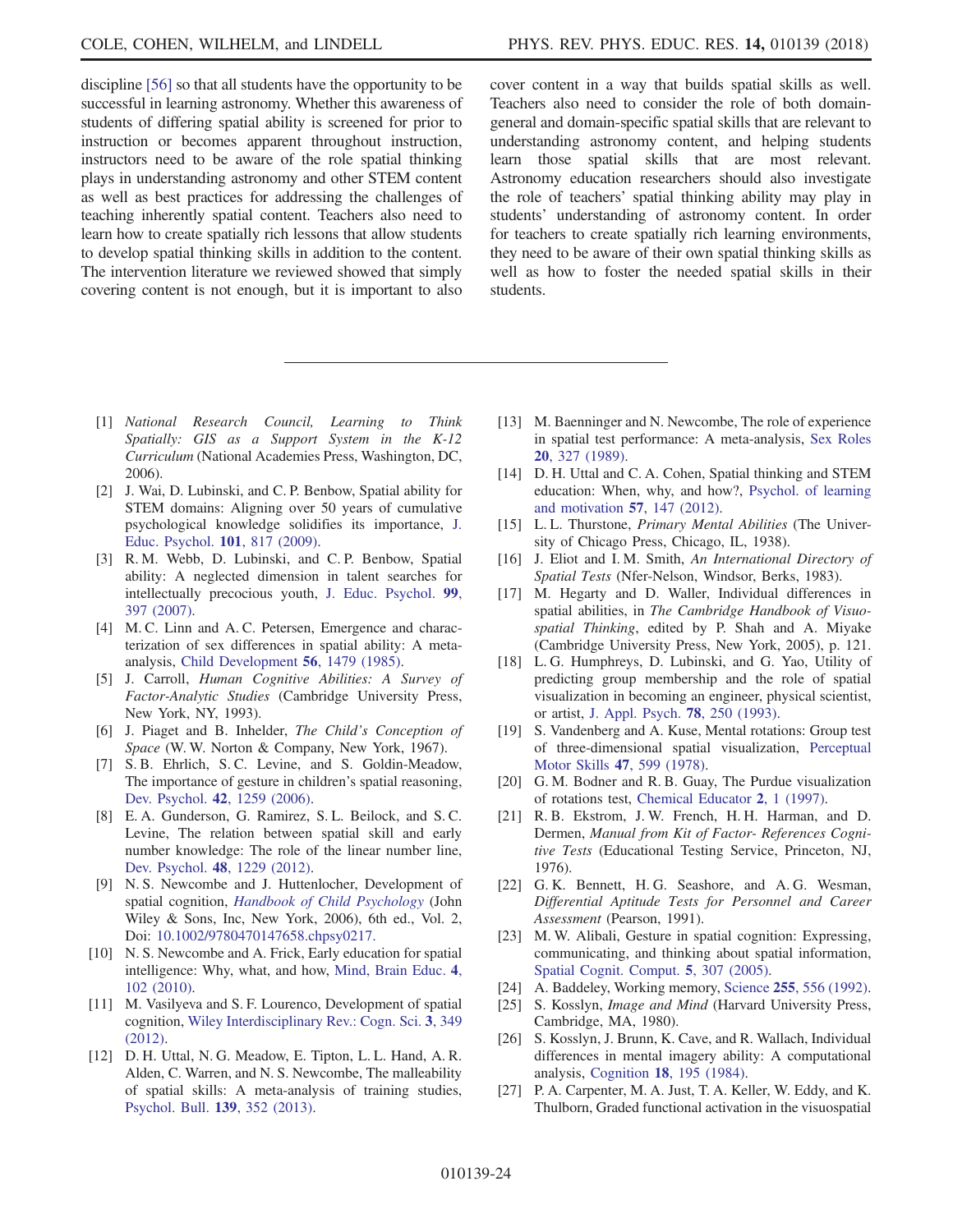system with the amount of task demand, [J. Cogn.](https://doi.org/10.1162/089892999563210) Neurosci. 11[, 9 \(1999\).](https://doi.org/10.1162/089892999563210)

- [28] M. A. Just and P. A. Carpenter, Cognitive coordinate systems: Accounts of mental rotation individual differences in spatial ability, [Psychol. Rev.](https://doi.org/10.1037/0033-295X.92.2.137) 92, 137 (1985).
- [29] D. F. Lohman, Spatial abilities as traits, processes, and knowledge, in Advances in the Psychology of Human Intelligence, edited by R. J. Sternberg (Lawrence Erlbaum Associates, Inc., Hillsdale, NJ, 1988), Vol. 4, pp. 181–248.
- [30] R. J. Mumaw and J. W. Pellegrino, Individual differences in complex spatial processing, [J. Educ. Psychol.](https://doi.org/10.1037/0022-0663.76.5.920) 76, 920 [\(1984\).](https://doi.org/10.1037/0022-0663.76.5.920)
- <span id="page-26-0"></span>[31] M. Kozhevnikov and M. Hegarty, A dissociation between object manipulation spatial ability and spatial orientation ability, [Memory Cogn.](https://doi.org/10.3758/BF03200477) 29, 745 (2001).
- <span id="page-26-1"></span>[32] R. Diamond, S. Carey, and K. J. Back, Genetic influences on the development of spatial skills during early adolescence, Cognition 13[, 167 \(1983\).](https://doi.org/10.1016/0010-0277(83)90021-5)
- <span id="page-26-2"></span>[33] M. B. Casey, R. L. Nuttall, and E. Pezaris, Evidence in support of a model that predicts how biological and environmental factors interact to influence spatial skills, Dev. Psychol. 35[, 1237 \(1999\).](https://doi.org/10.1037/0012-1649.35.5.1237)
- <span id="page-26-3"></span>[34] C. M. Steele and J. Aronson, Stereotype threat and the intellectual test performance of African-Americans, [J.](https://doi.org/10.1037/0022-3514.69.5.797) [Personality Social Psychol.](https://doi.org/10.1037/0022-3514.69.5.797) 69, 797 (1995).
- <span id="page-26-4"></span>[35] A. Moè and F. Pazzaglia, Following the instructions!: Effects of gender beliefs in mental rotation, [Learning and](https://doi.org/10.1016/j.lindif.2007.01.002) [individual differences](https://doi.org/10.1016/j.lindif.2007.01.002) 16, 369 (2006).
- [36] A. Moè, Are males always better than females in mental rotation? Exploring a gender belief explanation, [Learning](https://doi.org/10.1016/j.lindif.2008.02.002) [and individual differences](https://doi.org/10.1016/j.lindif.2008.02.002) 19, 21 (2009).
- <span id="page-26-5"></span>[37] M. S. McGlone and J. Aronson, Stereotype threat, identity salience, and spatial reasoning, [J. Appl. Dev. Psychol.](https://doi.org/10.1016/j.appdev.2006.06.003) 27[, 486 \(2006\)](https://doi.org/10.1016/j.appdev.2006.06.003).
- <span id="page-26-6"></span>[38] Spatial Intelligence and Learning Center, [http://](http://spatiallearning.org) [spatiallearning.org.](http://spatiallearning.org)
- <span id="page-26-7"></span>[39] M. Hegarty, Spatial thinking in undergraduate science education, [Spatial Cognit. Comput.](https://doi.org/10.1080/13875868.2014.889696) 14, 142 (2014).
- <span id="page-26-8"></span>[40] K. Rochford, Spatial learning disabilities and underachievement among university anatomy students, [Med.](https://doi.org/10.1111/j.1365-2923.1985.tb01134.x) Educ. 19[, 13 \(1985\).](https://doi.org/10.1111/j.1365-2923.1985.tb01134.x)
- <span id="page-26-10"></span>[41] A. X. Garg, G. Norman, and L. Sperotable, How medical students learn spatial anatomy, Lancet 357[, 363 \(2001\).](https://doi.org/10.1016/S0140-6736(00)03649-7)
- <span id="page-26-11"></span>[42] O. Ha and S. Brown, Spatial reasoning difference between civil and mechanical engineering students in learning Mechanics of Materials course: A case of cross-sectional inference, Proceedings of the 2017 ASEE Annual Conference & Exposition, Columbus, OH (2017).
- <span id="page-26-9"></span>[43] C. A Cohen and M. Hegarty, Individual differences in use of external visualisations to perform an internal visualisation task, [Appl. Cogn. Psychol.](https://doi.org/10.1002/acp.1344) 21, 701 (2007).
- <span id="page-26-12"></span>[44] Y. Kali and N. Orion, Spatial abilities of high-school students in the perception of geologic structures, [J. Res.](https://doi.org/10.1002/(SICI)1098-2736(199604)33:4%3C369::AID-TEA2%3E3.0.CO;2-Q) Sci. Teach. 33[, 369 \(1996\)](https://doi.org/10.1002/(SICI)1098-2736(199604)33:4%3C369::AID-TEA2%3E3.0.CO;2-Q).
- [45] N. Orion, D. Ben-Chaim, and Y. Kali, Relationship between Earth-science education and spatial visualization, [J. Geosci. Educ.](https://doi.org/10.5408/1089-9995-45.2.129) 45, 129 (1997).
- <span id="page-26-13"></span>[46] L. Liben, K. A. Kastens, and A. E. Christensen, Spatial foundations of science education: The illustrative case of

instruction on introductory geological concepts, [Cognit.](https://doi.org/10.1080/07370008.2010.533596) Instr. 29[, 45 \(2011\)](https://doi.org/10.1080/07370008.2010.533596).

- <span id="page-26-14"></span>[47] K. A Kastens and T. Ishikawa, Spatial thinking in the geosciences and cognitive sciences: A crossdisciplinary look at the intersection of the two fields, Geological Society of America, Special Papers Vol. 413 (Geological Society of America, Boulder, Colorado, 2006), p. 53.
- <span id="page-26-15"></span>[48] L. S. Liben and S. J. Titus, The importance of spatial thinking for geoscience education: Insights from the crossroads of geoscience and cognitive science, in Geological Society of America, Special Papers Vol. 486 (Geological Society of America, Boulder, Colorado, 2012), pp. 51–70.
- [49] R. Grabow, Ph.D. thesis, California State University, Fullerton, CA, 2003.
- [50] C. S. Carter, M. A. Larussa, and G. M. Bodner, A study of two measures of spatial ability as predictors of success in different levels of general chemistry, [J. Res. Sci. Teach.](https://doi.org/10.1002/tea.3660240705) 24[, 645 \(1987\)](https://doi.org/10.1002/tea.3660240705).
- <span id="page-26-16"></span>[51] M. Kozhevnikov and R. Thornton, Real-time data display, spatial visualization ability, and learning force and motion concepts, [J. Sci. Educ. Technol.](https://doi.org/10.1007/s10956-006-0361-0) 15, 111 (2006).
- <span id="page-26-17"></span>[52] M. Hegarty and V. K. Sims, Individual differences in mental animation during mechanical reasoning, [Memory](https://doi.org/10.3758/BF03200867) Cogn. 22[, 411 \(1994\).](https://doi.org/10.3758/BF03200867)
- <span id="page-26-18"></span>[53] M. Kozhevnikov, M. Hegarty, and R. E. Mayer, Revising the visualizer-verbalizer dimension: Evidence for two types of visualizers, [Cognit. Instr.](https://doi.org/10.1207/S1532690XCI2001_3) 20, 47 (2002).
- <span id="page-26-19"></span>[54] E. H. Brinkmann, Programmed instruction as a technique for improving spatial visualization, [J. Appl. Psych.](https://doi.org/10.1037/h0023068) 50, [179 \(1966\)](https://doi.org/10.1037/h0023068).
- <span id="page-26-20"></span>[55] T. Lord, Enhancing the visuo-spatial aptitude of students, [J. Res. Sci. Teach.](https://doi.org/10.1002/tea.3660220503) 22, 395 (1985).
- <span id="page-26-21"></span>[56] M. Y. Small and M. E. Morton, Research in college science teaching: Spatial visualization training improves performance in organic chemistry, J. Coll. Sci. Teach. 13, 41 (1983).
- <span id="page-26-22"></span>[57] H. Gerson, S. Sorby, A. Wysocki, and B. Baartmans, The development and assessment of multimedia software for improving 3-D spatial visualization skills, [Comput. Appl.](https://doi.org/10.1002/cae.1012) Eng. Educ. 9[, 105 \(2001\).](https://doi.org/10.1002/cae.1012)
- <span id="page-26-23"></span>[58] J. Feng, I. Spence, and J. Pratt, Playing an action video game reduces gender differences in spatial cognition, [Psychol. Sci.](https://doi.org/10.1111/j.1467-9280.2007.01990.x) 18, 850 (2007).
- <span id="page-26-24"></span>[59] R. Wright, W. L. Thompson, G. Ganis, N. S. Newcombe, and S. M. Kosslyn, Training generalized spatial skills, [Psychon. Bull. Rev.](https://doi.org/10.3758/PBR.15.4.763) 15, 763 (2008).
- <span id="page-26-25"></span>[60] C. A. Sanchez, Enhancing visuospatial performance through video game training to increase learning in visuospatial science domains, [Psychon. Bull. Rev.](https://doi.org/10.3758/s13423-011-0177-7) 19, [58 \(2012\)](https://doi.org/10.3758/s13423-011-0177-7).
- <span id="page-26-26"></span>[61] M. Hegarty, Components of spatial intelligence, [Psychol.](https://doi.org/10.1016/S0079-7421(10)52007-3) [Learning Motivation](https://doi.org/10.1016/S0079-7421(10)52007-3) 52, 265 (2010).
- [62] N.S. Newcombe and T.F. Shipley, Thinking about spatial thinking: New typology, new assessments, Studying Visual and Spatial Reasoning for Design Creativity (Springer, Dordrecht, 2015), pp. 179–192.
- <span id="page-26-27"></span>[63] I. Resnick and T. F. Shipley, Breaking new ground in the mind: an initial study of mental brittle transformation and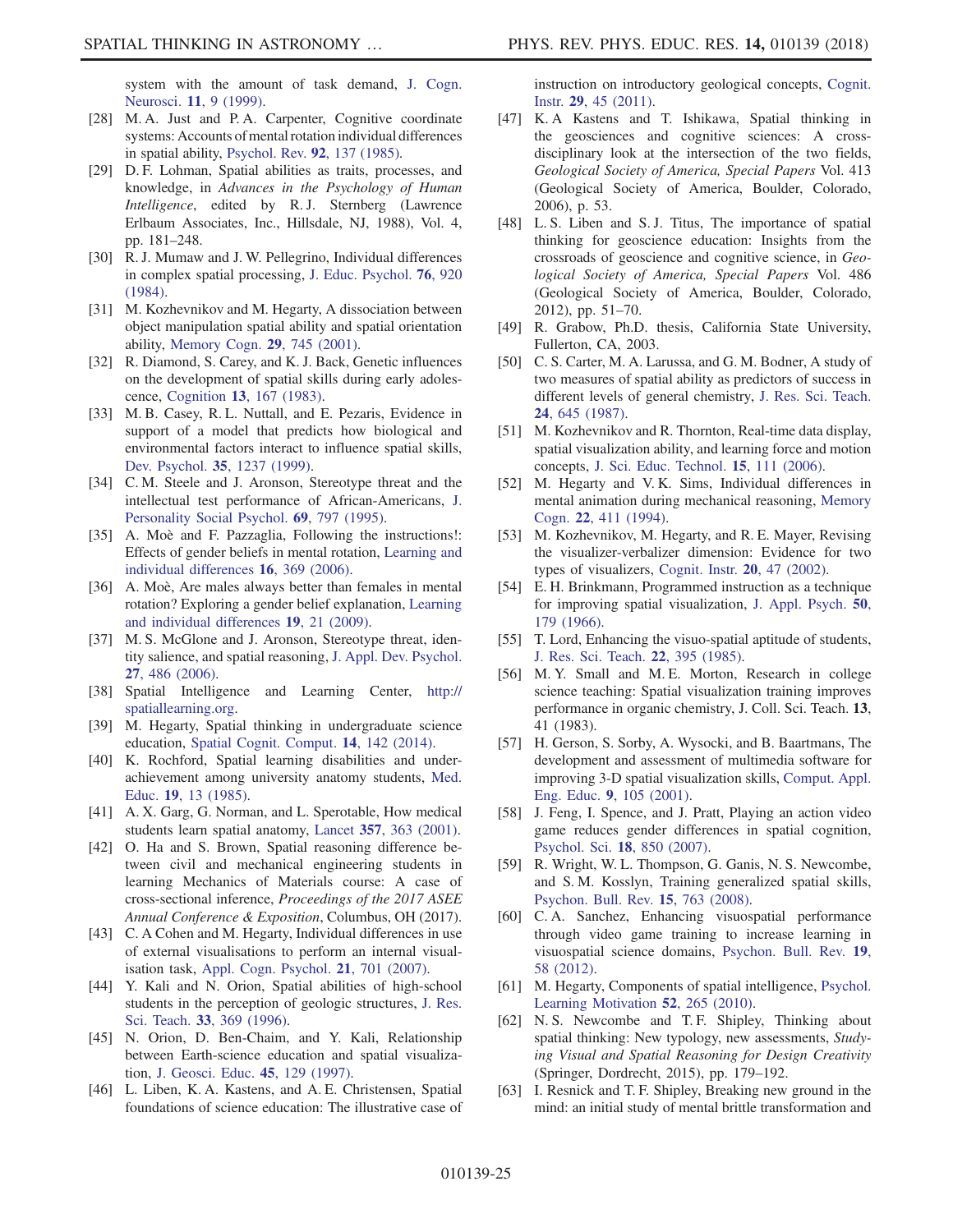mental rigid rotation in science experts, [Cognit. Process](https://doi.org/10.1007/s10339-013-0548-2)ing 14[, 143 \(2013\).](https://doi.org/10.1007/s10339-013-0548-2)

- <span id="page-27-0"></span>[64] K. Atit, T. F. Shipley, and B. Tikoff, Twisting space: Are rigid and non-rigid mental transformations separate spatial skills?, [Cognit. Processing](https://doi.org/10.1007/s10339-013-0550-8) 14, 163 (2013).
- <span id="page-27-1"></span>[65] D. R. Montello, Scale and multiple psychologies of space, European Conference on Spatial Information Theory (Springer, Berlin, Heidelberg, 1993), pp. 312–321.
- <span id="page-27-2"></span>[66] M. Hegarty, D. R. Montello, A. E Richardson, T. Ishikawa, and K. Lovelace, Spatial abilities at different scales: Individual differences in aptitude-test performance and spatial-layout learning, Intelligence 34[, 151 \(2006\).](https://doi.org/10.1016/j.intell.2005.09.005)
- [67] M. Hegarty, A. E. Richardson, D. R. Montello, K. Lovelace, and I. Subbiah, Development of a self-report measure of environmental spatial ability, [Intelligence](https://doi.org/10.1016/S0160-2896(02)00116-2) 30, [425 \(2002\)](https://doi.org/10.1016/S0160-2896(02)00116-2).
- <span id="page-27-3"></span>[68] J. M Bailey and T. F. Slater, A review of astronomy education research, [Astron. Educ. Rev.](https://doi.org/10.3847/AER2003015) 2, 20 (2003).
- <span id="page-27-4"></span>[69] J. M Bailey and T. F. Slater, Resource letter AER-1: Astronomy education review, AJP 73[, 677 \(2005\).](https://doi.org/10.1119/1.1949630)
- <span id="page-27-5"></span>[70] P.L. Callison and E.L. Wright, The effect of teaching strategies using models on preservice elementary teachers' conceptions about Earth-Sun-Moon relationships, Proceedings of the Annual Meeting of the National Association for Research in Science Teaching, April, Atlanta, GA (1993), as cited in Ref. [46].
- [71] C. I. Sneider, S. Pulos, and S. 1983, Children's cosmographies: Understanding the Earth's shape and gravity, [Sci.](https://doi.org/10.1002/sce.3730670209) Educ. 67[, 205 \(1983\)](https://doi.org/10.1002/sce.3730670209) as cited in Ref. [46].
- <span id="page-27-6"></span>[72] A. Lelliott and M. Rollnick, M. Big ideas: A review of astronomy education research 1974–2008, [Int. J. Sci.](https://doi.org/10.1080/09500690903214546) Educ. 32[, 1771 \(2010\)](https://doi.org/10.1080/09500690903214546).
- <span id="page-27-7"></span>[73] B. D. Brazell and E. Spinoza, Meta-analysis of planetarium efficacy research, [Astron. Educ. Rev.](https://doi.org/10.3847/AER2009033) 8, 1 (2009).
- <span id="page-27-8"></span>[74] C. Sneider, V. Bar, and C. Kavanagh, Learning about seasons: A guide for teachers and curriculum developers, [Astron. Educ. Rev.](https://doi.org/10.3847/AER2010035) 10, 010103-1 (2011).
- <span id="page-27-9"></span>[75] J. D. Plummer, C. A. Bower, and L. Liben, The role of perspective taking in how children connect reference frames when explaining astronomical phenomena, [Int.](https://doi.org/10.1080/09500693.2016.1140921) [J. Sci. Educ.](https://doi.org/10.1080/09500693.2016.1140921) 38, 345 (2016).
- <span id="page-27-10"></span>[76] S. E. Sherrod and J. A. Wilhelm, A study of how classroom dialogue facilitates the development of geometric spatial concepts related to understanding the cause of Moon phases, [Int. J. Sci. Educ.](https://doi.org/10.1080/09500690801975768) 31, 873 (2009).
- <span id="page-27-11"></span>[77] J. Wilhelm, Gender differences in lunar-related scientific and mathematical understandings, [Int. J. Sci. Educ.](https://doi.org/10.1080/09500690802483093) 31, [2105 \(2009\).](https://doi.org/10.1080/09500690802483093)
- <span id="page-27-12"></span>[78] J. Wilhelm, A case study of three childrens' original interpretations of the Moon's changing appearance, [School Sci. Math.](https://doi.org/10.1111/j.1949-8594.2009.tb18091.x) 109, 258 (2009).
- <span id="page-27-13"></span>[79] G. J. Venville, R. D. Louisell, and J. A. Wilhelm, Young children's knowledge about the Moon: A complex dynamic system, [Res. Sci. Educ.](https://doi.org/10.1007/s11165-011-9220-y) 42, 729 (2012).
- <span id="page-27-14"></span>[80] K. Subramaniam and S. Padalkar, Visualization and reasoning in explaining the phases of the Moon, [Int. J.](https://doi.org/10.1080/09500690802595805) Sci. Educ. 31[, 395 \(2009\)](https://doi.org/10.1080/09500690802595805).
- <span id="page-27-15"></span>[81] E. Kikas, The effect of verbal and visuospatial abilities on the development of knowledge of the Earth, [Res. Sci.](https://doi.org/10.1007/s11165-005-9010-5) Educ. 36[, 269 \(2006\).](https://doi.org/10.1007/s11165-005-9010-5)
- <span id="page-27-22"></span>[82] A. Toomela, Drawing as a verbally mediated activity: A study of relationships between verbal, motor, and visuospatial skills and drawing in children, [Int. J. Behav. Dev.](https://doi.org/10.1080/01650250143000021) 26[, 234 \(2002\)](https://doi.org/10.1080/01650250143000021), as cited in Ref. [63].
- <span id="page-27-16"></span>[83] J. Wilhelm, C. Jackson, A. Sullivan, and R. Wilhelm, Examining differences between preteen groups' spatialscientific understandings: A quasi-experimental study, [J. Educ. Res.](https://doi.org/10.1080/00220671.2012.753858) 106, 337 (2013).
- <span id="page-27-23"></span>[84] J. Wilhelm, B. Ganesh, S. Sherrod, and J. Ji, Spatial assessment, assessment developed at Texas Tech University, Lubbock, TX (2007).
- <span id="page-27-24"></span>[85] R. S. Lindell and J. P. Olsen, Developing the lunar phases concept inventory, in Proceedings of the Physics Education Research Conference 2002 (AIP, New York, 2002).
- <span id="page-27-17"></span>[86] A. A. Black, Spatial ability and Earth science conceptual understanding, [J. Geosci. Educ.](https://doi.org/10.5408/1089-9995-53.4.402) 53, 402 (2005).
- <span id="page-27-18"></span>[87] I. Heyer, J. S. Slater, and F. T. Slater, Establishing the empirical relationship between non- science majoring undergraduate learners' spatial thinking skills and their conceptual astronomy knowledge, Revista Latino-Americana de Educacao em Astronomia 16, 45 (2013).
- <span id="page-27-19"></span>[88] C. Türk, The correlation between pre-service science teachers' astronomy achievement, attitudes towards astronomy, and spatial thinking skills, [J. Educ. Learning](https://doi.org/10.5539/jel.v5n2p187) 5[, 187 \(2016\).](https://doi.org/10.5539/jel.v5n2p187)
- <span id="page-27-25"></span>[89] H. A. Witkin, P. K Oltman, E. Raskin, and S.A Karp, Group Embedded Figures Test Manual (Mind Garden, Inc., Redwood City, CA, 2002).
- <span id="page-27-26"></span>[90] T. F. Slater and S. J. Slater, Development of the Test of Astronomy Standards (TOAST) assessment instrument, Bull. Am. Astron. Soc. 40, 273 (2008).
- <span id="page-27-27"></span>[91] C. A. Morrow, Kinesthetic astronomy: The sky time lesson, [Phys. Teach.](https://doi.org/10.1119/1.880520) 38, 252 (2000).
- [92] C. Morrow and M. Zawaski, Kinesthetic Astronomy, Space Science Institute: Education: Instructional Materials, Available at: [http://www.spacescience.org/education/](http://www.spacescience.org/education/index.html) [index.html](http://www.spacescience.org/education/index.html) (2004).
- [93] S. J. Parker (Slater), Master's Thesis, Montana State University, Bozeman, MT, 2007.
- <span id="page-27-20"></span>[94] D. S. Rudman, Solving astronomy problems can be limited by intuited knowledge, spatial ability, or both, Annual Meeting of the American Educational Research Association, New Orleans, LA (2002).
- <span id="page-27-28"></span>[95] D. Heywood, D. J. Parker, and M. Rowlands, Exploring the visuospatial challenge of learning about day and night and the Sun's path, Sci. Educ. 97[, 772 \(2013\)](https://doi.org/10.1002/sce.21071).
- <span id="page-27-21"></span>[96] R. S. Taylor and E. D. Grundstrom, Diagrammatic representational constraints of spatial scale in Earth–Moon system astronomy instruction, [Astron. Educ. Rev.](https://doi.org/10.3847/AER2009075) 10, [010104-1 \(2011\)](https://doi.org/10.3847/AER2009075).
- <span id="page-27-29"></span>[97] J.D. Plummer, A. Kocareli, and C. Slagle, Learning to explain astronomy across moving frames of reference: Exploring the role of classroom and planetarium-based instructional contexts, [Int. J. Sci. Educ.](https://doi.org/10.1080/09500693.2013.843211) 36, 1083 (2014).
- <span id="page-27-30"></span>[98] J. D. Plummer, K. D. Wasko, and C. Slagle, C. Children learning to explain daily celestial motion: Understanding astronomy across moving frames of reference, [Int. J. Sci.](https://doi.org/10.1080/09500693.2010.537707) Educ. 33[, 1963 \(2011\)](https://doi.org/10.1080/09500693.2010.537707).
- <span id="page-27-31"></span>[99] J. Wilhelm, M. Toland, and M. Cole, Evaluating middle school students' spatial-scientific performance within